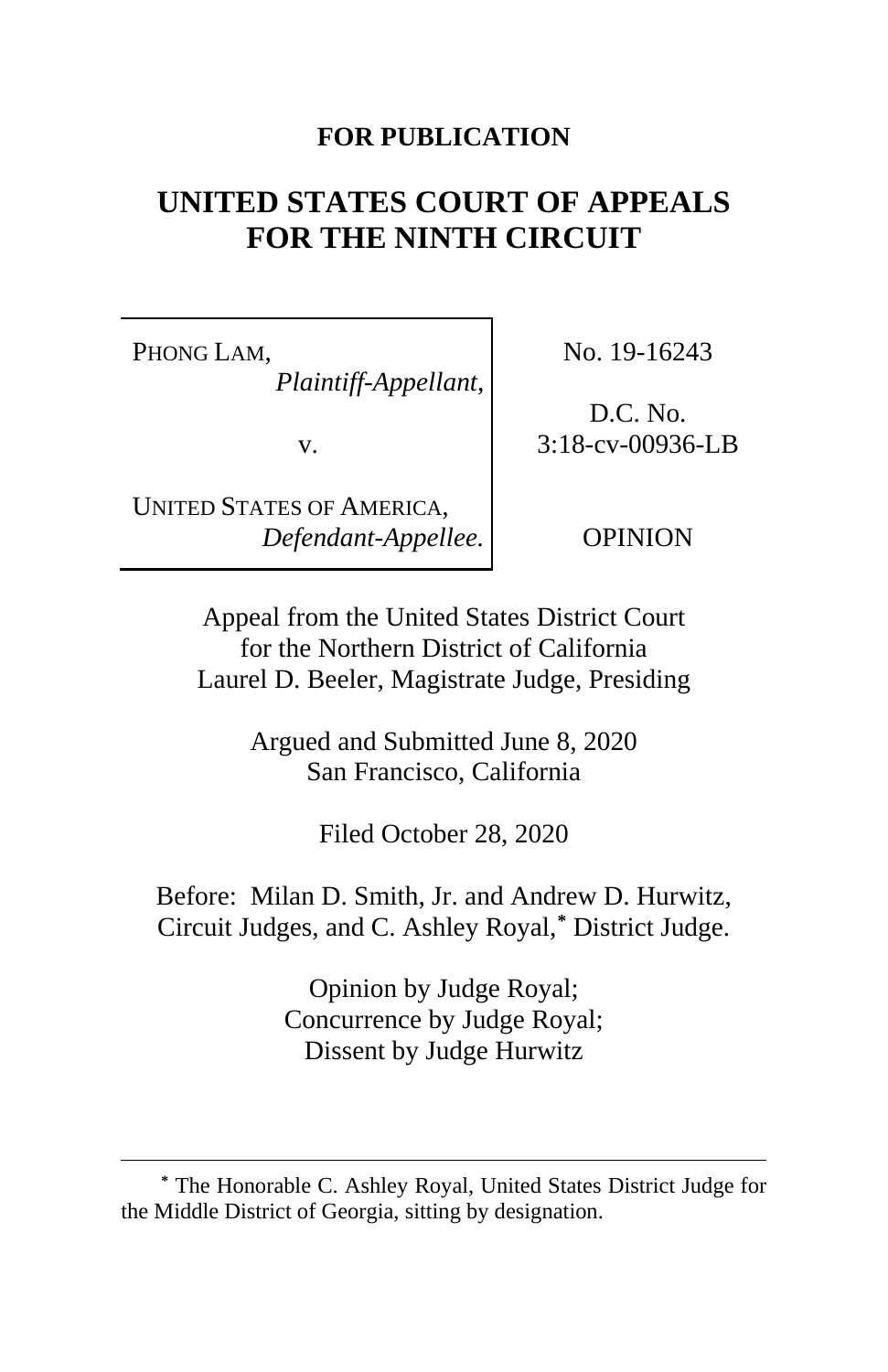### **SUMMARY[\\*\\*](#page-1-0)**

#### **Federal Tort Claims Act**

The panel affirmed the district court's dismissal of a Federal Tort Claims Act ("FTCA") action alleging that the U.S. Army Corps of Engineers negligently failed to cut down a tree at the Lake Mendocino recreation area that crashed into the plaintiff's tent and smashed his leg.

The FTCA permits private suits against the United States for damages for loss of property, injury, or death caused by a government employee's negligence. The FTCA's discretionary function exception ("DFE") provides that the government does not waive sovereign immunity for tort claims if the alleged tortfeasor was performing a discretionary function or duty when he or she injured the plaintiff. The district court dismissed based on its finding that the FTCA's DFE defeated plaintiff's claims.

In deciding whether the DFE applied, the panel applied the *Berkovitz/Gaubert* test: 1) Did the Lake Mendocino policies allow for discretion? and 2) Were those policies susceptible to the policy analysis the DFE was designed to protect? If the answer to both questions is yes, the DFE applies. First, the panel held that because the Lake Mendocino policies had no specific mandatory requirements for maintaining, identifying, or removing dangerous trees, the Lake Mendocino maintenance worker had discretion to act according to his judgment in assessing trees. The panel

<span id="page-1-0"></span>**<sup>\*\*</sup>** This summary constitutes no part of the opinion of the court. It has been prepared by court staff for the convenience of the reader.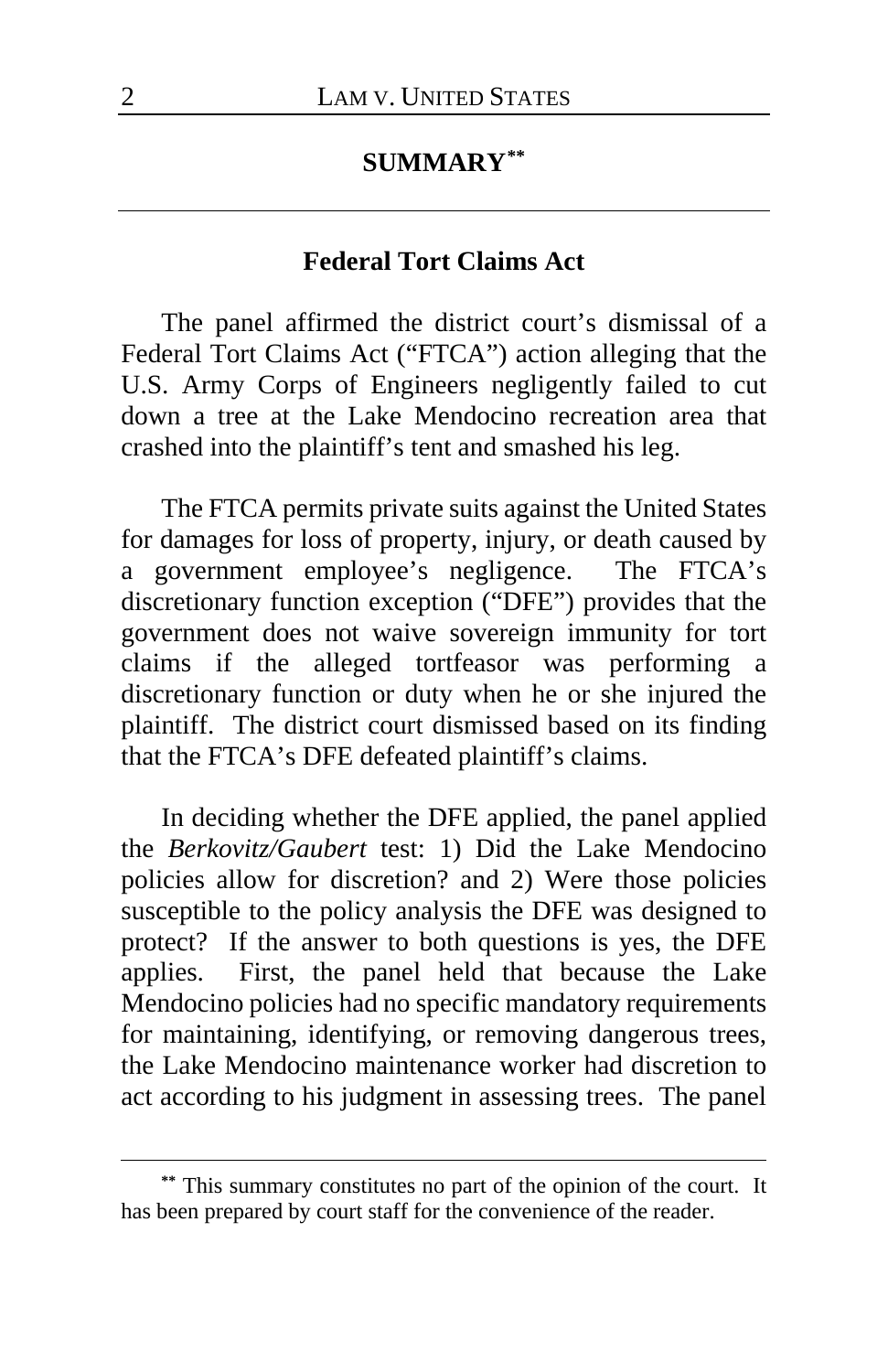held further that this discretion satisfied the first part of the *Berkovitz/Gaubert* test. Second, the panel held that park rangers' decisions as to tree maintenance were susceptible to policy considerations. The panel concluded that the DFE applied in this case.

District Judge Royal concurred, and wrote separately to address the dissent.

Judge Hurwitz dissented because the majority's decision conflicts with the precedent in *Kim v. United States*, 940 F.3d 484, 487-90 (9th Cir. 2019), which held that governmental immunity does not apply to precisely the governmental decision at issue in this case. He wrote that this case does not call on the court to judge the wisdom of any social, economic, or political policy, but rather simply to perform the familiar role of determining whether the government agent exercised reasonable care.

#### **COUNSEL**

Robert V. Chin (argued), Law Office of Robert V. Chin, San Rafael, California, for Plaintiff-Appellant.

Julie Bibb Davis (argued), Assistant United States Attorney; Sara Winslow, Chief, Civil Division; David L. Anderson, United States Attorney; United States Attorney's Office, San Francisco, California; for Defendant-Appellee.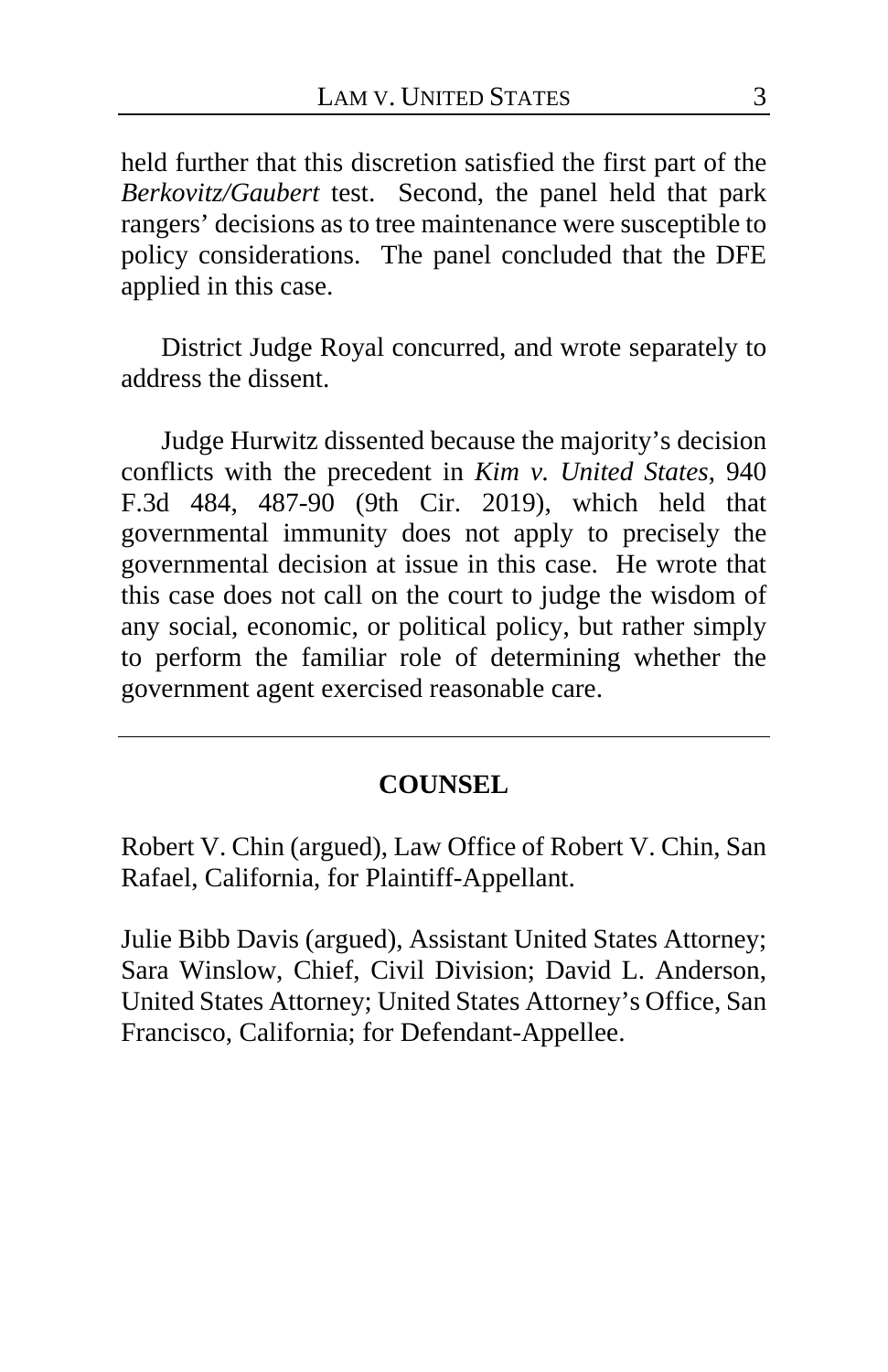#### **OPINION**

ROYAL, District Judge:

During the 2014 July Fourth weekend, Phong Lam ("Lam") was asleep in the Lake Mendocino recreation area when a tree crashed into his tent and smashed his foot. Lam sued the United States under the Federal Tort Claims Act ("FTCA") and alleged that the Army Corps of Engineers ("Corps") negligently failed to cut down the tree. The Government filed a 12(b)(1) Motion to Dismiss Lam's complaint for lack of subject matter jurisdiction, and the district court granted the motion after finding that the FTCA's Discretionary Function Exception ("DFE") defeated Lam's claim.**[1](#page-3-0)** Lam appeals that ruling.

This panel has jurisdiction under 28 U.S.C. § 1291 to review a district court's final decision. We review the district court's dismissal for lack of subject matter jurisdiction *de novo*. *Valdez v. United States*, 56 F.3d 1177, 1179 (9th Cir. 1995). And we accept the district court's factual findings on all jurisdictional issues unless they are clearly erroneous. *Sabow v. United States*, 93 F.3d 1445, 1450 (9th Cir. 1996), *as amended* (Sept. 26, 1996).

The issue in this case is simple. This panel must decide if the district court erred in ruling that the FTCA's discretionary function exception shields the Government from liability for Lam's injuries. Ultimately, this case turns on the Corps' policies. Because those policies are not

<span id="page-3-0"></span>**<sup>1</sup>** With the parties' consent, United States Magistrate Judge Laurel Beeler wrote the order for the district court.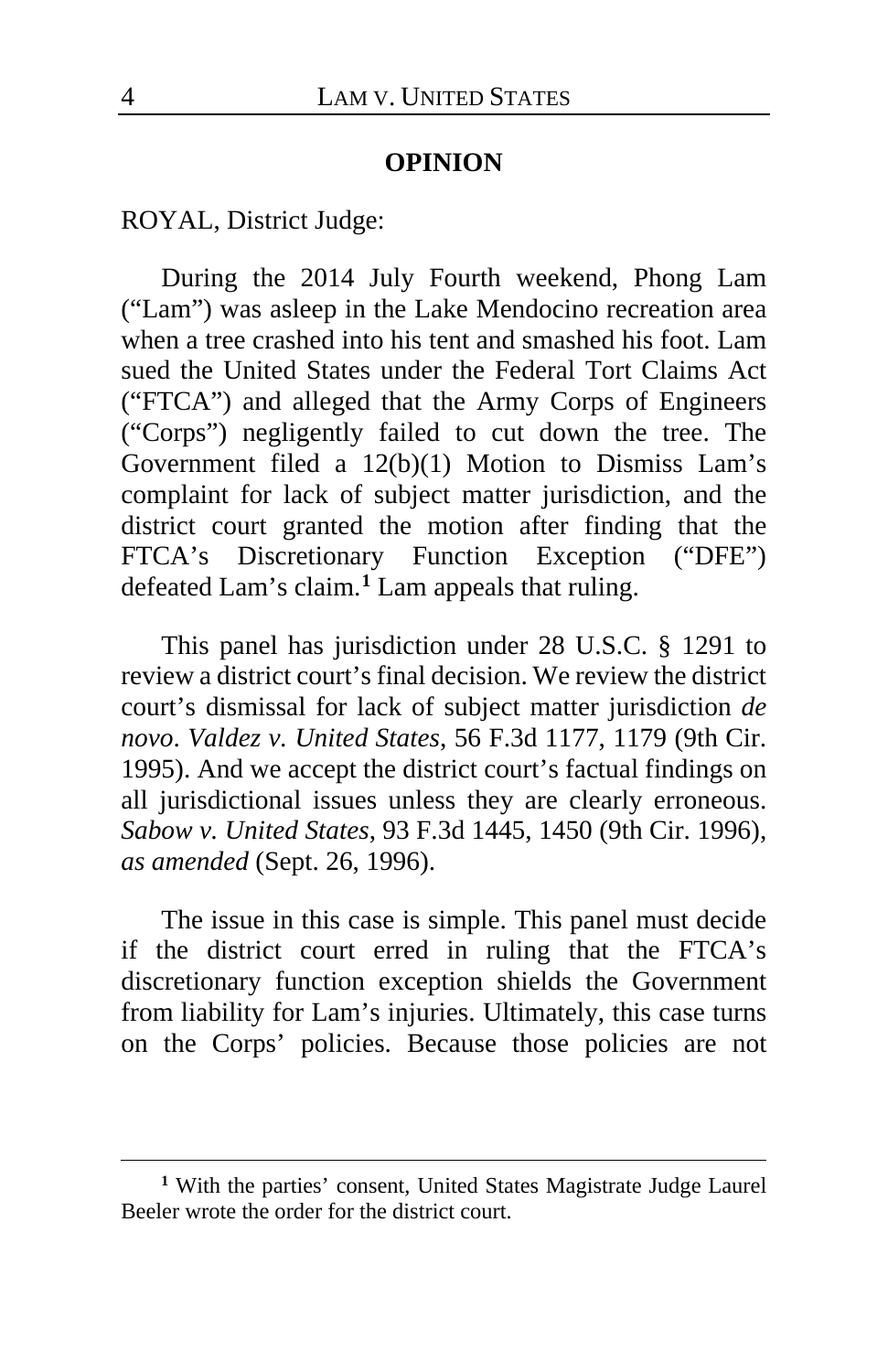mandatory and allow for discretion, and that discretion is susceptible to policy analysis, we **AFFIRM**.

# **I. Facts and Procedural Background**

A 60-foot interior live oak buckled and crashed into another tree and that tree collapsed onto Lam's tent while he and his family slept at the Kyen campground at Lake Mendocino. Lake Mendocino ("the Lake") is a recreation area built and operated by the Corps for camping, boating, swimming, picnicking, fishing, and hiking. Half a million people visit the Lake each year. Kyen is one of six recreation areas, and it has 93 campsites. Oak woodlands dominate in Kyen. Corps employees maintain the campsites and the surrounding trees.

In 2014, the Corps employed Wayne Shull ("Shull") as a maintenance worker at Lake Mendocino where he had managed the trees since 2007. The United States Forest Service had certified Shull as a chainsaw operator and as a tree climber and had trained him to identify and remove hazardous trees. For nine years before the oak fell on Lam's tent, Shull had patrolled the park looking for dangerous trees, and he was familiar with the tree that injured Lam.

During his daily foot patrols, Shull looked for trees with dead spots, foliage loss, cankers, fungi, or trees with dead branches that would signal a threat. If a tree looked dangerous, he would remove it the same day or first thing the next morning. If the tree did not pose an immediate threat, he would make a mental note and return when he had time to remove it.

Shull said that he had inspected this oak tree before it fell, but he never saw any reason to believe that it was dangerous. He saw no signs of distress in the main tree bole,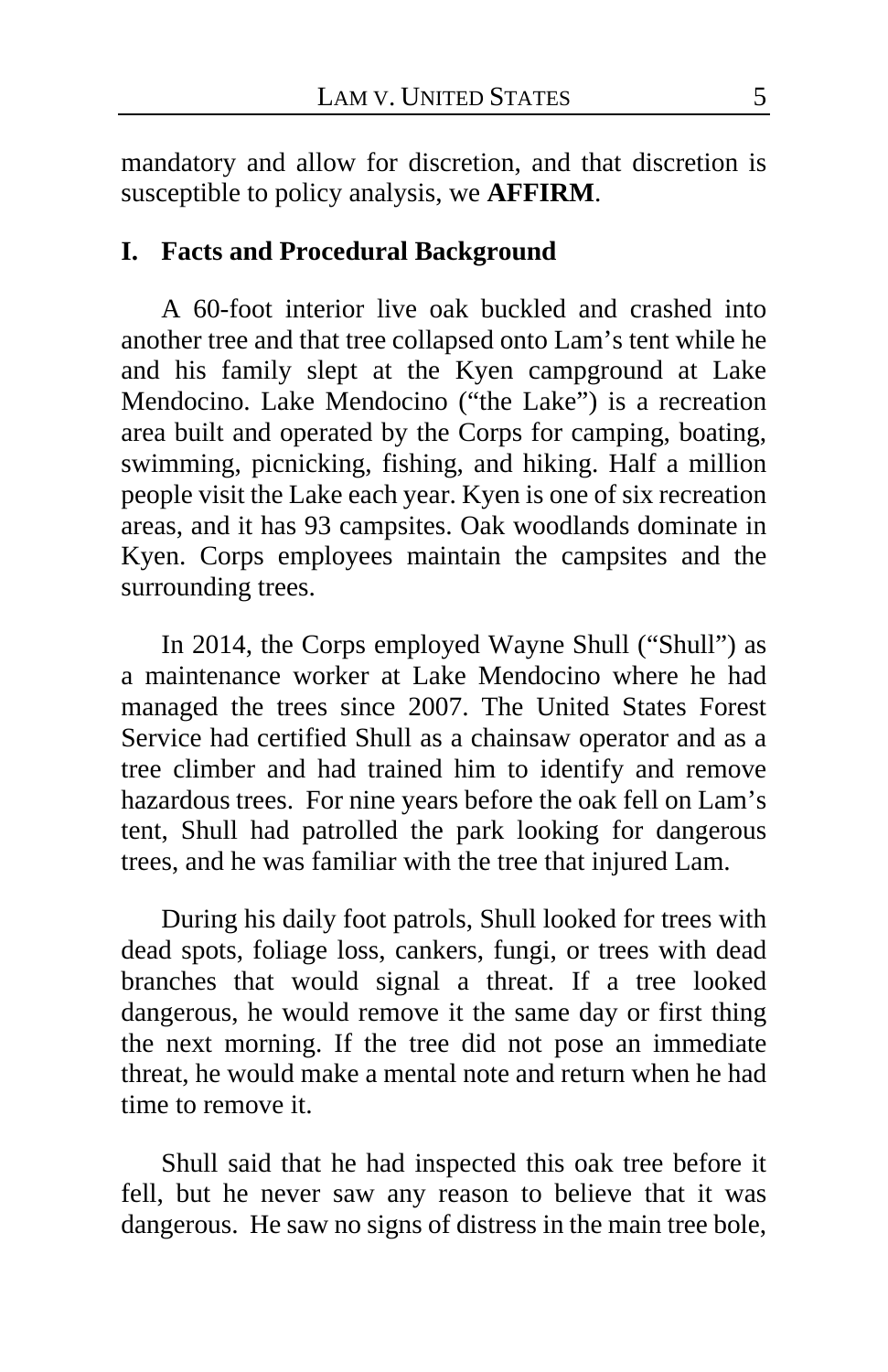such as fungi, cracks, the presence of insects, insect damage, or signs of disease; and the tree canopy was green and healthy. When he examined the tree after it fell, he saw that its roots had broken off, and that it had fallen on a cluster of trees next to it. He also found rot in the roots and in the center bole that he could not have seen when the tree was standing.**[2](#page-5-0)**

Lam countered the Government's case with an expert arborist, Dr. Kent Julin. Dr. Julin has a doctorate in forestry, and he specializes in assessing tree-risks. He disagreed with Shull and said that Shull could have seen the rot before the tree fell. He further explained that the tree had two large holes in the lower trunk that had been there for at least 20 years. He thought the tree was a hazard, and it should have been cut down. Lam relied on Dr. Julin to establish the government's negligence and for his opinion that the American National Standards Institute ("ANSI") A300, part 9 standard imposed a mandatory duty to cut down the tree.

After a hearing, the district court granted the Government's Motion to Dismiss for lack of jurisdiction finding that the DFE barred Lam's claims. The court specifically found the ANSI standards did not apply to tree maintenance at Lake Mendocino, and no mandatory policy barred DFE immunity. The court also found that decisions about tree safety were susceptible to policy analysis. Accordingly, the court entered judgment for the Government.

<span id="page-5-0"></span>**<sup>2</sup>** The government also offered the testimony of two other employees, Christopher Schooley, the park manager, and Lance Pool, a park ranger, who examined the tree after it fell. They both opined that the tree showed no signs of distress before it fell.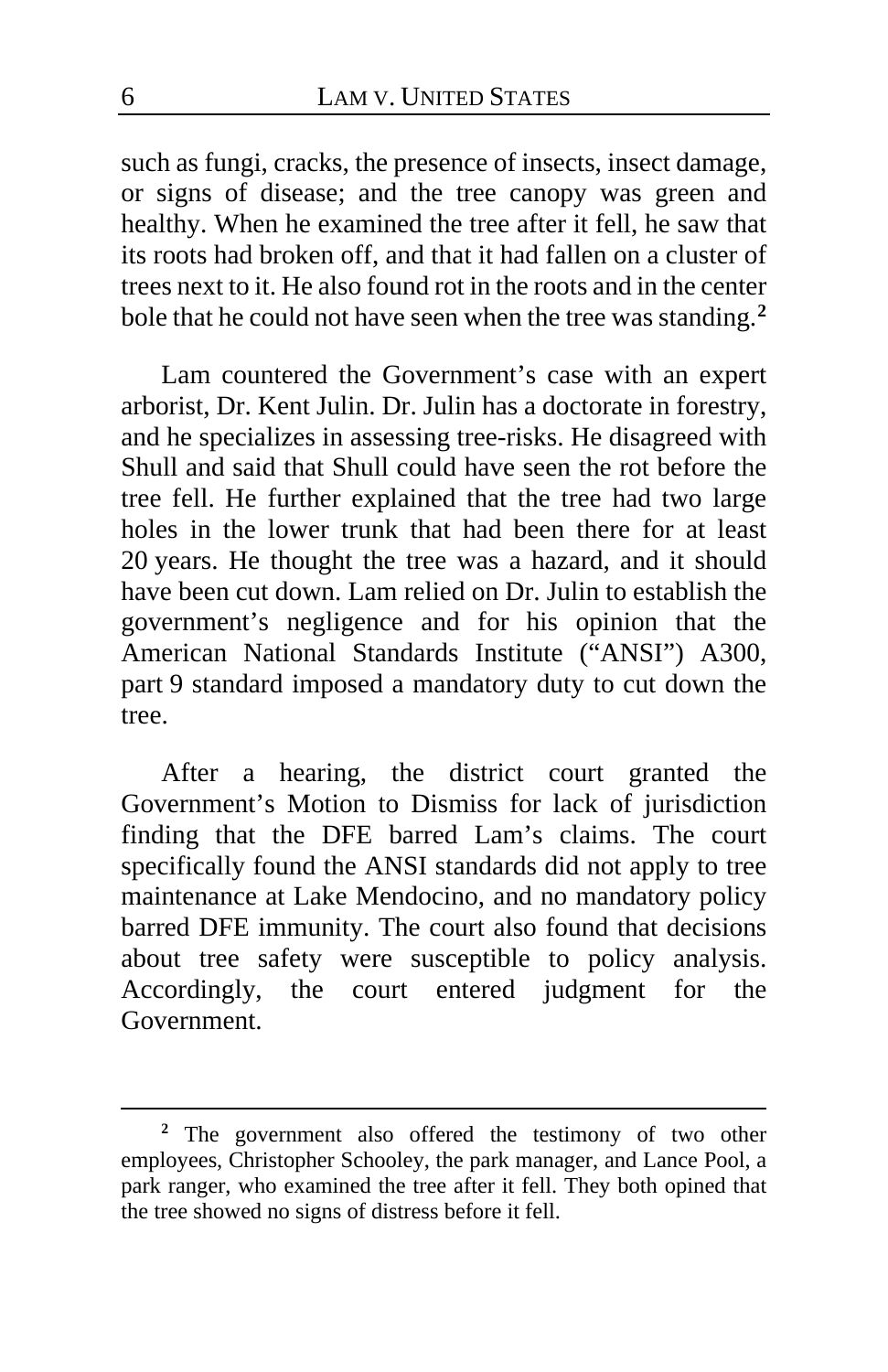#### **II. Analysis**

As previously stated, this appeal turns on the Corps' policies. In reaching its ruling, the district court carefully examined the Lake Mendocino policies and found ample evidence of discretion. Before analyzing these policies in this opinion, it helps to review the law on the discretionary function exception, and then armed with these established legal concepts, turn to the plain language of the policies. Understanding the complex law in this area and how it applies to the Lake Mendocino policies is especially important in Lam's case because, as this Circuit acknowledged in *Terbush v. United States*, "our case law may not be in complete harmony on this issue," i.e., discretion in national park safety cases. 516 F.3d 1125, 1136 (9th Cir. 2008).

## **A. The Discretionary Function Exception**

# *i. DFE Supreme Court Cases and the Berkovitz/Gaubert Test*

The United States has sovereign immunity and cannot be sued without its consent. One important immunity waiver that allows suits against the federal government is the FTCA. The FTCA permits private suits against the United States for damages for loss of property, injury, or death caused by a government employee's negligence. *See United States v. S.A. Empresa de Viaco Aerea Rio Grandense (Varig Airlines)*, 467 U.S. 797, 808 (1984). Liability arises for these acts if a private person would be liable to the claimant under the law of the place where the act or omission occurred. *Id.*; 28 U.S.C. §1346(b)(1). Such acts are typically "ordinary common-law torts." *Dalehite v. United States*, 346 U.S. 15, 28 (1953). The government can be held liable in tort "in the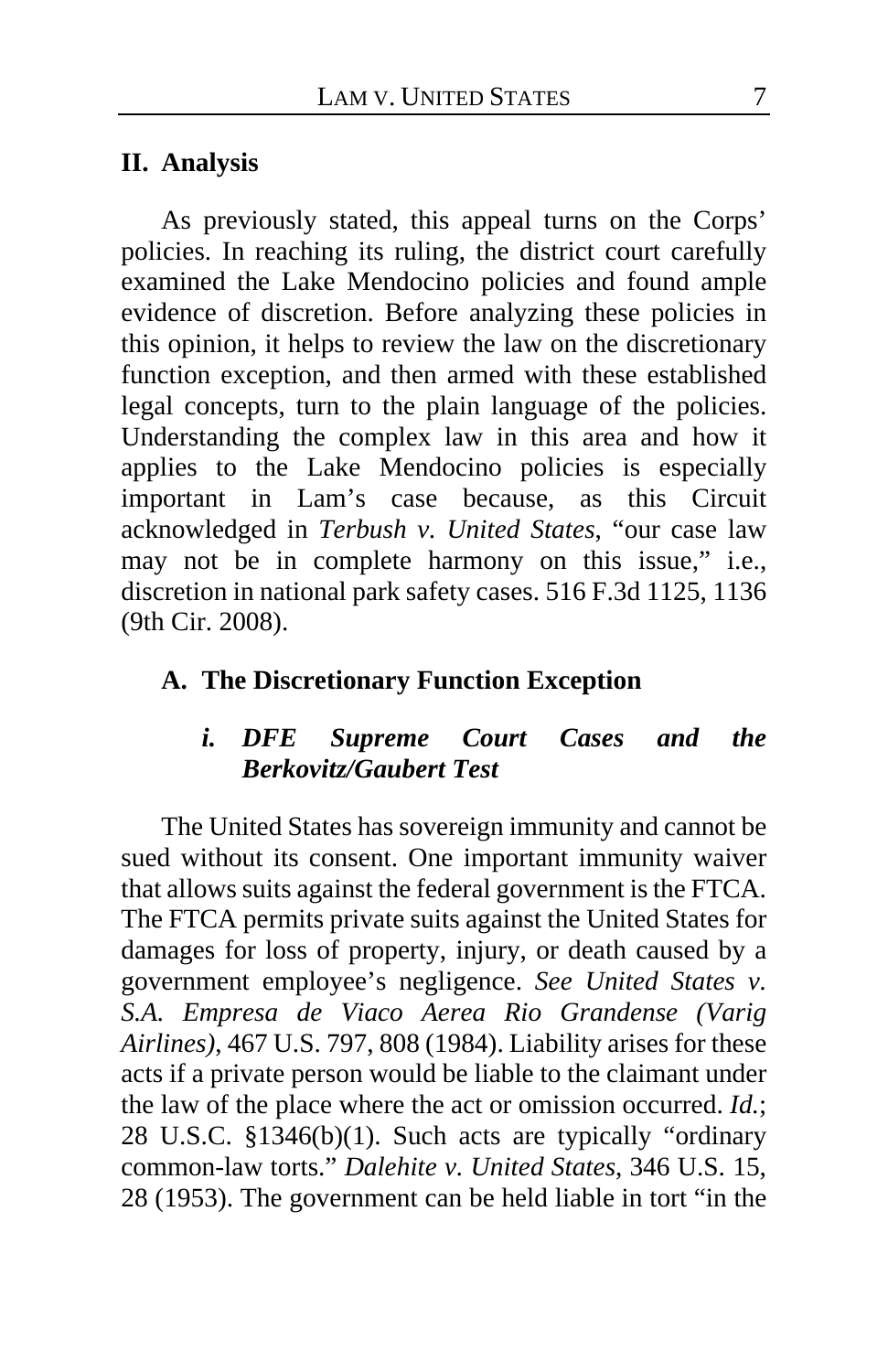same manner and to the same extent as a private individual under like circumstances." 28 U.S.C. § 2674.

The DFE, however, is an important exception to the FTCA. The government does not waive immunity for tort claims if the alleged tortfeasor was performing a discretionary function or duty when he or she injured the plaintiff. This is true even if the employee abused that discretion. 28 U.S.C. § 2680(a). This kind of abuse is typically simple negligence. So, if the DFE applies, it defeats a plaintiff's FTCA action. The applicable code section explains when immunity is not waived, or stated another way, which claims *cannot* go forward:

> Any claim based upon an act or omission of an employee of the government, exercising due care, in the execution of a statute or regulation, whether or not such statute or regulation be valid, or based upon the exercise or performance or the failure to exercise or perform a discretionary function or duty on the part of a federal agency or an employee of the government, whether or not the discretion involved be abused.

28 U.S.C. § 2680(a). Therefore, where the DFE applies, the United States has not waived its sovereign immunity, and the district court lacks subject matter jurisdiction over a plaintiff's claim. *GATX/Airlog Co*. *v. United States*, 286 F.3d 1168, 1173 (9th Cir. 2002). Four key Supreme Court cases, *Dalehite v. United States*, *United States v. Varig Airlines*, *Berkovitz v. United States*, and *United States v. Gaubert*, explain how this defense works and describe the analysis a court should follow to test if the DFE applies.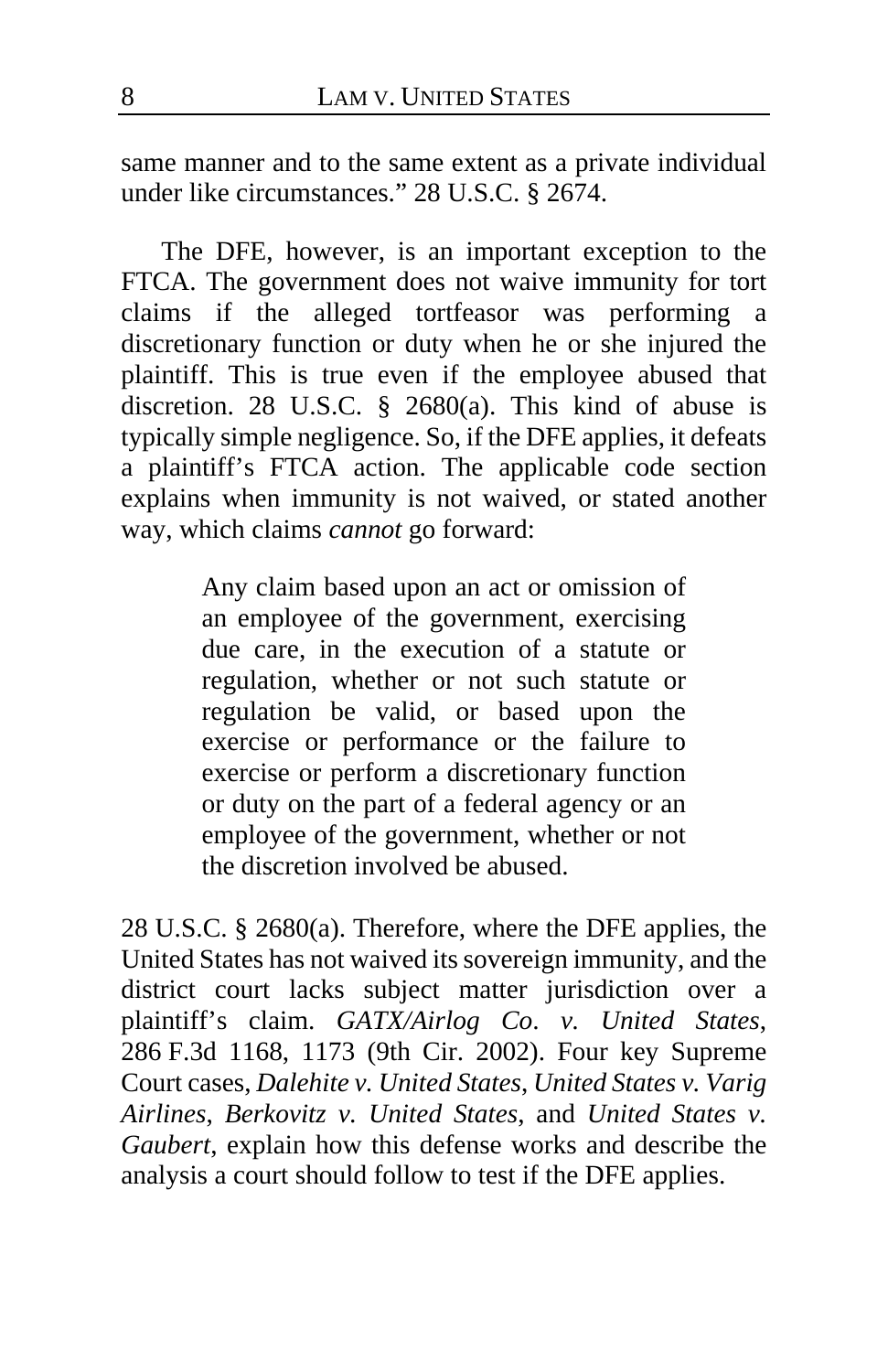To succeed in district court under the FTCA, a plaintiff must have suffered an injury, a federal employee must have caused that injury, and state law must offer a legal theory that makes that employee's negligence actionable. *Varig Airlines*, 467 U.S. at 808. But proving these three elements is not enough if the government has a viable DFE defense. If the government can show that the alleged injury arose out of the employee's discretionary acts, then the district court must dismiss plaintiff's case. Discretion is the watchword, the byword of the DFE. Central then to the early stages of a plaintiff's FTCA claim is the discretion question, and the district courts typically deal with the DFE when the government either files a motion for summary judgment or, as in this case, a motion to dismiss.**[3](#page-8-0)**

The government has the burden to prove this defense, so to win dismissal, it must show that the DFE applies because the employee's acts were discretionary. *GATX/Airlog Co.*, 286 F.3d at 1174. If the employee acted with discretion, the DFE restores the government's immunity, and plaintiff loses. The DFE is intended to "prevent judicial 'secondguessing' of legislative and administrative decisions grounded in social, economic, and political policy through

<span id="page-8-0"></span>**<sup>3</sup>** Lam argues that the district court erred by failing to convert the Government's Motion to Dismiss to a motion for summary judgment because his expert created triable issues of material fact. We disagree. The purported expert affidavit Lam relied upon from Dr. Julin is in itself a legal nullity because it opined on the ranger's potential negligence; however, it is well-established that negligence is not part of the discretionary function exception analysis. *See Chadd v. United States*, 794 F.3d 1104, 1111 (9th Cir. 1015) ("[W]hether reasonable care required such action goes to the merits of Chadd's negligence claim[…][,] but at step one of the of the discretionary-function-exception analysis all that matters is that there was, in fact, discretion."). Moreover, Lam has waived this argument because he did not raise this issue below. *Id*. at 1110 n. 4.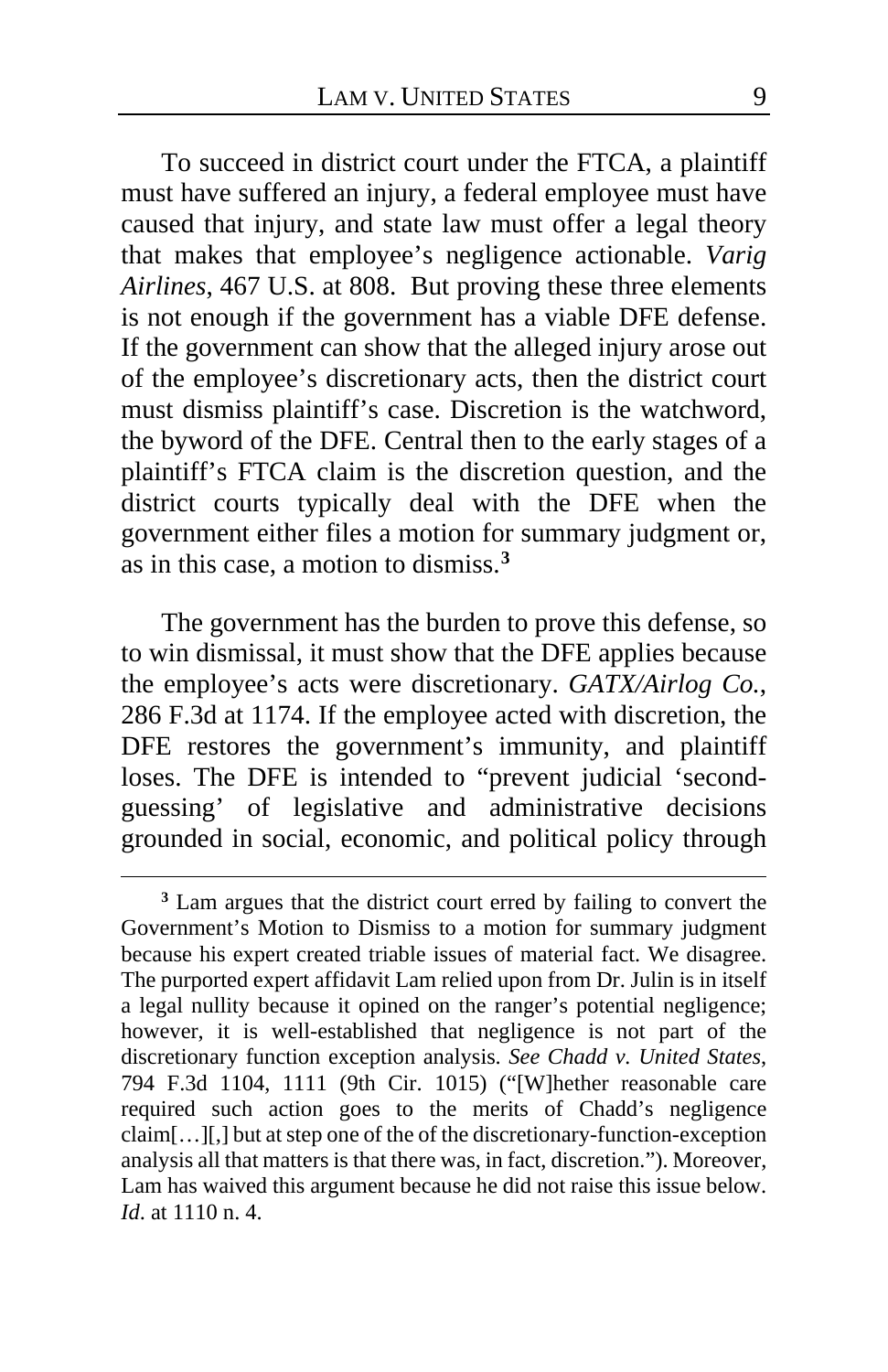the medium of an action in tort." *Varig Airlines*, 467 U.S. at 814. And as the Supreme Court further said about FTCA immunity, "[i]t is neither desirable nor intended that the constitutionality of legislation, the legality of regulations, or the propriety of a discretionary administrative act should be tested through the medium of a damage suit for tort." *Id.*  at 809.

Accordingly, "[w]here there is room for policy judgment and decision there is discretion." *Dalehite*, 346 U.S. at 36. So, if the policies allow an employee to make independent policy judgments, then the DFE defeats plaintiff's claim. *Berkovitz v. United States*, 486 U.S. 531, 536, 546 (1988). But if the "policy leaves no room for an official to exercise policy judgment in performing a given act, or if the act simply does not involve the exercise of such judgment, the discretionary function exemption does not bar a claim that the act was negligent or wrongful." *Id*. at 546–47.

Furthermore, because the discretionary or nondiscretionary nature of the acts are the focus of the DFE, "it is the nature of the conduct, rather than the status of the actor, that governs whether the discretionary function exception applies in a given case." *Varig Airlines*, 467 U.S. at 813. Importantly, the DFE covers all employees exercising discretion, not just planners, administrators, and regulators. *Id*. Indeed, "the acts of subordinates in carrying out the operations of government in accordance with official directions cannot be actionable." *Id.* at 811.

Moreover, whether the discretion involved was abused makes no difference; the government will still prevail. 28 U.S.C. § 2680(a); *see also Varig Airlines*, 467 U.S. at 808. This means that even if the employee's discretionary act is negligent, the district court should dismiss plaintiff's case. Indeed, in *Dalehite*, the Supreme Court repeatedly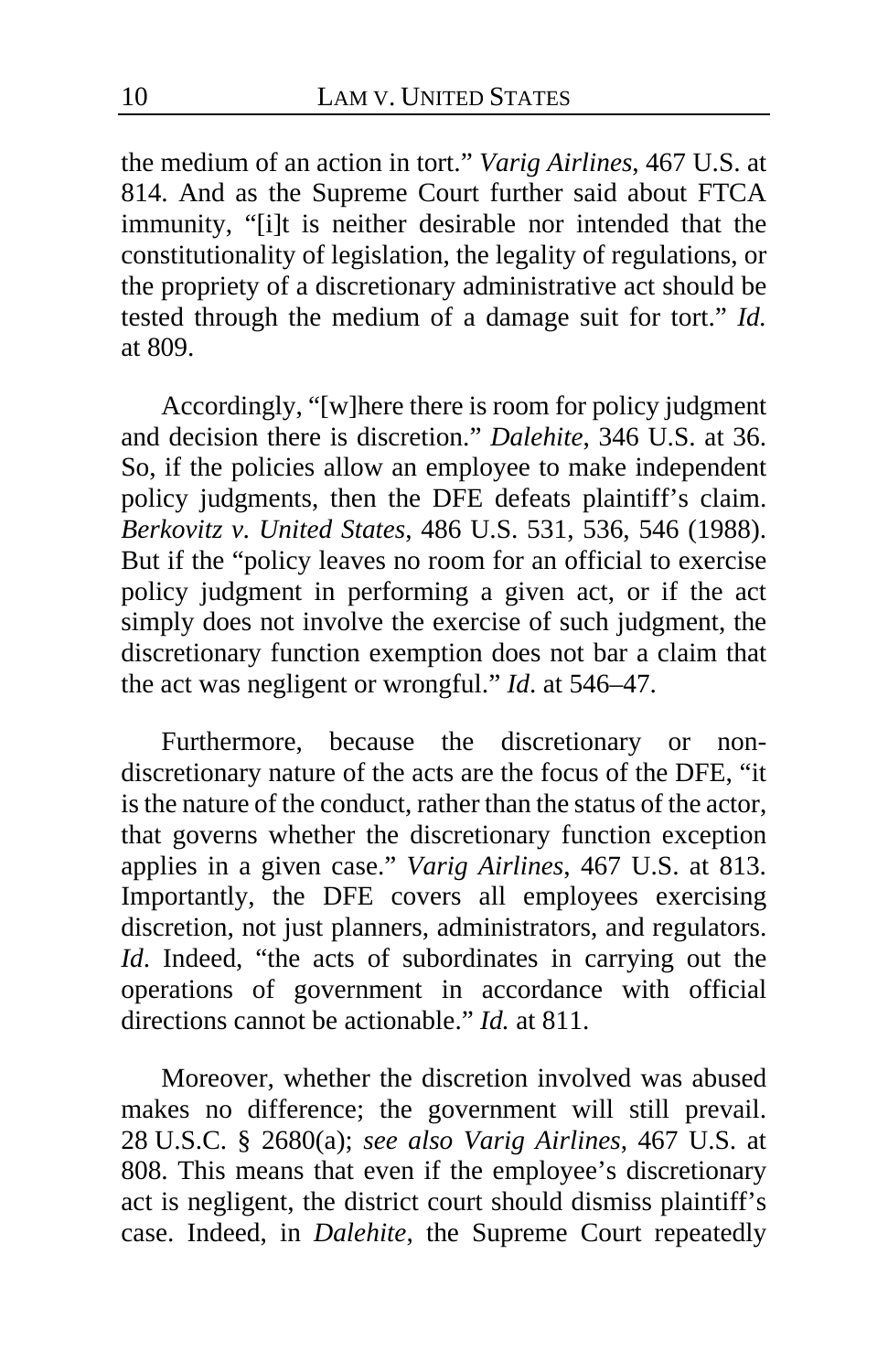states that negligence is not an issue in the DFE analysis. 346 U.S. at 30–32. And the "degree of care used in performing the activities are irrelevant to the application of that doctrine." *Id*. at 45–46. Thus, courts should put the negligence issue aside on a DFE-based motion to dismiss and focus its inquiry on whether the employee's acts were discretionary. This most often means that the court must examine the applicable government policies to see if they authorize or imply discretion or if they mandate specific duties.

It is not just any discretion, however, that triggers the DFE. The Supreme Court has created a two-part test, known as the *Berkovitz/Gaubert* test, to determine the types of discretionary acts covered by the DFE. First, "conduct cannot be discretionary unless it involves an element of judgment or choice." *Berkovitz*, 486 U.S. at 536. Second, the court must decide if "that judgment is of the kind that the discretionary function exception was designed to shield." *Id*.

"The exception, properly construed, therefore protects only governmental actions and decisions based on considerations of public policy." *Id*. Following *Berkovitz*, this Circuit aptly explained that "the key inquiry is not whether the government employee has a choice, but whether that choice is a policy judgment." *Arizona Maintenance Co. v. U.S.*, 864 F.2d 1497, 1503 (9th Cir. 1989). This raises the question about what public policy considerations support the DFE. More specifically, did the employee's acts involve "the permissible exercise of policy judgment?" *Berkovitz*, 486 U.S. at 537.

*Berkovitz* offers some rules for analyzing policy judgments. The DFE "will not apply when a federal statute, regulation, or policy specifically prescribes a course of action for an employee to follow." *Id*. at 536. This is very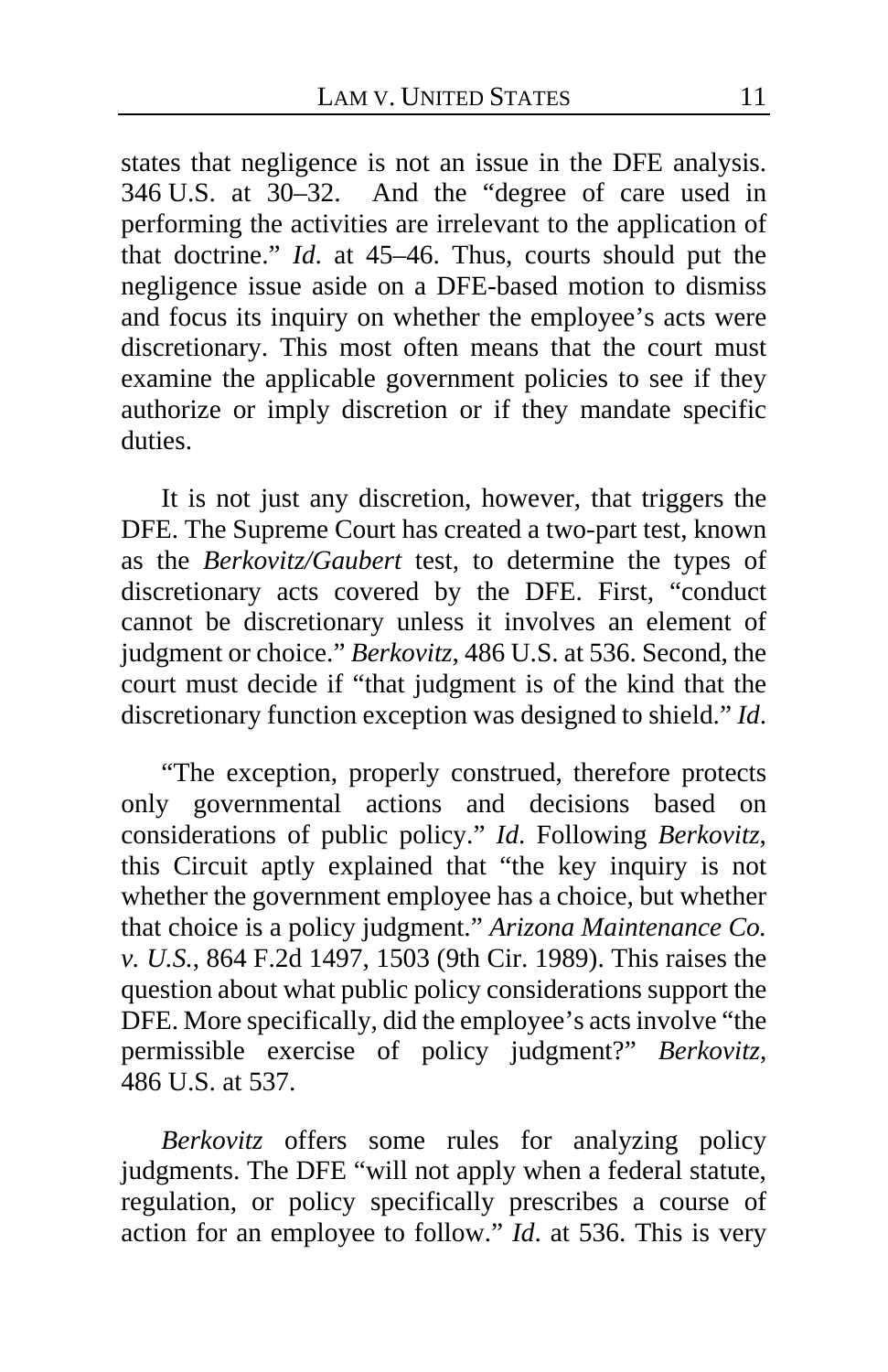important. If the policy is mandatory, it cannot be discretionary. An employee has no discretion to deviate from mandated procedures. *Id*. at 544. Guided by this directive, the court must look at the policies to see if they mandate certain actions that the employee failed to follow. If so, that defeats the DFE.

If, however, the policies are not mandatory but rather directly or implicitly give discretion to the employee, the DFE defense survives this first step. It survives "because if the policies…allow room for implementing officials to make independent policy judgments, the discretionary function exception protects the acts taken by those officials in the exercise of this discretion." *Id.* at 546. But the Supreme Court offers more insight into dealing with the thorny discretion issue.

The fourth Supreme Court case on the DFE is *United States v. Gaubert*, 499 U.S. 315 (1991). *Gaubert* offers additional guidance on how to analyze the DFE. In *Gaubert*, the Supreme Court explained that:

> When established governmental policy, as expressed or implied by statute, regulation, or agency guidelines, allows a government agent to exercise discretion, it must be *presumed* that the agent's acts are grounded in policy when exercising that discretion. For a complaint to survive a motion to dismiss, it must allege facts which would support a finding that the challenged actions are not the kind of conduct that can be said to be grounded in the policy of the regulatory regime. The focus of the inquiry is not on the agent's subjective intent in exercising the discretion conferred by statute or regulation,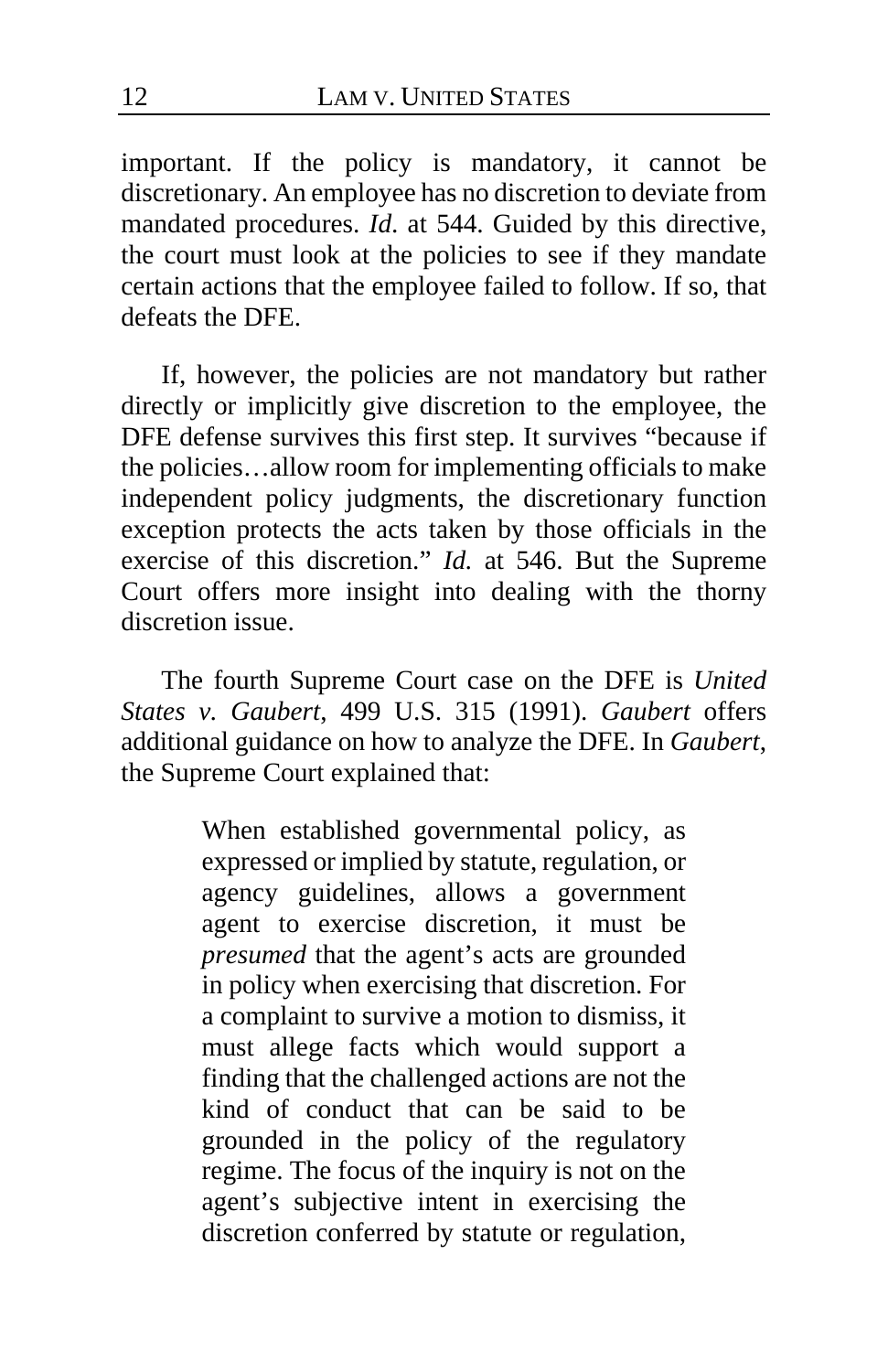but on the nature of the actions taken and on whether they are *susceptible* to policy analysis.

Id. at 324–325 (emphasis added). So, if the policies allow the exercise of discretion in tree maintenance, the agent's acts or failures to act are presumed to be discretionary. In other words, if the Corps' policies allow discretion, then this panel should presume that Shull and other Corps employees acted with discretion.

It follows then that to avoid dismissal, a plaintiff must allege facts that support a finding that the government employee's negligence was not grounded in policy judgments. Furthermore, and very importantly, the district court must not focus on or even consider the employee's actual thinking about what to do or not do, or the status of the employee, or the "routine or frequent nature" of the discretionary act. *See Gaubert*, 499 U.S. at 334. The court, however, must consider whether the actions the employee took were *susceptible* to policy analysis. *Id*. at 326.

That means in this case the Corps does not have to show that Shull or some other Corps employee analyzed or considered policies about managing trees in general or this oak tree in particular. If managing trees was susceptible to policy analysis, then the Corps will prevail on the DFE defense.

# *ii. Ninth Circuit DFE Cases Applying the Berkovitz/Gaubert Test*

It is important now to move from the Supreme Court cases on the DFE to those Ninth Circuit opinions that apply the Supreme Court's analysis. The following five Ninth Circuit opinions control the analysis and show that to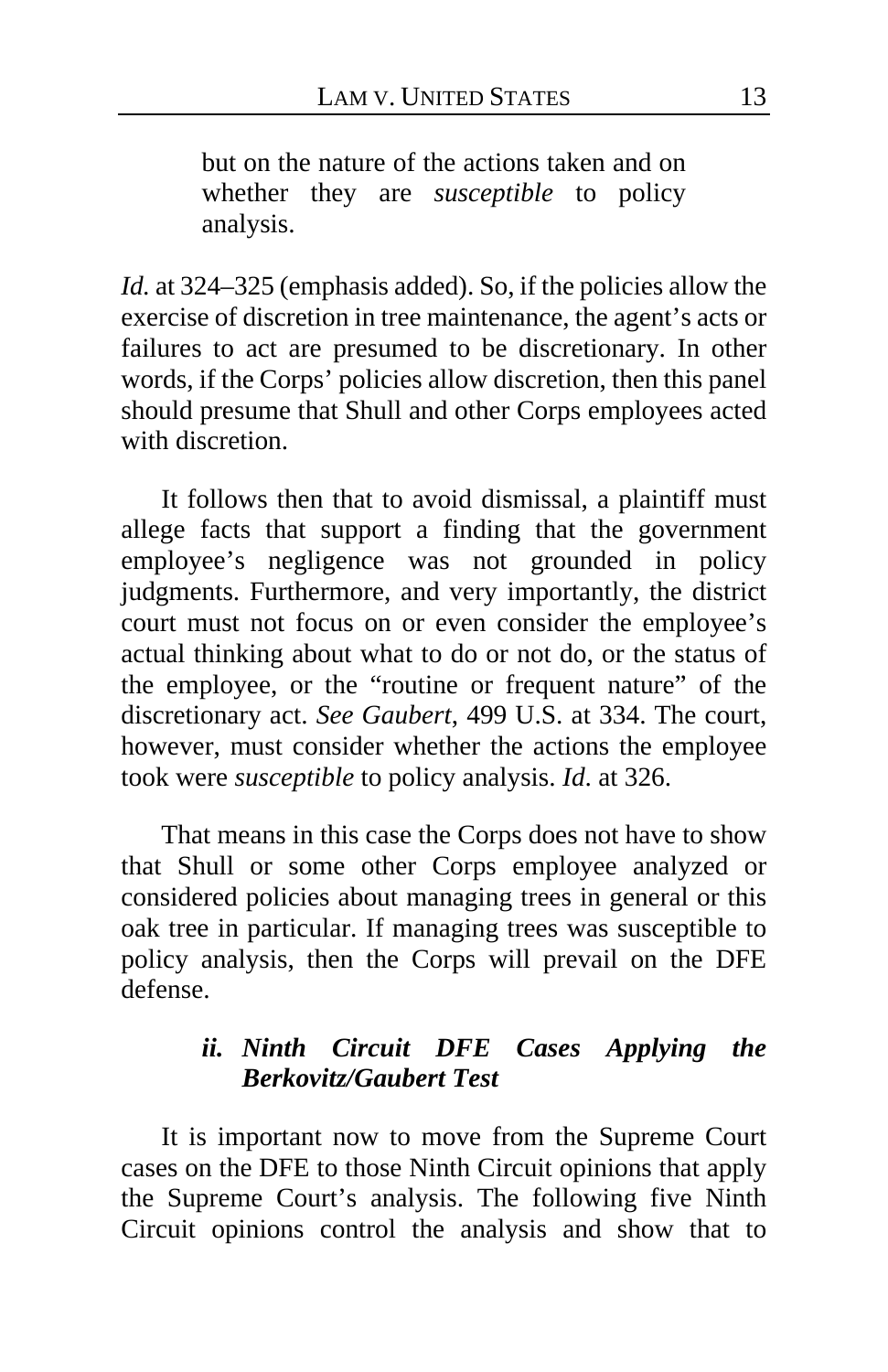properly analyze Lam's case, we must closely scrutinize the Corps' policies in their totality to determine whether they are discretionary or mandatory.

In *Childers v. United States*, an 11-year-old boy died after falling off an icy, unmaintained mountain trail in Yellowstone National Park. 40 F.3d 973 (9th Cir. 1994), *as amended* (Jan. 17, 1995). The plaintiffs argued that the National Park Service ("NPS") knew that the unmaintained trail was dangerous in winter; therefore, the NPS had a duty to warn of the danger that was not discretionary. The plaintiffs also argued that NPS safety manuals required warning signs. *Id.* In other words, the NPS allegedly violated its own mandatory standards. *Id.* The government responded that the policies were not mandatory, and the park rangers had discretion to balance competing policy concerns. *Id*. at 974–75.

The *Childers* panel agreed with the government and held that the DFE protected the NPS employees' decisions regarding trail maintenance. The panel largely adopted the findings of the district court that the NPS policies left it to the park employees' discretion to post signs or close trails, and this discretion satisfied the first part of the *Berkovitz/Gaubert* test*. See id.* at 975–76.

On the second part of the *Berkovitz/Gaubert* analysis, the panel accepted the government's argument that park rangers had the discretion to balance competing policy concerns. As the court explained: "Although the Childers insist that several park guidelines make the posting of warning signs and other decisions nondiscretionary, the record points to a statute, … regulations, and guidelines which leave these decisions, either explicitly or implicitly, in the hands of NPS rangers." *Id*. at 975–76. Hence, the panel affirmed the district court's ruling on immunity. This case shows how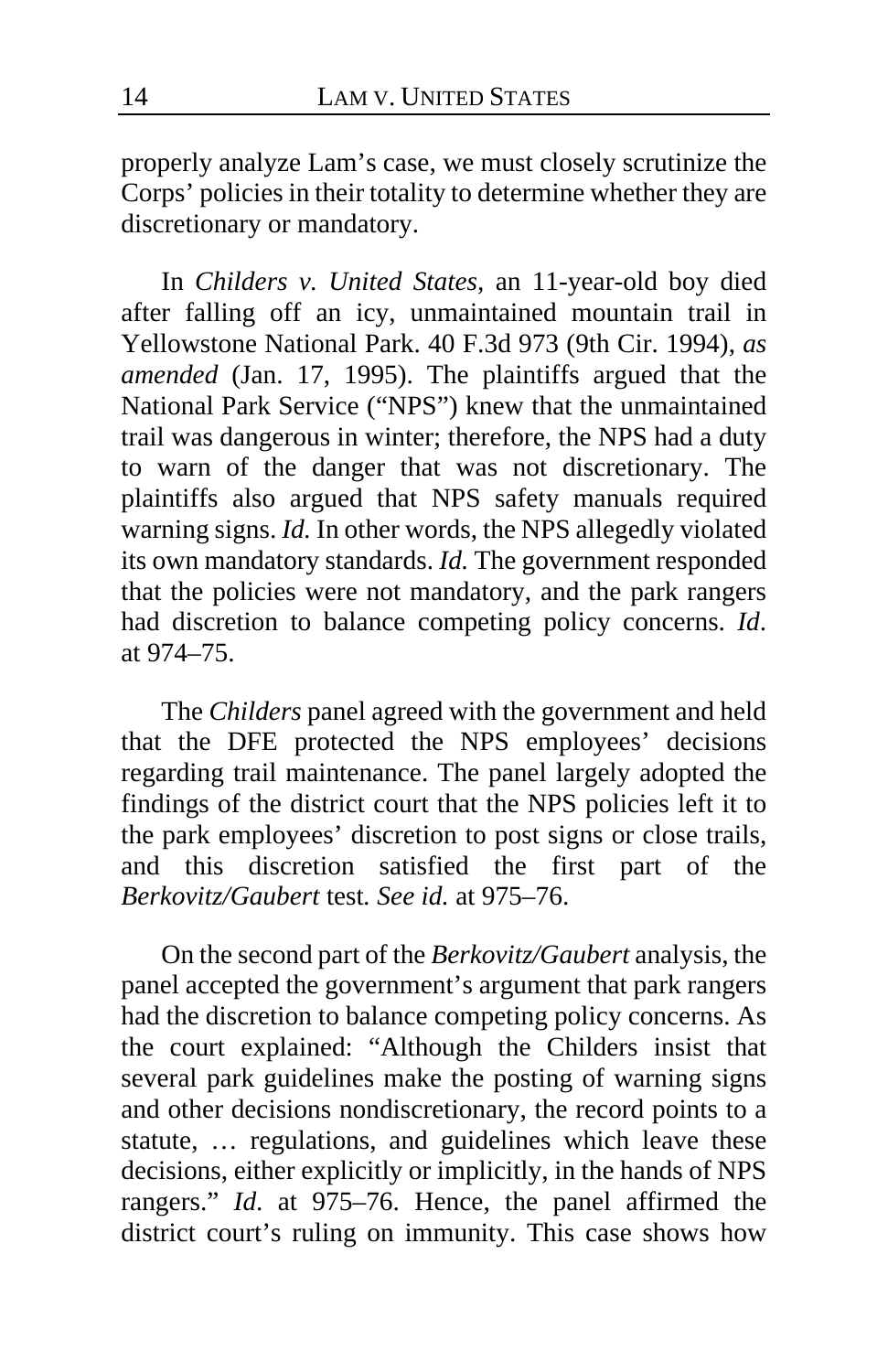closely courts should look at the policies to determine whether they are discretionary or mandatory.

In another tragic case, *Valdez v. United States*, the plaintiff fell 90 feet off Ella Falls in Kings Canyon National Park and broke his back. 56 F.3d 1177 (9th Cir. 1995). Among other negligence claims, he alleged the NPS failed to warn about the dangers at the falls. Again, in this case, plaintiff contended that the NPS policies imposed mandatory safety duties for park rangers. The panel disagreed and found that the policies outlined general policy "goals" for visitor safety, not mandatory requirements. As the panel explained, "[t]hese guidelines can be considered mandatory only in the larger sense that they set forth broad policy goals attainable only by the exercise of discretionary decisions." *Id*. at 1180.

Specifically on the warning claim, the *Valdez* panel found that the NPS's Loss Control Management Guidelines' broad mandate to warn about special hazards "through educational materials, brochures, pamphlets, and the like necessarily encompasses an element of discretion in identifying such hazards." *Id*. As the court explained, it is too much to ask the NPS to warn about everything. Such decisions implicate public policy concerns and are therefore discretionary. *Id*. Again, we see that the court should look at all the relevant policies in their totality and how they fit together to determine if they are discretionary or mandatory.

In *Morales v. United States*, a helicopter pilot struck an unmarked cable suspended 40 feet above the Verde River in the Prescott National Forest. 895 F.3d 708 (9th Cir. 2018). The cable was virtually invisible from more than 100 feet away. The cable was not marked because it did not meet the criteria for marking under United States Geological Survey's ("USGS") standards. No statute, regulation, or rule required marking cables below 200 feet, so "the decision of whether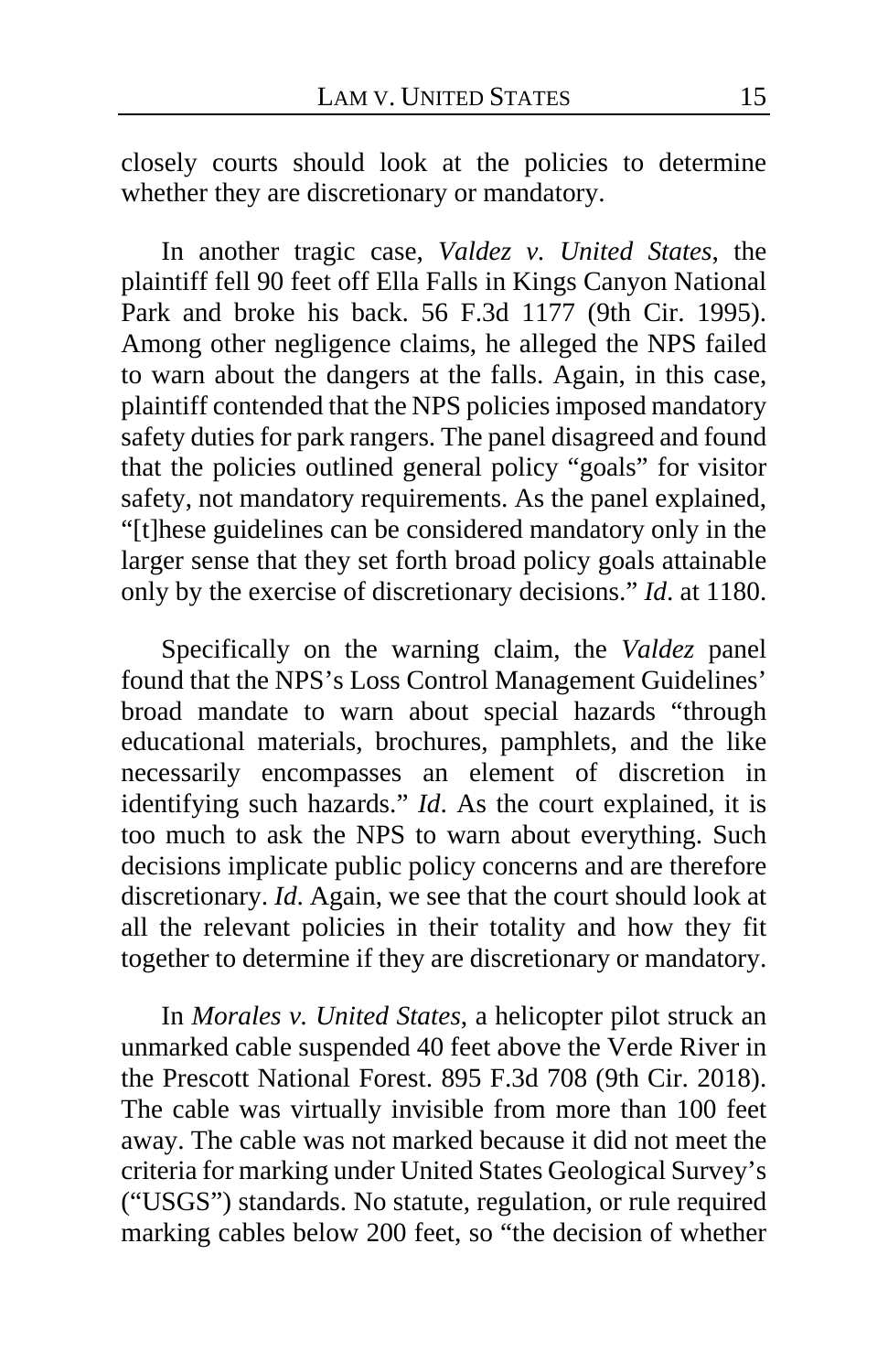to mark the cableway was a result of considered judgment and choice." *Id*. at 714. The panel recognized that factors such as safety interests, installation and maintenance costs, and the natural beauty of the river showed that no "course of action" was mandated. *Id.* That took care of the first step of the *Berkovitz/Gaubert* inquiry.

The panel then considered whether deciding not to mark the cable was "susceptible to policy analysis grounded in social, economic, and political concerns." *Id*. The panel enumerated several policy concerns including the risk of confusing pilots who expected cables to be marked at 200 feet or above and the risks to USGS employees in installing and maintaining the markers; the costs for installing and maintaining the cable markers; the likelihood of vandalism; and the environmental choices about minimizing the visual distractions around the Verde River, which is designated as a "Wild and Scenic River." *Id*. at 715. These policy considerations satisfied the second part of the *Berkovitz/Gaubert* test*.*

But the most important ruling in *Morales* involved the question about whether the DFE even applied in safety cases. The plaintiff argued that the DFE did not apply to public safety decisions. The panel disagreed. It explained that "[t]his sweeping exemption would severely undermine the discretionary function exception and is unsupported by our precedent. In case after case, we have considered the government's balancing of public safety with a multitude of other factors." *Id*. at 716. The panel further explained that it is only in cases where the government has no evidence of policy discretion to support DFE immunity that the immunity does not apply. *Id*.

Next, in *Gonzalez v. United States*, the panel found that the DFE immunized the FBI for failing to disclose a possible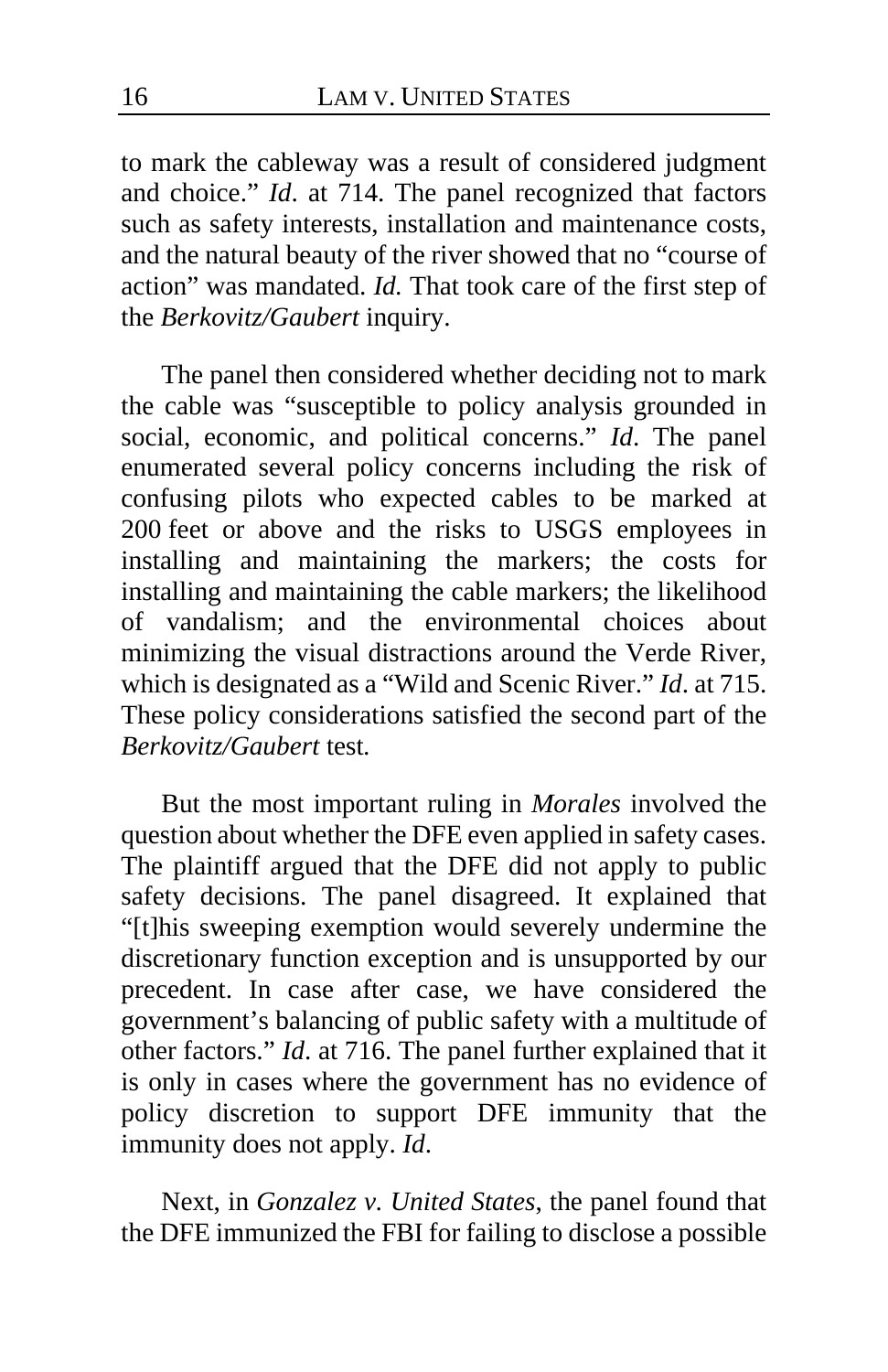home invasion by the Minutemen American Defense gang. 814 F.3d 1022 (9th Cir. 2016). The Minutemen opposed illegal immigration and patrolled the Mexican border searching for illegal aliens. The FBI got a tip that members of the gang planned to invade a home to steal drugs, weapons, and money. Several days later three members of the gang attacked the Gonzalez's home, killed the plaintiff's husband, wounded the plaintiff, and killed her daughter. *Id*. at 1025–26. The wife sued the FBI for not alerting local law enforcement to the danger so that she and her family could have been protected from the threat.

The *Gonzalez* panel applied the proper two-part analysis and found that the DFE immunized the FBI. The panel reviewed the Attorney General guidelines for the FBI. Although factually quite different from a tree safety case, the opinion guides us in interpreting certain policy language, especially the use of the word "shall." The FBI policy said:

> When credible information is received by an FBI field office concerning serious criminal activity not within the FBI's investigative jurisdiction, the field office *shall* promptly transmit the information or refer the complainant to a law enforcement agency having jurisdiction, except where disclosure would jeopardize an ongoing investigation, endanger the safety of an individual, disclose the identity of a human source, interfere with a human source's cooperation, or reveal legally privileged information. If full disclosure is not made for the reasons indicated, then, whenever feasible, the FBI field office *shall* make at least limited disclosure to a law enforcement agency or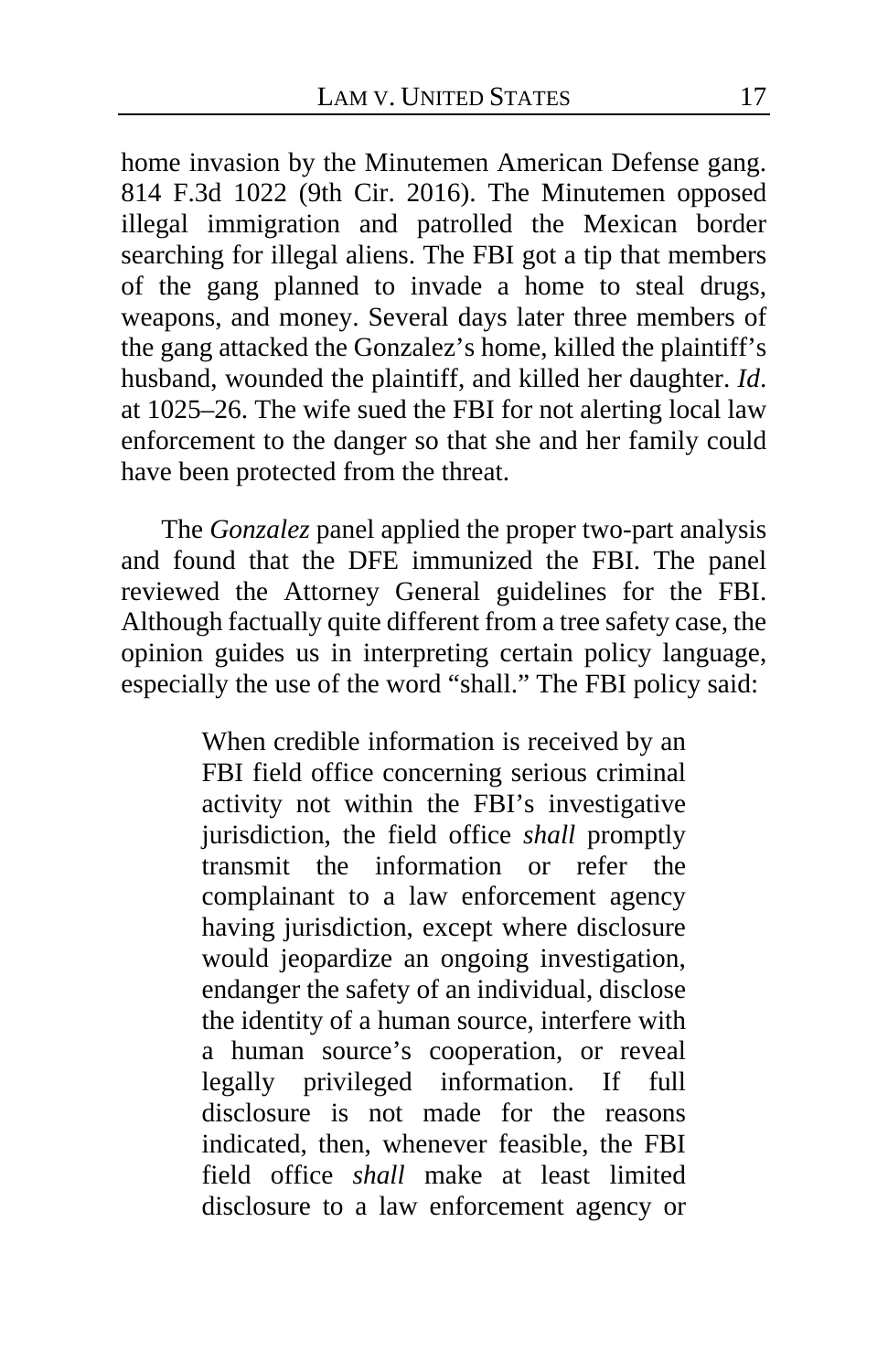agencies having jurisdiction, and full disclosure *shall* be made as soon as the need for restricting disclosure is no longer present.

*Id*. at 1029 (emphasis added). Note that the word "shall" is used three times in this guideline. "Shall" typically means mandatory, but the panel did not find that the word "shall" controlled the DFE question. The panel described the many judgments that FBI agents had to consider before disclosing possible criminal activity. *Id.* at 1032.

This decision teaches the importance of analyzing policies that contain mandatory words in their overall context. The panel said that "the presence of a few, isolated provisions cast in mandatory language does not transform an otherwise suggestive set of guidelines into binding agency regulations." *Id*. at 1030. Furthermore, viewed in the context of that case, "mandatory-sounding language such as 'shall' does not overcome the discretionary character of the Guidelines." *Id*. As a result, the DFE immunized the FBI's actions. Hence, we must compare any mandatory words in the Lake Mendocino policies with the overall scope of the policies to see if, in their totality, the policies are mandatory or discretionary. The use of a few mandatory words like "shall" does not create a mandatory policy if the policy otherwise allows for discretion.

Finally, in *Chadd v. United States*, a 370-pound mountain goat gored a hiker's femoral artery, and he bled to death. 794 F.3d 1104 (9th Cir. 2015). National Park Service officials in Olympic National Park knew that this goat and other goats had become habituated to park visitors. They also knew that they had a mountain goat problem because park visitors had complained that goats were standing their ground, following or chasing people, rearing up, and pawing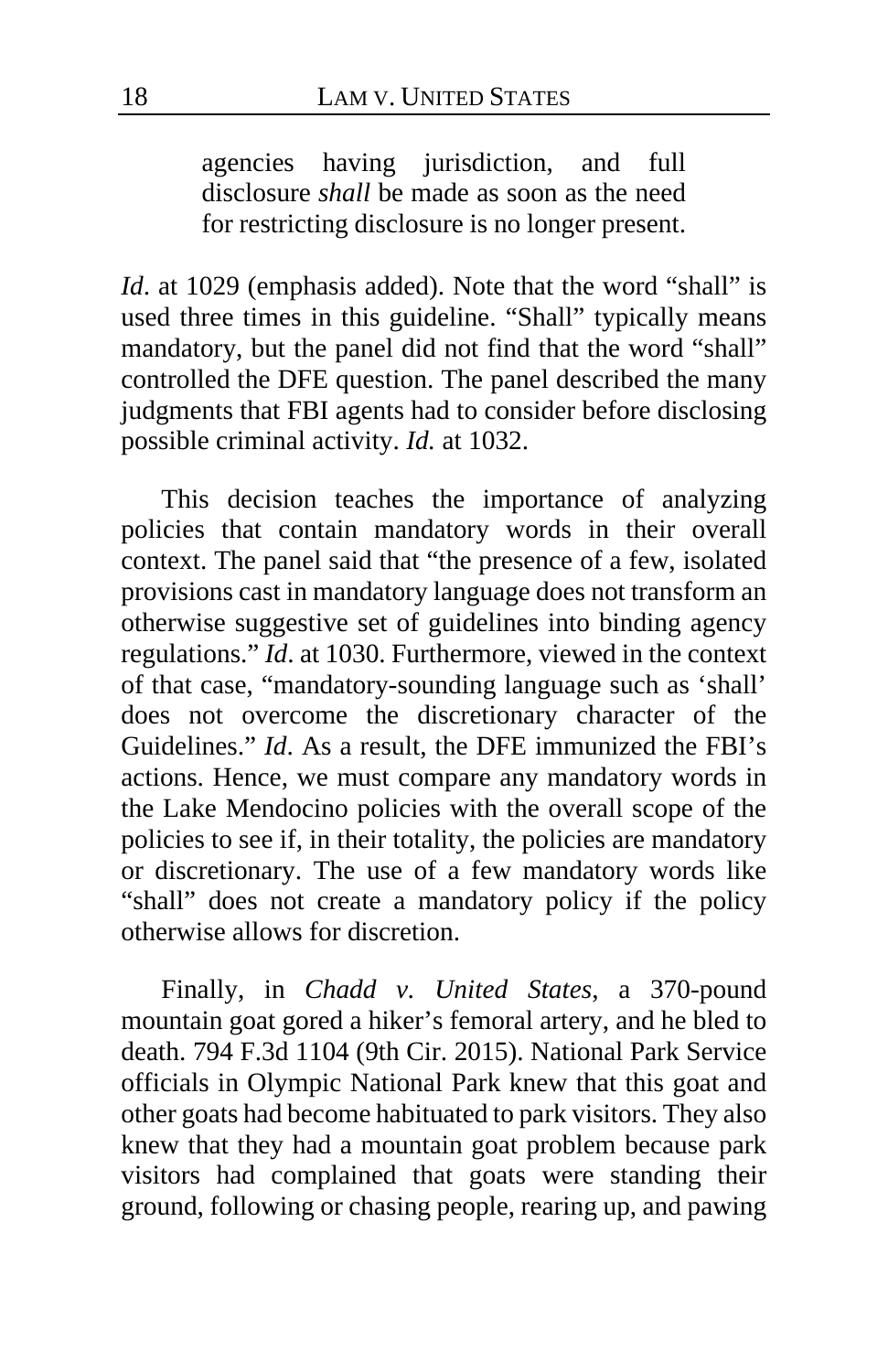the ground. *Id*. at 1107. They had become aggressive and threatening.

Recognizing this problem, park officials began to warn visitors verbally and with trail signs. They also shot goats with paintballs and bean bags to change the goats' behavior. In fact, park rangers had considered relocating the goat that killed the hiker to another park because that goat had become increasingly aggressive. But the rangers spared the goat. *Id*.

Susan Chadd, the deceased hiker's wife, filed a complaint and alleged that park officials were negligent in not killing the goat until after it had killed her husband. In analyzing the DFE issue, the court noted that park policies did not mandate what should be done with an aggressive mountain goat, so park rangers had discretion in how to solve the goat problem. *Id.* at 1110, 1111. That shifted the legal question from the first step of the *Berkovitz/Gaubert* test to the second step.

On the second step, the panel asked if the rangers' responses to the goat threat were of the kind that Congress intended the DFE to protect; that is, were they susceptible to policy judgments. *Id*. at 1109. Importantly, the panel noted that if park policies and regulations allowed discretion, there is "a strong presumption that a discretionary act authorized by the regulation involves consideration of the same policies which led to the promulgation of the regulations." *Id*. (citing *Gaubert*, 499 U.S. at 324). The panel found that the DFE immunity applied to the acts described above. This decision is important because it emphasizes the *Gaubert* presumption that flows from discretionary policies. These five Ninth Circuit opinions show the elements for the proper analysis for Lam's case.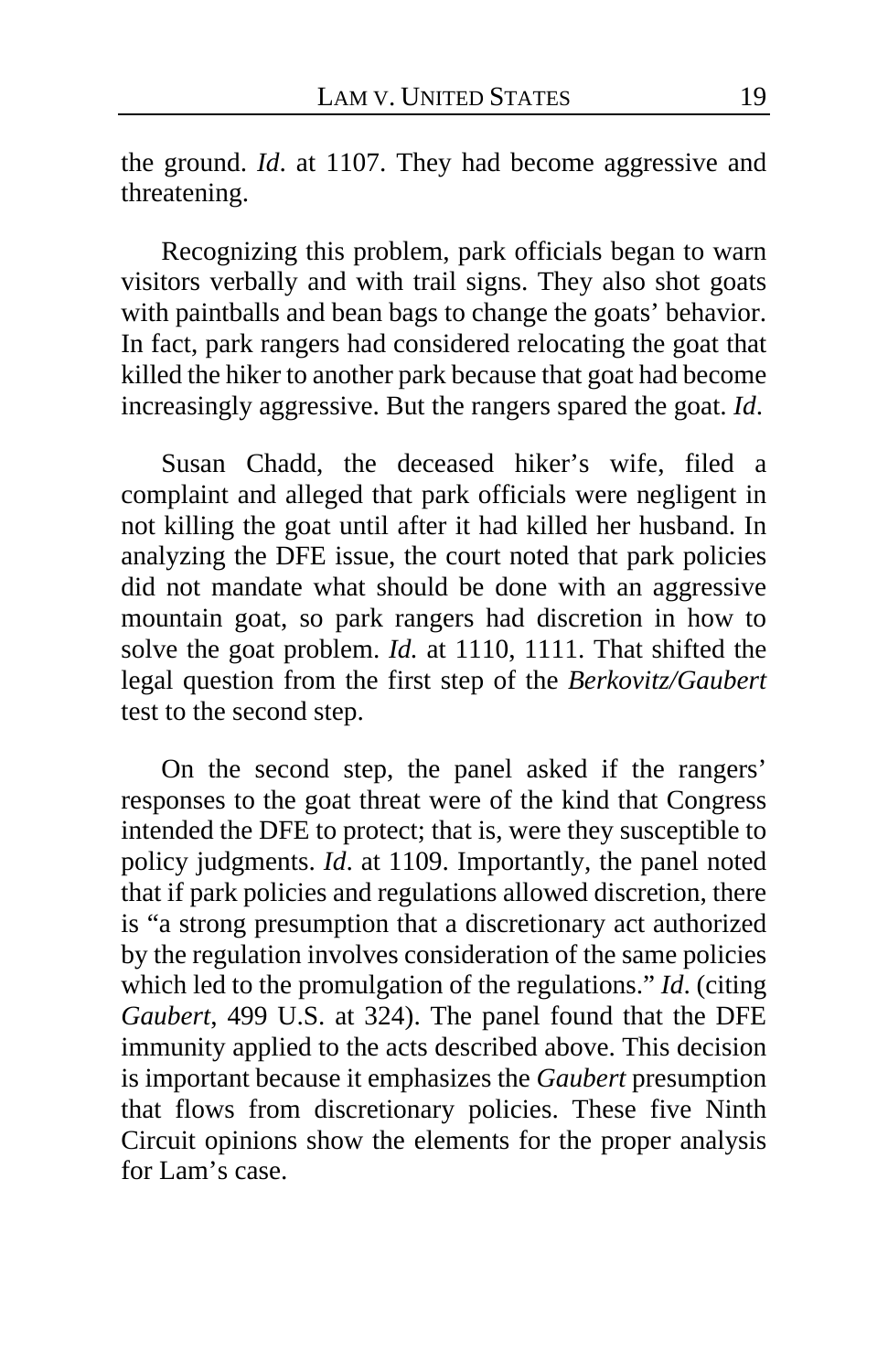Lam's counsel argues that *Kim v. United States*, 940 F.3d 484 (2019), should control this panel's ruling because it is a tree safety case. The *Kim* panel found that the DFE did not apply when two young boys were killed after a tree limb fell on their tent. But that case turned on Directive 25, part of Yosemite National Park policies. *Id.* at 488. And as the panel explained, once the Park officials undertook to inspect the trees in the park, they had to follow the established policies. *Id*.

Directive 25 set forth the "Hazard Tree Management" program with a Seven Point system that required documenting and quantifying hazardous trees with a rating system. As the panel described it: "The system provides specific criteria for how to rate each component based on the tree's visible features and the nature of the surrounding area. Trees with a total rating of five or higher are considered 'high' risks and, according to directive, 'will require some type of abatement/mitigation.'" *Id*. Here, nothing in the Corps' policies at Lake Mendocino even approaches the level of specificity found in Directive 25 or requires or mandates abatement or mitigation of certain trees. Thus, *Kim* does not control or assist in deciding the outcome of Lam's case.**[4](#page-19-0)**

Now, armed with this Supreme Court and analogous Ninth Circuit precedent, we turn to the relevant Corps policies governing Lake Mendocino and how the above precedent dictates the outcome of this case.

<span id="page-19-0"></span>**<sup>4</sup>** Two out-of-circuit cases help with analyzing dangerous tree cases. *Merando v. United States*, 517 F.3d 160 (3rd Cir. 2008) and *Autery v. United States*, 992 F.2d 1523 (11th Cir. 1993). In both cases, those circuits found that the DFE applied.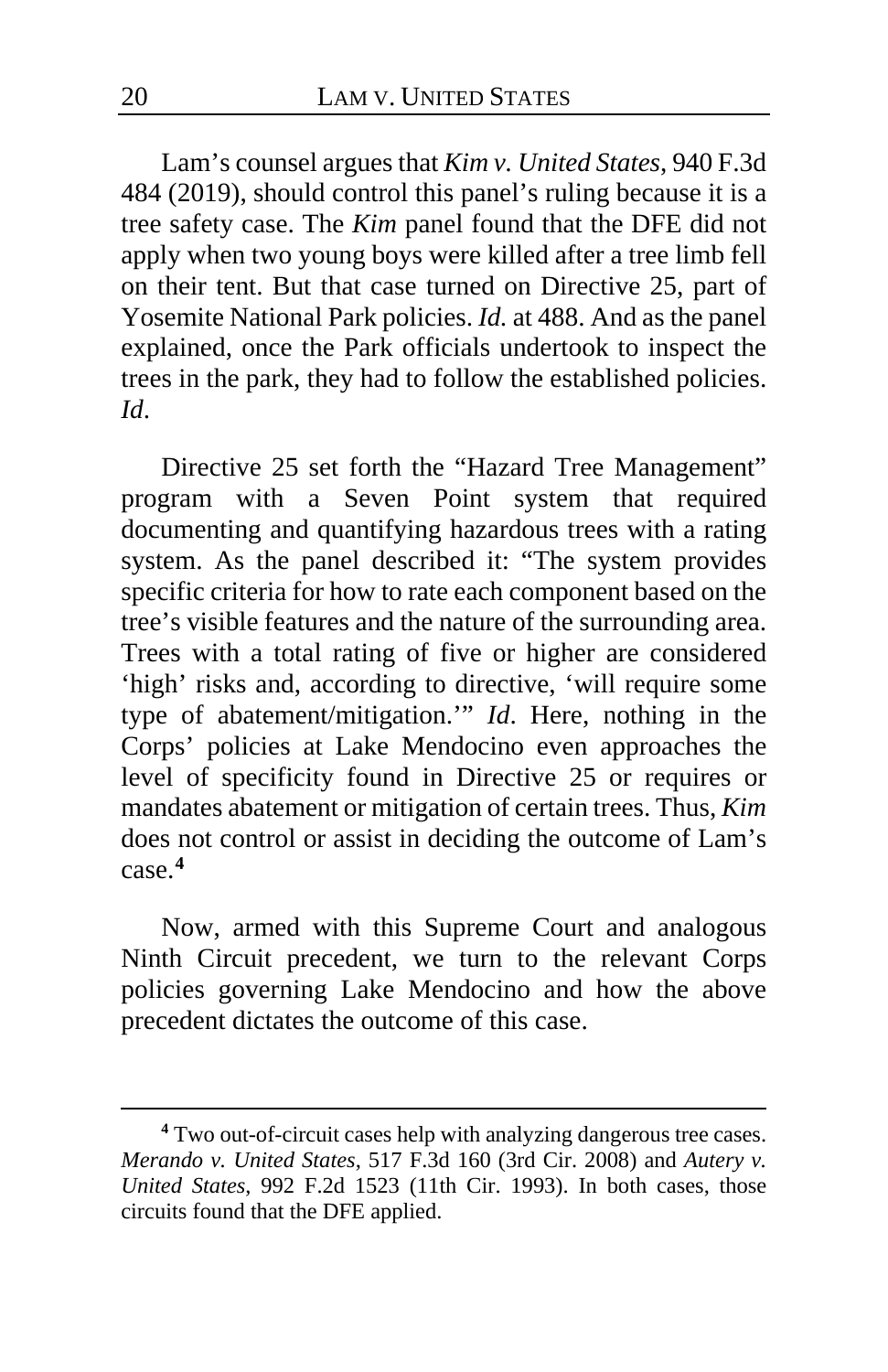#### **B. Analyzing the Lake Mendocino Policies**

#### *i. The Applicable Policies are Discretionary*

Above, we have outlined the Supreme Court precedent for the *Berkovitz/Gaubert* test and its Ninth Circuit progeny. We now apply this precedent to the plain language of the policies that controlled the actions of Shull and the Corps' employees at Lake Mendocino. In doing so, we must answer two questions: 1) Did the policies allow for discretion? and 2) Were those policies susceptible to the policy analysis the DFE was designed to protect? Because the answer is yes to both questions, the DFE applies.

The relevant policies are found in the Operational Management Plan (OMP), Engineering Manual 385-1-1 ("EM 385-1-1"), specifically Section 31, and Engineering Manual 1110-1-400: Engineering and Design Recreation Facility and Customer Services Standards. Lam argues that the ANSI A300 Part 9 also applies and imposes mandatory duties for identifying and removing hazardous trees. But, as explained below, that argument is wrong.

First, we turn to the OMP. The OMP by its own terms is meant as a "guide"; it "*guides* use, development, and management of the natural and man-made resources." It states that its "Guiding Objectives" are to:

> Maintain a diversity of productive fish and wildlife habitat for both game and non-game species, accomplished through: woodland<br>management and other vegetative management and other manipulation; grassland maintenance and preservation; fisheries enhancement; other management practice. . . .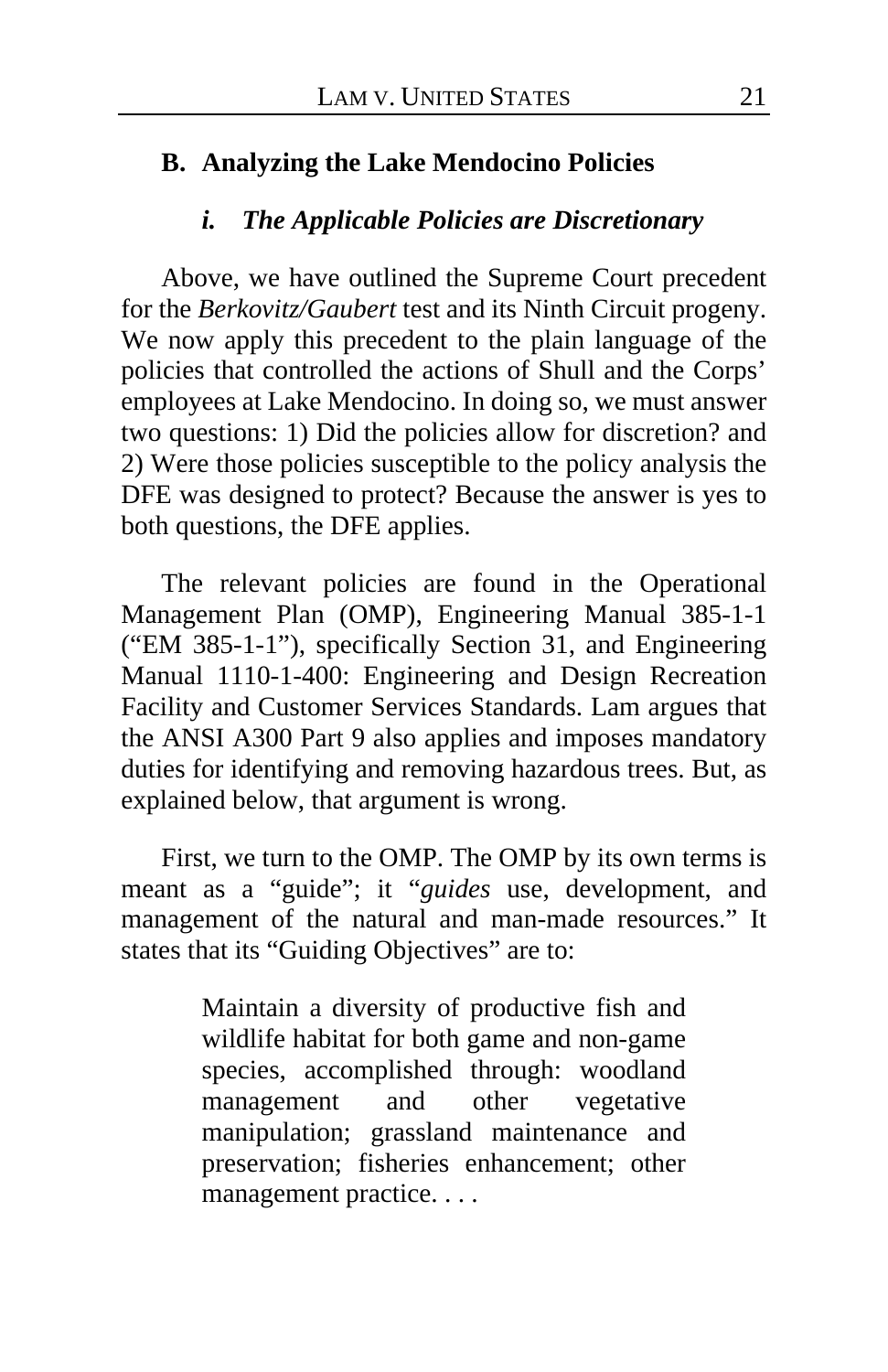How to best follow this guide, however, is left to the Lake Mendocino rangers' discretion. That is not to say that there are no general requirements for rangers inspecting, maintaining, and removing trees, only that the OMP does not specify how to carry out these general requirements.

Generally, rangers should conduct "daily intenance/safety inspections" in all "developed" maintenance/safety inspections" in all recreational areas," as well as safety inspections for the ranger to "survey operational activities, facilities, equipment, and procedures for safety hazards. Personnel will take or recommend actions necessary to remove or isolate hazards. The appointed Safety Officer will conduct such safety inspections as directed or as requested." Although the OMP does require daily inspections, there is no requirement, checklist, or criteria for how to conduct these inspections or what they should cover. That is left out of the policy language and left up to the ranger's discretion. *See Morales*, 895 F.3d at 714 (finding where no specific guidance was provided in the policy, "employees were left to exercise their judgment").

Additionally, for maintaining and preserving trees, rangers should implement a tree pruning program to remove dead trees, limbs, and snags before they become a public hazard. And maintenance staff is tasked with improvement cutting and thinning of trees for both safety and aesthetic reasons. Although the OMP has a Five-Year Plan, Task 9, for Hazard Tree Removal, Task 9 includes only the following general information:

Initiation Date: October 2013

Completion Date: May 2014

Cost: \$2800 (volunteer labor value - \$22,320)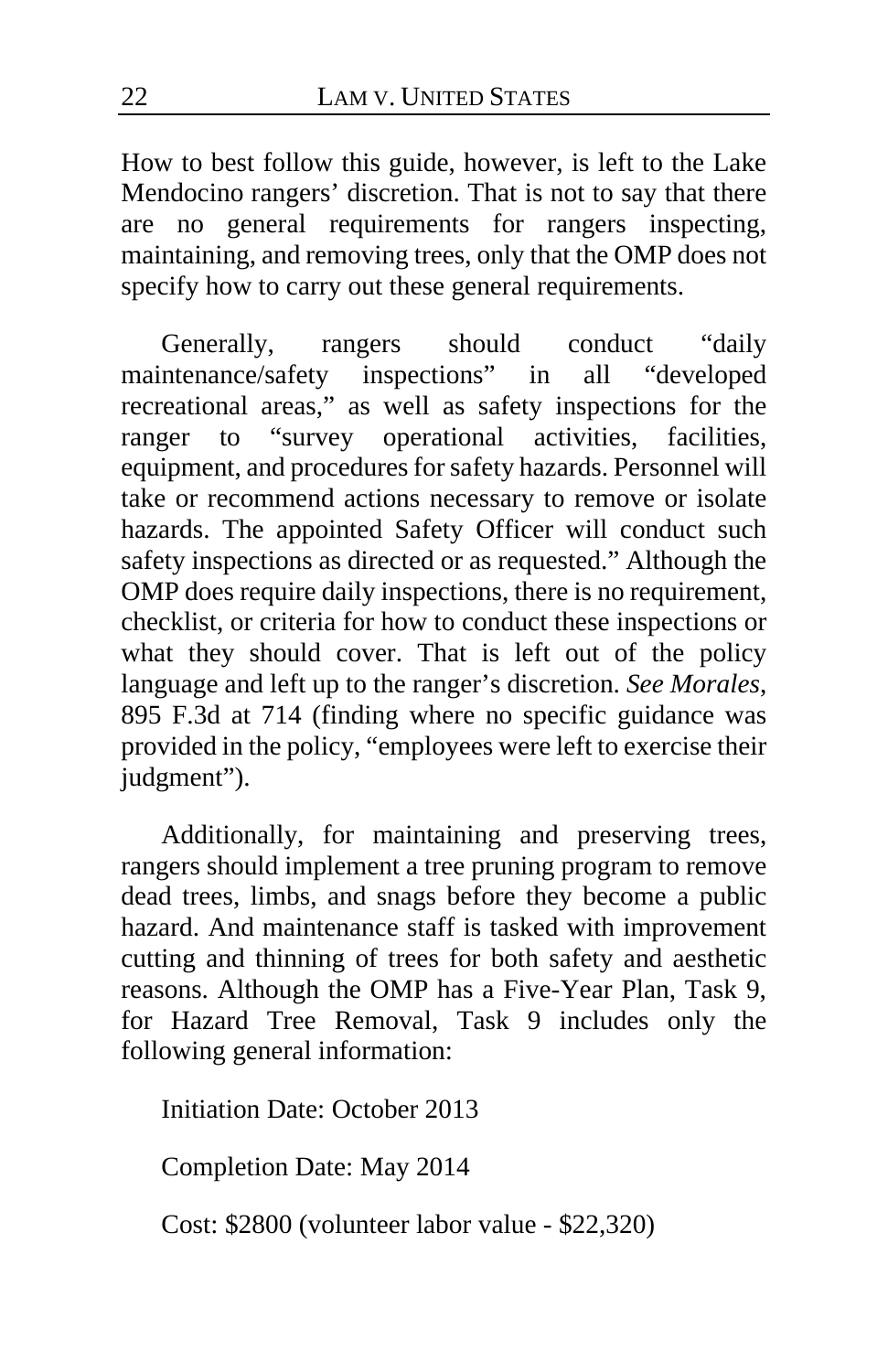Description: Removal of approximately 40 hazard trees

Manpower Requirements: 1 COE Ranger plus CDC labor

Equipment Requirements: chainsaws, protective gear, splitter

Therefore, although the Corps is required to remove dead trees and dead limbs, no mandatory criteria exist for identifying hazardous trees. Here, the tree that harmed Lam was not dead. In addition, the OMP contains no specific mandate for what constitutes a weak, damaged, diseased, or undesirable tree. Although the OMP implements a time frame for removing trees, a budget, an approximation of how many trees to remove, and even the equipment and manpower requirements for cutting trees, it mentions no specific criteria for identifying dangerous trees. *See Valdez*, 56 F.3d at 1180 (finding that while the "policy guidelines certainly outline general policy goals regarding visitor safety, the means by which NPS employees meet these goals necessarily involves an exercise of discretion"). In other words, the very nature of these general requirements allows the exercise of Corps employees' judgment and discretion.

Indeed, implementing the general OMP requirements is left to the Park Ranger. The Ranger is to "consult the OMP Five Year Program to prepare annual work plans and reappraise wildlife habitat conditions." And for maintenance, the OMP states, "the need for maintenance of constructed habitat will be determined through program monitoring and observation. Priority of maintenance will be determined by Senior Park Ranger, depending on available manpower and funds." In other words, it is up to the Senior Park Ranger to use his judgment in carrying out the OMP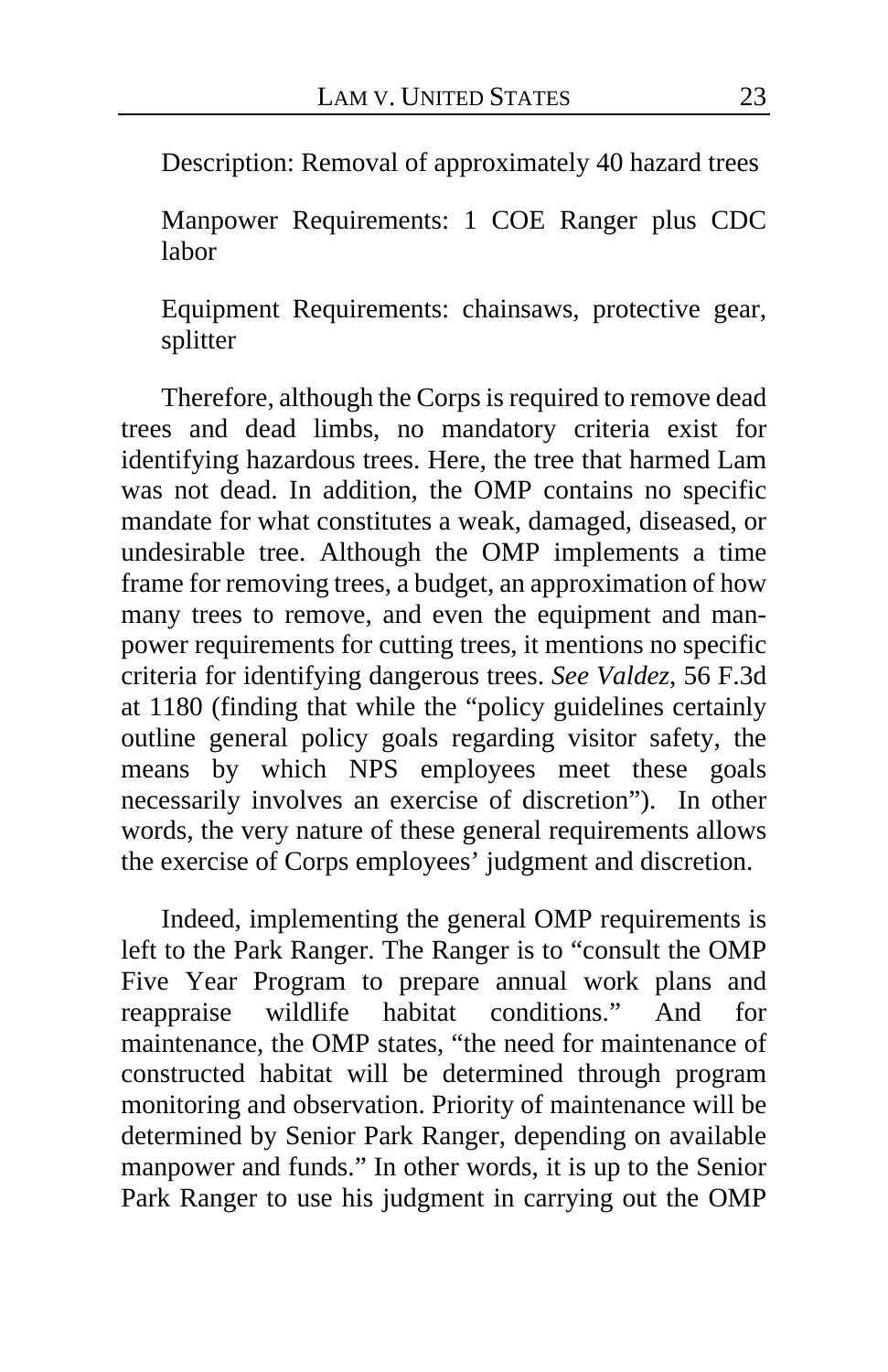requirements while weighing policy choices, such as costs and available volunteers.

And because the OMP contains no criteria or mandates for identifying and removing hazardous trees, it implies that employees like Shull will exercise discretion and make policy judgments. The absence of mandatory language about safety risks gives much discretion to Corps employees. *Berkovitz*, 486 U.S. at 546 (noting that where policies "allow room for implementing officials to make independent policy judgments, the discretionary function exception protects the acts taken by those officials in the exercise of this discretion"). So, because the policies in the OMP are discretionary, they fall squarely within the DFE.

But Lam does not rely solely on the policy language in the OMP. He argues that the ANSI A300, Part 9 standard imposes specific mandates for identifying and removing hazardous trees that defeat the DFE. This argument fails because a straightforward reading of policies does not support it. Yes, the ANSI standards are mentioned twice in the policies. But they are listed as a "reference" in EM 385- 1-1 and as a general requirement in EM 1100-400-1. Neither of these manuals specifies how to identify or assess unsafe trees.

EM 385-1-1, Section 31, as the district court rightly determined, deals exclusively with mandatory safety requirements applicable to Corps employees who engage in the process of removing trees, as well as the proper safety methods for pruning, felling, and chipping trees. These requirements apply to the safety of Corps employees, not the safety of the general public. EM385-1-1, Section 31 has nothing to do with methods for maintaining or identifying dangerous trees. Moreover, the ANSI A300 standards are listed as a "reference" in this manual, and a reference is not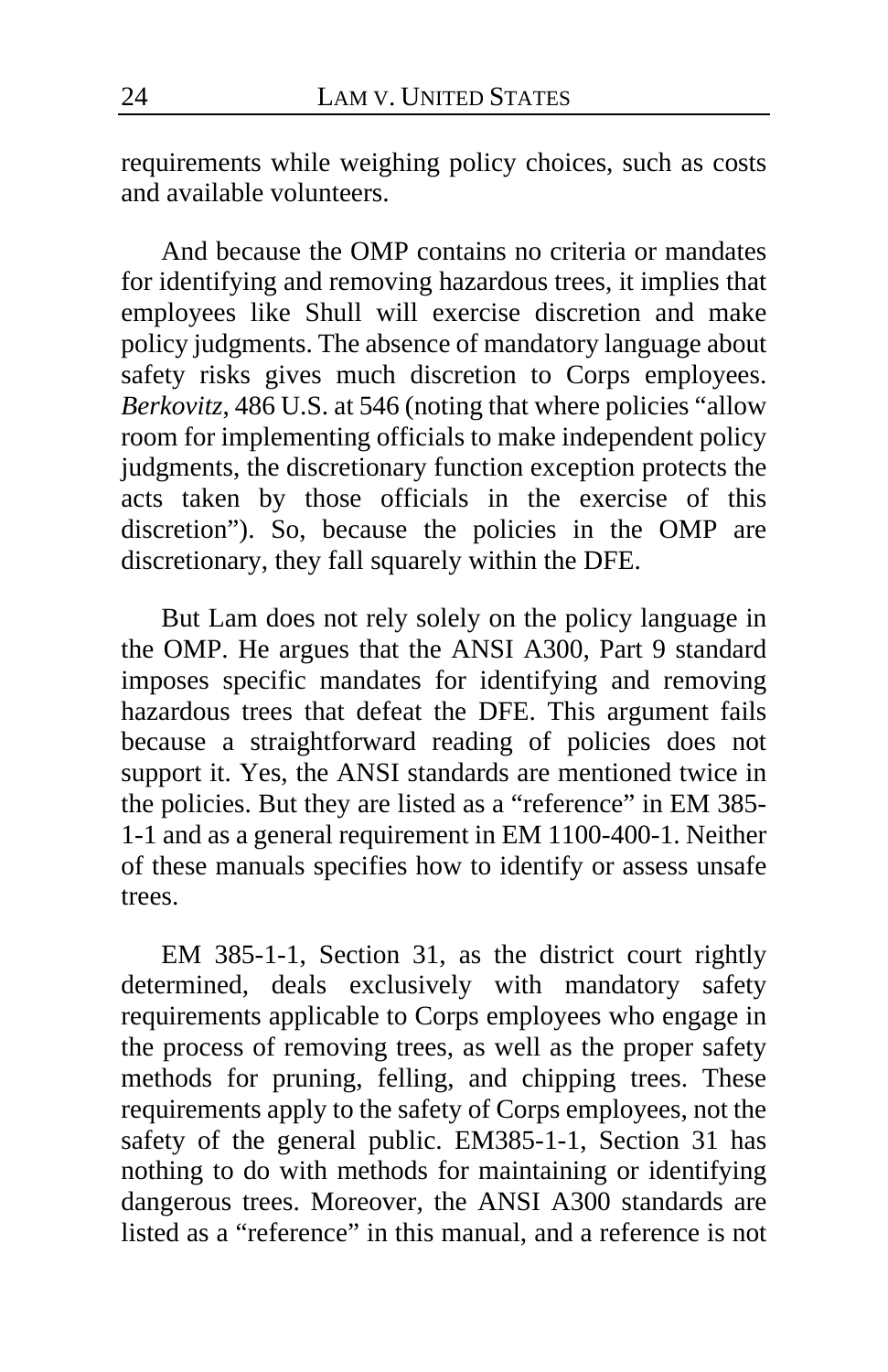a requirement. Likewise, EM 1110-1-400 does not deal with tree maintenance or hazard assessment or specify methods required to perform those tasks. In fact, Lam does not even address, or rely on EM 1110-1-400 in his brief. Thus, the ANSI standards do not preclude sovereign immunity under the DFE.

Even if the ANSI standards applied, they are inherently discretionary. They are guidelines for devising a tree assessment plan in which "[o]bjectives shall be based on the context of the situation and client expectations." They do not impose a tree assessment plan, and "they are *not* intended to be adopted in their entirety into laws and regulations or as work specifications without additional information and clarification." *See Valdez*, 56 F.3d at 1180; *see also Gonzalez*, 814 F.3d at 1030 (finding the existence of some mandatory provisions "does not transform an otherwise suggestive set of guidelines into binding agency regulations") (citation omitted). To the extent in which the ANSI standards are used, they allow for judgment and discretion on the part of the tree professionals to use them for their specific context and needs. Thus, Lam's arguments that the ANSI standards, specifically A300, Part 9, are mandatory, fail.

Because the Lake Mendocino policies have no specific mandatory requirements for maintaining, identifying, or removing dangerous trees, Shull had discretion to act according to his judgment in assessing trees. This discretion satisfies the first part of the *Berkovitz/Gaubert* test. Now we will turn to the second part of the test.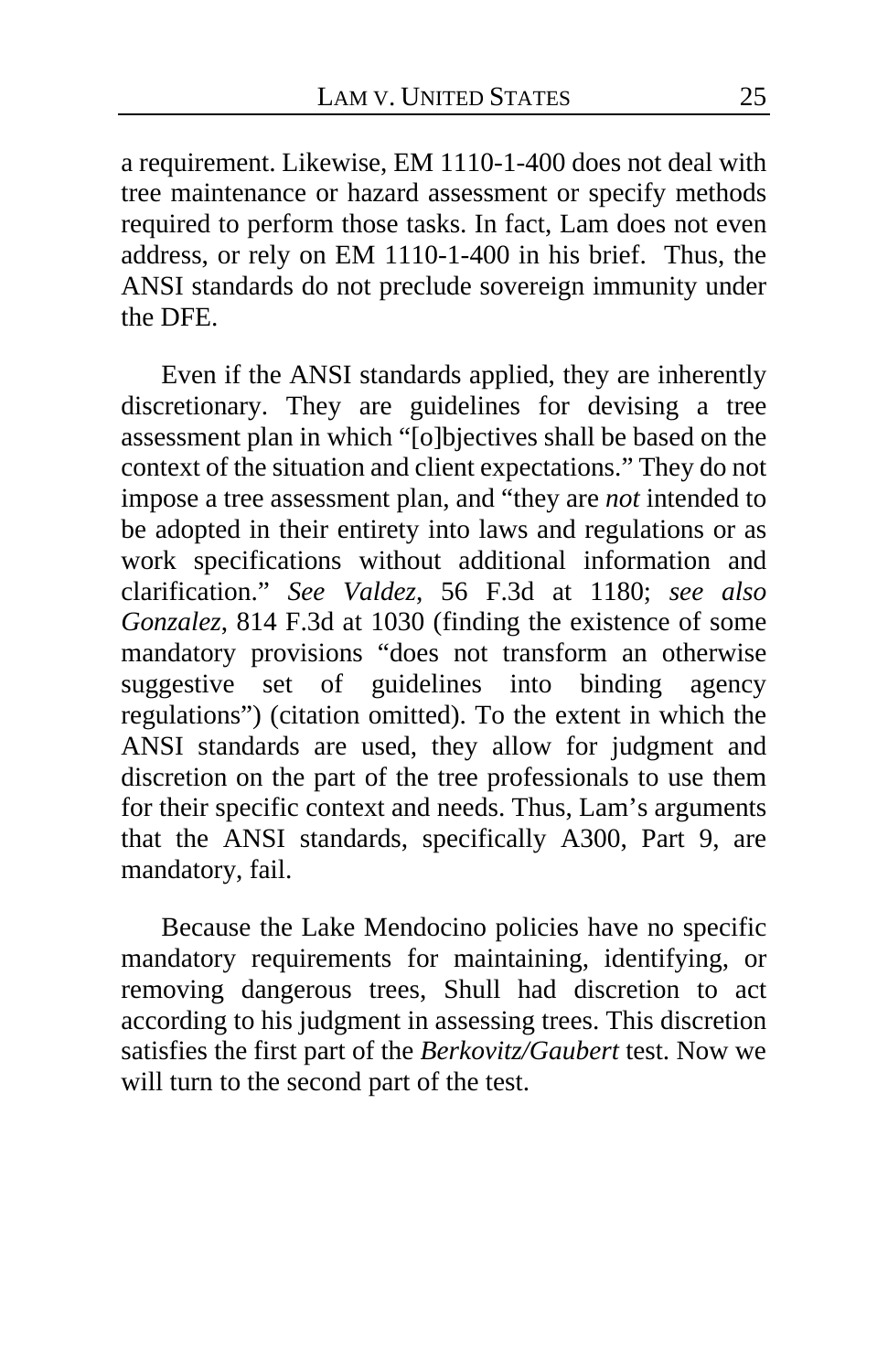### *ii. The Rangers Decisions as to Tree Maintenance Were Susceptible to Policy Considerations*

As an initial matter, and as noted above, there is a presumption that where the express or implied government policy "allows a government agent to exercise discretion, it must be *presumed* that the agent's acts are grounded in policy when exercising that discretion." *Gaubert*, 499 U.S. at 324 (emphasis added); *see also Chadd*, 794 F.3d at 1104 (same). Although we accept this presumption, our analysis need not rest on the presumption because here, the OMP specifies various park policy considerations to be weighed, considered, and balanced in making decisions for Lake Mendocino, including:

- The objective to provide "the highest possible recreational experience for the least amount of expenditure."
- The objective to provide "quality recreational experiences to a wide spectrum of the public while ensuring maximum sustained use of park resources consistent with their carrying capacity and aesthetic and biological values."
- Safe and healthful recreation opportunities for visitors."
- "Protection of resources."
- "Preservation & [e]nhancement of aesthetic integrity of park resources[.]"

The OMP also notes specific policy considerations as to the removal of trees: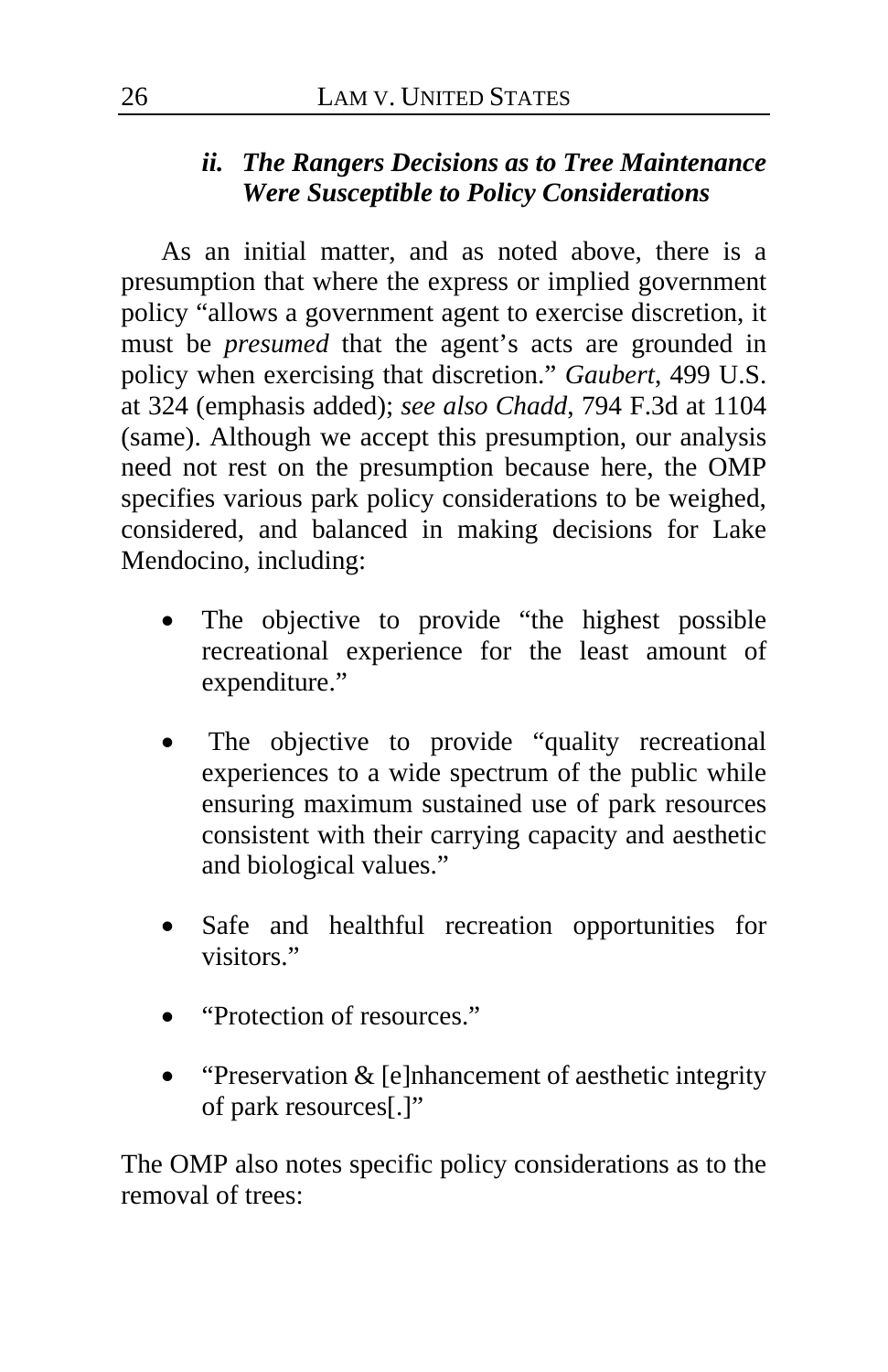- "Since *cutting of trees is [a]esthetically undesirable* and conflicts with recreational usage, it's done during non-peak recreation seasons whenever possible."
- "[A] mature tree, if destroyed, will leave a void that will take years to replace. Therefore, it is extremely important that all operation and maintenance activities be *conducted in a manner that will minimize negative impacts on desirable vegetation*."

So, according to the terms of the OMP, the decision of whether to cut down a tree is susceptible to competing policy considerations. One goal is to maximize recreation opportunities while another goal is to protect resources. One cannot maximize both. These goals also include preserving and enhancing park resources and aesthetics. Keeping the Lake beautiful will eventually compete with maximizing play. And aesthetics is a policy issue. *See ARA Leisure Services v. U.S.*, 831 F.2d 193, 195 (9th Cir. 1987) (finding that deciding not to put up guardrails was grounded in social and political policy because NPS policies required that roads be designed to be "aesthetically pleasing" and to go "lightly upon the land utilizing natural support wherever possible."). Not to mention that live oaks "provide food and cover for the acorn woodpecker, red-shafted flicker, titmouse, nuthatch and scrub jay" among other wildlife. Indeed, both Shull and Schooley reiterated in their affidavits that the OMP "provide[s] guidance to balance competing policy considerations that impact tree management decisions, including: public safety, employee safety, ecology, wildlife preservation, staffing and budgetary constraints, and park aesthetics."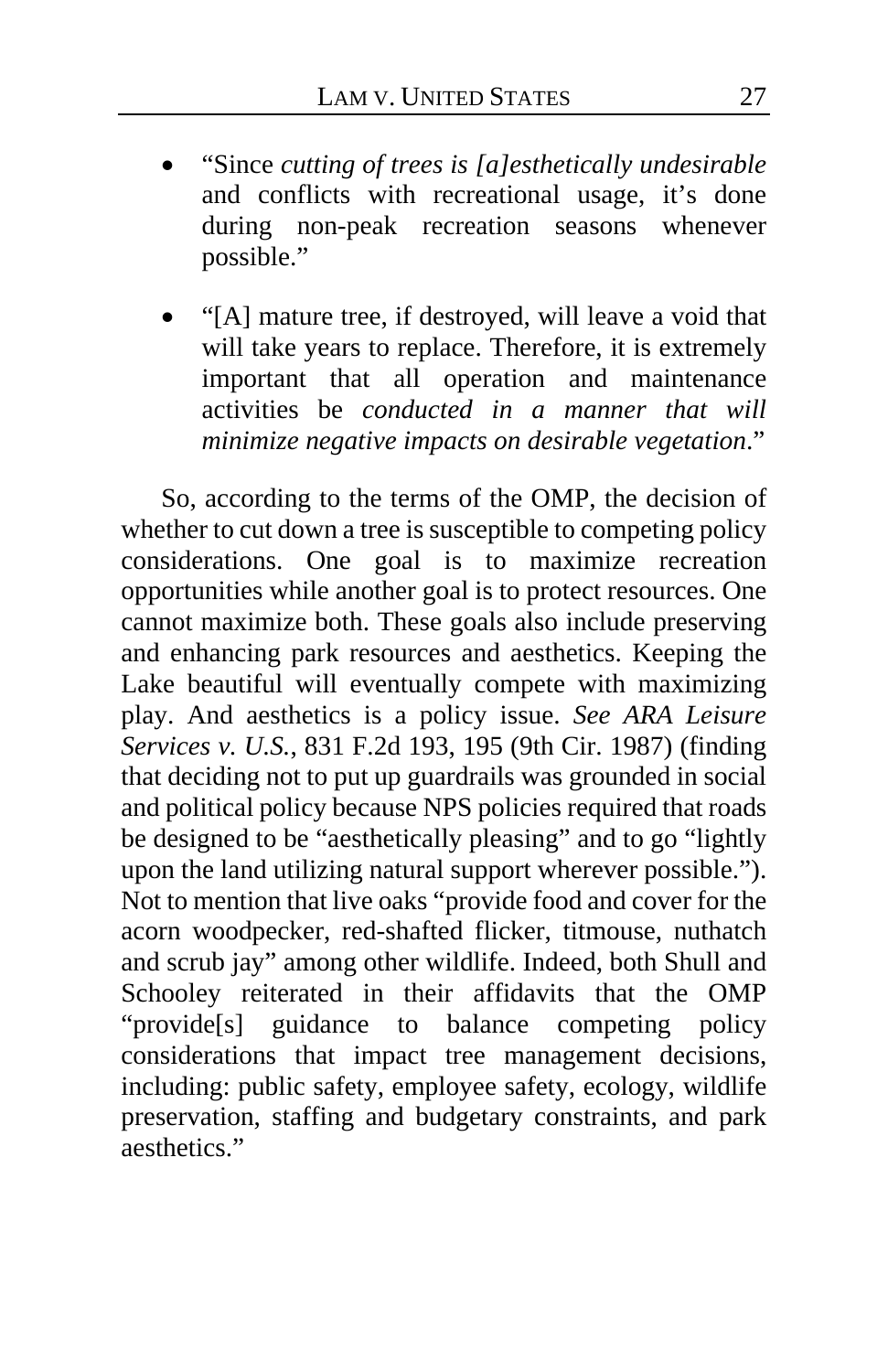These competing policy considerations, such as safety, budget, staffing, wildlife and habitat preservation, impact on the natural vegetation, and aesthetics are all the type of policy decisions that are protected under the DFE. *See, e.g.*, *Valdez*, 56 F.3d at 1180 ("Here, the challenged conduct clearly implicates a choice between the competing policy considerations of maximizing access to and preservation of natural resources versus the need to minimize potential safety hazards."); *Childers*, 40 F.3d at 976 (noting DFE applied where policy considerations included the need to "balance access with safety, and take into account conservation and resources"). It is sufficient that Shull's decisions would be susceptible to these policy considerations; he need not have actually weighed them. *Gonzalez*, 814 F.3d at 1034 ("The discretionary function exception applies so long as the challenged decision is one to which a policy analysis could apply.").

Moreover, this is not a case where no evidence exists in the record indicating policy considerations. For example, in *Summers v. United States*, the plaintiffs alleged that the government had failed to warn visitors at Rodeo Beach of the hazards of stepping on hot coals at the beach's fire pits. 905 F.2d 1212, 1214 (9th Cir. 1990). In that case, the government offered "no evidence . . . that NPS's failure to post warnings of the sort that would have prevented [the plaintiff's] injury was the result of a decision reflecting the competing considerations of the Service's sign policy." *Id.* at  $1215$ .

Here, social and political policy questions, maximizing aesthetics, and conserving natural resources inevitably become competing interests, especially when you add the public's full enjoyment of the Lake. Competing interests and policy concerns require balancing and weighing; balancing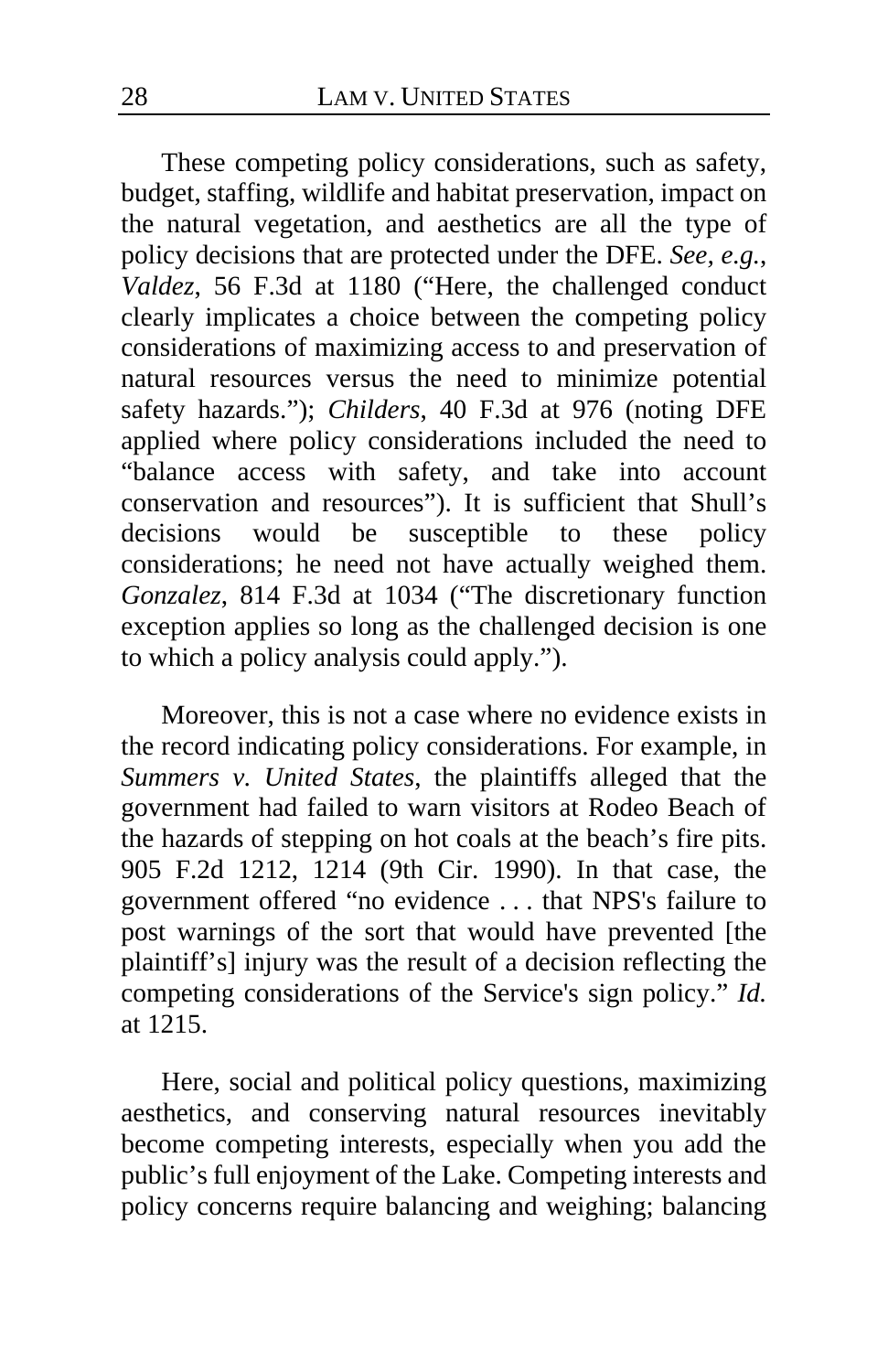and weighing involve discretion; and policy discretion invokes the DFE. As noted above, in *Childers*, the plaintiffs argued that failure to warn of known dangers on an icy mountain trail was not discretionary. But the panel disagreed, and in affirming the DFE defense, the panel said: "Park rangers used their discretion to balance, within the constraints of the resources available to them, a statutory mandate to provide access with the goal of public safety. This decision was precisely the kind the discretionary function exception was intended to immunize from suit." *Childers*, 40 F.3d at 976. Lam's case is in line with *Childers*, *Valdez*, *Morales*, and *Gonzalez*, and as such, Lam's argument that these are not the type of policy considerations protected under the DFE fails, and the DFE applies in this case.

# **III. Conclusion**

Lam has not shown any specific mandatory duties, he has not defeated the *Gaubert* presumption, and he has not negated the evidence of discretion for policy judgments. The DFE applies. The district court properly dismissed Lam's case, and we affirm.

### **AFFIRMED.**

ROYAL, District Judge, concurring:

I write separately to address the dissent.

First, the dissent contends that *Kim* should control this court's analysis, in part, because this case does not involve a policy question. Rather, it turns on technical questions about inspecting and removing a dangerous tree. But as explained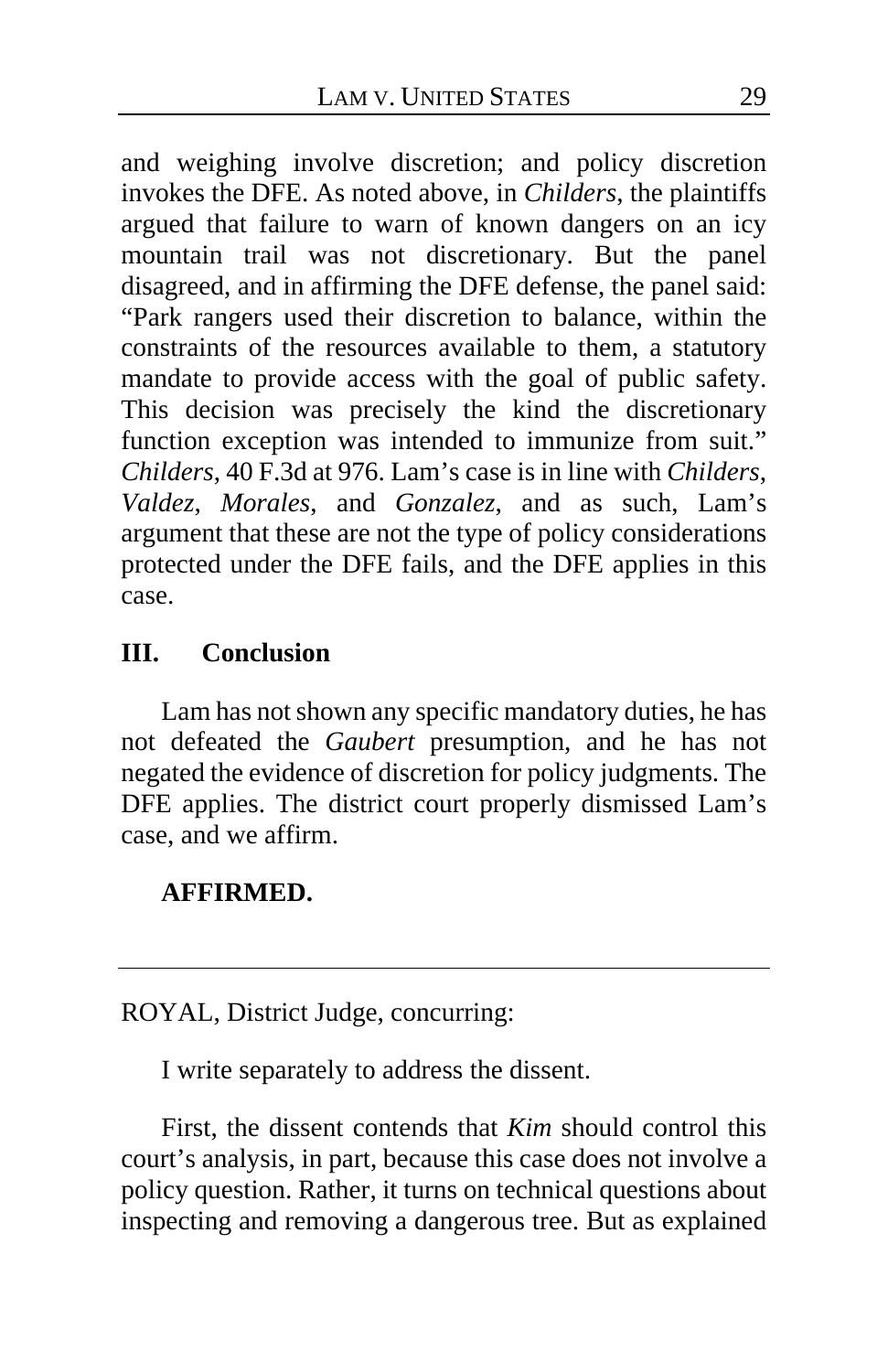above, although factually very similar, the policies are very different. In *Kim*, the technical requirements were written into the policies, but here they are not. The Lake Mendocino policies allow broad discretion; the Yosemite National Park polices were technical and tight, which left the park rangers with technical considerations alone. This is the decisive difference in the two cases and the reason *Kim* does not control our ruling*.*

Second, the dissent cites *Oberson v. U.S. Department of Agriculture, Forest Service*, 514 F.3d 989 (9th Cir. 2008), to support reversal. But in that case, unlike Lam's case, the government offered no evidence "that its failure to post a warning was the result of a policy decision." *Id.* at 997. As the court explained: "In the absence of any evidence that the failure to post a warning or remedy the hazard was the product of a policy choice, we conclude that the discretionary function exception did not shield the Forest Service from liability." *Id.* 998. But, to the contrary, here the government offers substantial evidence of policy discretion*.*

Third, the dissent cites *Nanouk v. United States*, No. 19- 35116, —F.3d —, slip op. at 20 (9th Cir. Sept. 2020). In that case the plaintiff asserted three negligence theories against the government for failing to clean up toxic PCBs that leaked into her property from an abandoned radio relay station in Alaska. This court affirmed the district court's ruling in the government's favor on Nanouk's first two claims because the DFE applied. *Id.* at 4.

Plaintiff's first claim involved negligent supervision of government contractors who dumped PCBs on the ground. Plaintiff's second cause of action claimed that the government was too slow in remediating the polluted worksite, which caused PCBs to leech into her property. *Id*. Note that both theories involved the implementation stage.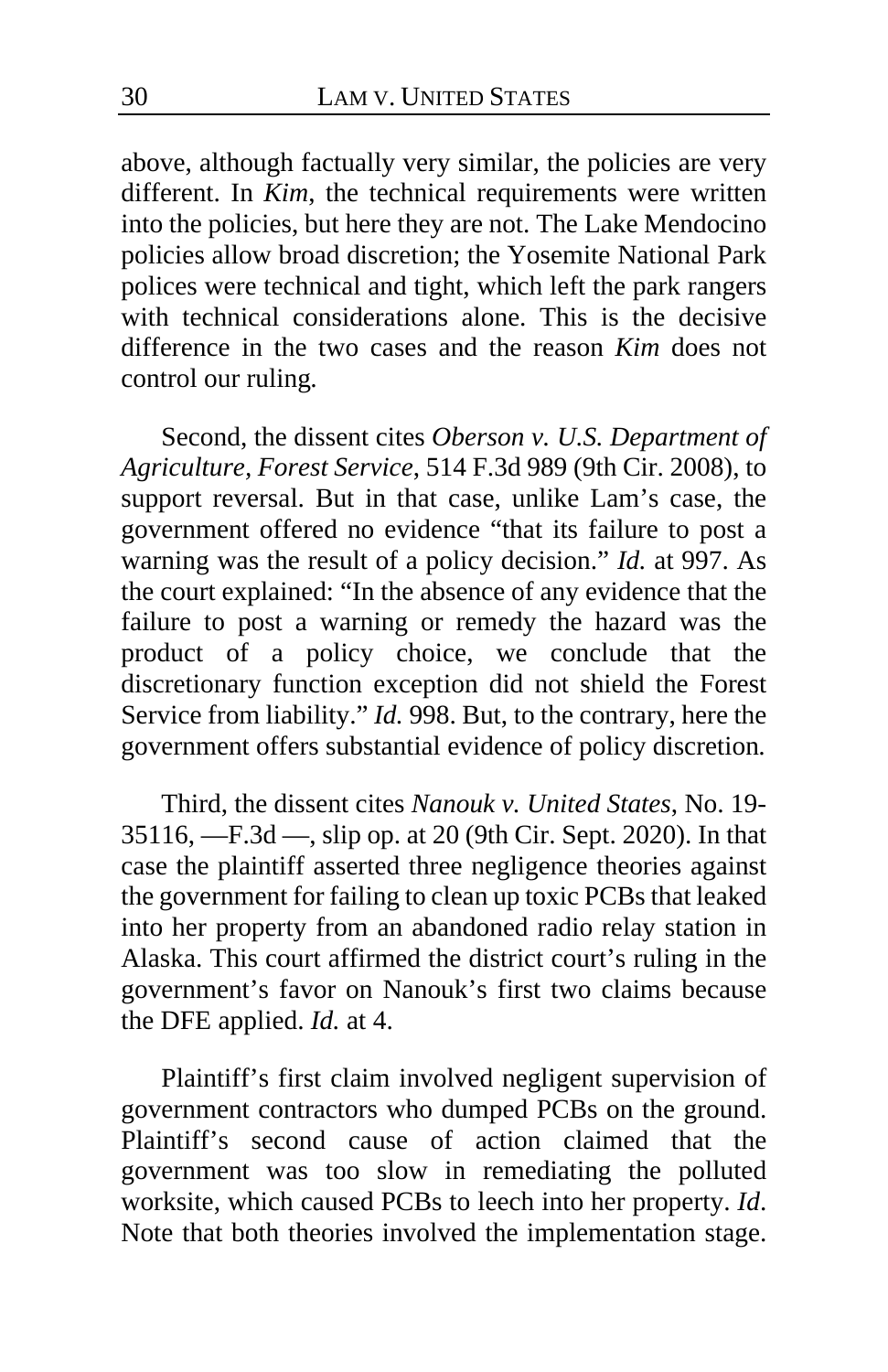The district court did not find against the government on Nanouk's third claim, in which Nanouk alleged that the government failed to discover and remediate a PCB hot spot sooner, which damaged her property and her health.

This court reversed the district court's ruling on the third issue but only to remand it for further consideration. The panel explained that "we are unable to determine whether the government's decisions were 'grounded in social, economic, and political policy.'" *Id.* at 7 (quoting *Varig Airlines*, 467 U.S. at 814). Unlike in Lam's case, the government offered no factual showing to defeat Nanouk's third claim. And as this court noted in *Nanouk*, "[t]he key factor in identifying judgments that are protected by the discretionary function exception is the presence of 'competing policy considerations' that must be weighed." *Id.* at 7. Here, the government shows these policy considerations. Likewise, the government showed these considerations for the plaintiff's first two claims in *Nanouk* but failed to do so for Nanouk's third claim. Hence, *Nanouk* does not support the implementation exception. In fact, it supports the majority's opinion.

Fourth, the dissent further contends that deciding to remove a dangerous tree arises at the implementation stage, and the DFE does not protect acts of implementation, only design stage actions. This "implementation exception," sometimes called the undertaking-a-duty exception, is a sticky strand in the tangled web of Ninth Circuit DFE law found in cases the dissent cites like *Kim*, *Whisnant*, and *Bear Medicine*. These opinions are not in harmony with countervailing cases like *Childers*, *Valdez*, *Morales*, *Gonzales*, and *Chadd*, which all involved some element of implementing or failing to implement safety precautions, but in which the courts applied the DFE and dismissed the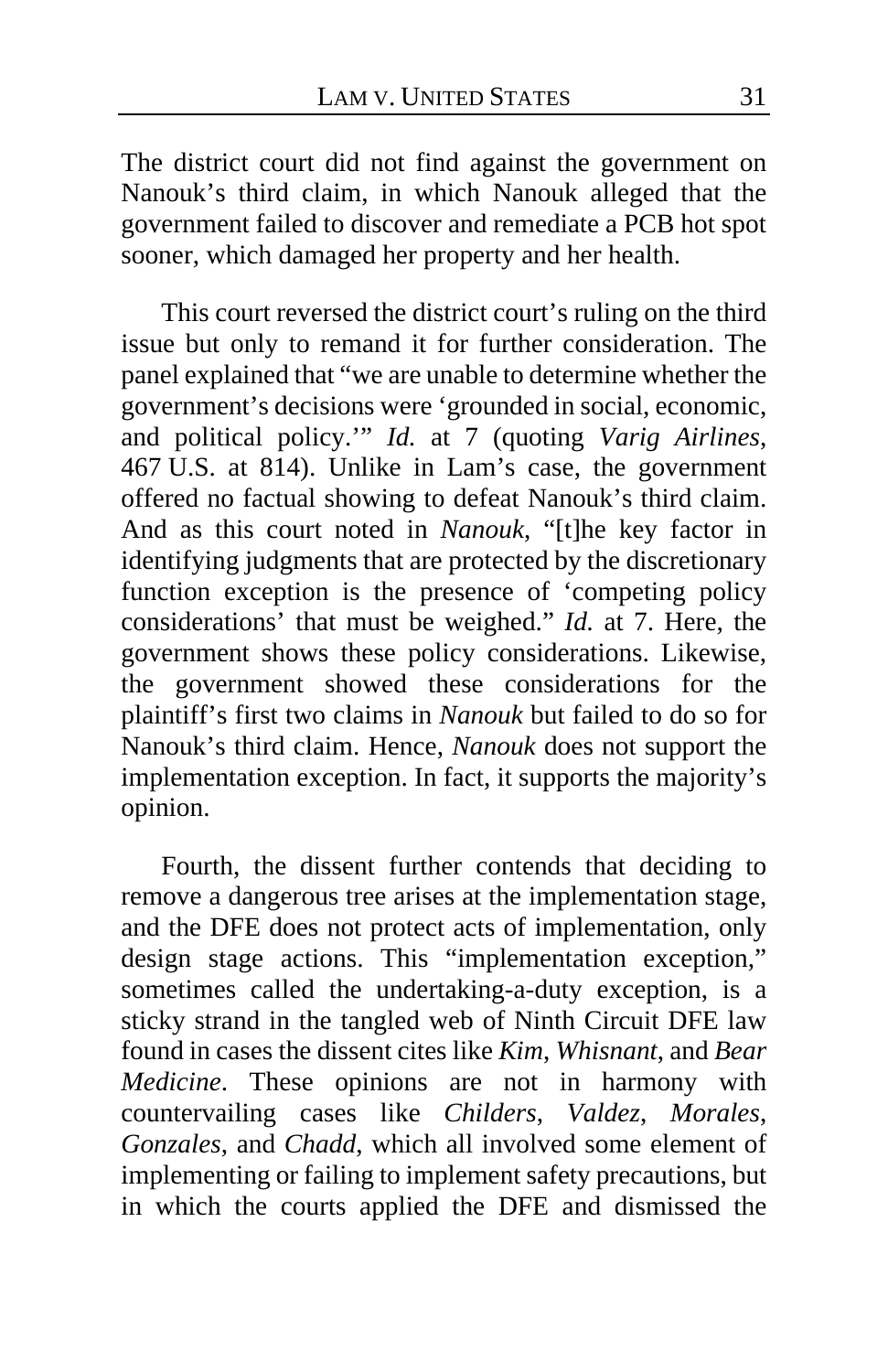plaintiffs' claims. The same applies in *Dalehite*, *Varig Airlines*, and *Gaubert*, which all involve implementation issues.

In addition, the implementation exception contradicts Supreme Court cases and the *Berkovitz/Gaubert* analysis. Under the implementation exception, there can be no policy judgments at the implementation stage. This, in turn, often ends with the unstated premise that once government workers move to the jobsite, nothing they do can involve policy decisions, so everything they do on jobsites lacks DFE protection. This contradicts the plain language in *Dalehite* that the "acts of subordinates in carrying out the operation of government in accordance with official directions cannot be actionable." 346 U.S. at 36. This is a broad and sweeping rule. Consequently, policy "implementing" employees do not lose the DFE defense simply because they are implementing or because they are on the jobsite or because they are dealing with safety issues. There is no time/place exemption for DFE policy decisions.

Furthermore, the dissent cites the Restatement (Second) of Torts §324A (Am. Law Inst. 1965) for the undertaking a service rule. The undertaking a service rule states the same legal proposition as undertaking a duty. The Restatement, however, is not state law unless a state adopts it, and then it is no longer the Restatement. Only state law theories work for FTCA claims, not Restatement theories. And when the theory becomes a state law cause of action, it is subject to the DFE. But there are more problems with the implementation exception.

Importantly, a close reading of the cases that *Kim*, *Whisnant*, and other decisions rely on for the implementation exception shows a misreading of those cases. For example, *Whisnant* cites several decisions for the implementation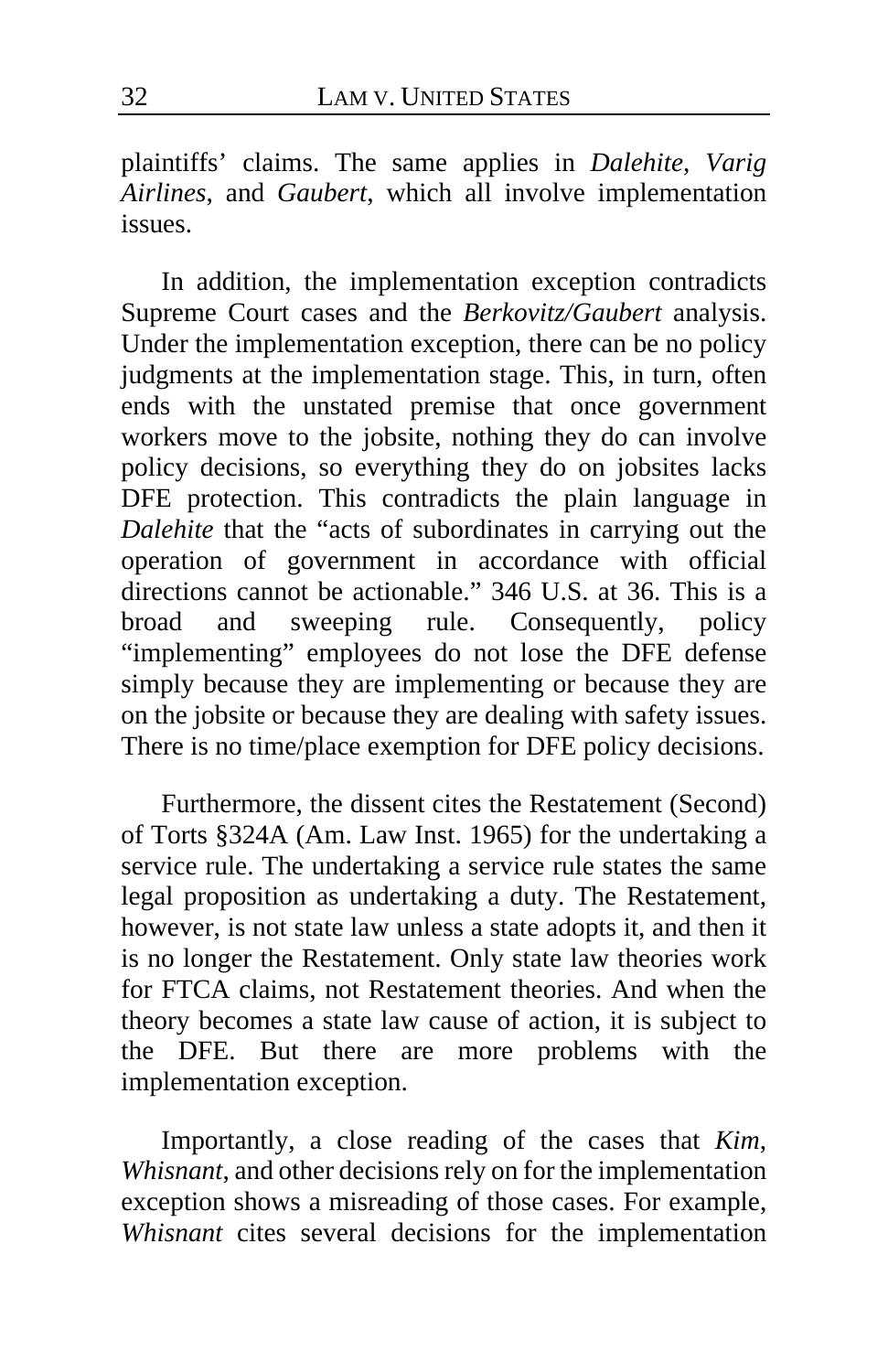exception that close scrutiny shows were decided against the government for other reasons consistent with the *Berkovitz/Gaubert* analysis. For example, in *ARA Leisure Servs. v. United States*, 831 F.2d 193 (9th Cir. 1987), the panel followed the *Berkovitz*/*Gaubert* analysis, not an implementation theory. In *ARA Leisure* a tour bus veered off a dangerous road in the Denali National Park. Plaintiffs alleged negligent design, construction, and maintenance of the road. Construction and maintenance involve "implementation." Plaintiffs specifically claimed that the National Park Service should have put up guard rails to protect travelers. This is a safety issue case like almost all the other cases cited in this opinion.

The panel held that the decision to design and construct the road without guard rails was grounded in social and political policy. *Id.* at 195. Hence, those decisions had DFE immunity. But improperly maintaining the road allowed no immunity because the duty to maintain the road arose from the design contract. It was not a science or technical issue that controlled the court's decision nor the fact that the negligence occurred at the implementation stage. Rather, evidence in the record showed that Park Service standards explicitly required that park roads "conform to the original grade and alignments" and that "graded roads be firm, [and] of uniform cross section." *Id*. In other words, properly maintaining the roads was mandatory according to the contract, so the DFE did not apply.

Next, *Kennewick v. United States*, 880 F.2d 1018 (9th Cir. 1989), is an important Ninth Circuit case that *Whisnant*  misconstrued for both the scientific-technical exception and the implementation exception to the DFE. In that case, Plaintiff's damages occurred when an irrigation canal that the United States Bureau of Reclamation ("USBR") had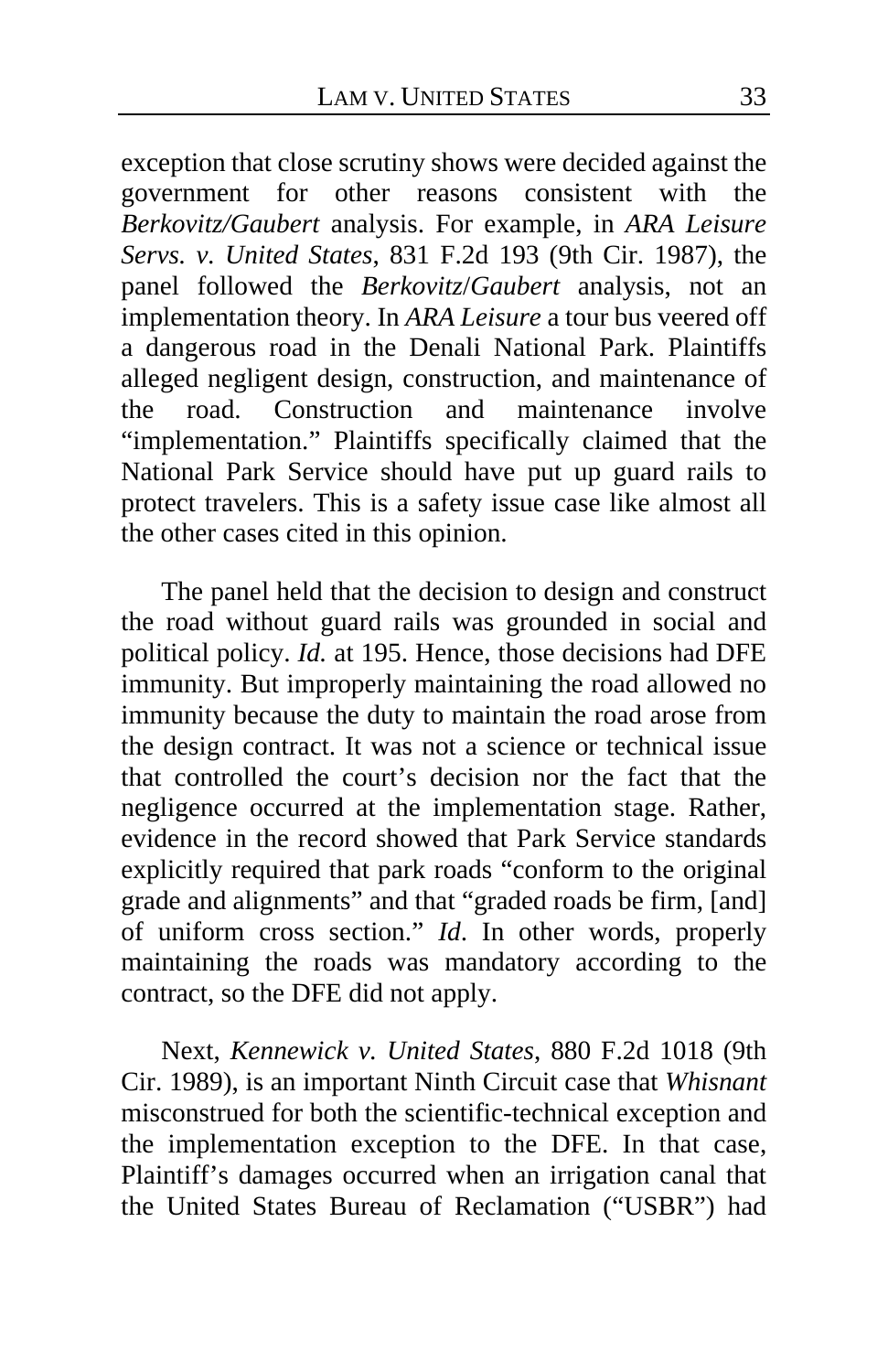designed and constructed broke in two places. In *Kennewick*, the panel followed *Berkovitz* and found that the safety and engineering standards were mandatory and specific, so the DFE did not apply to building the canal. *Id.* at 1033.

In *Kennewick*, the safety standards arose out of the construction contract. Although designing the canal<br>involved many technical, economic, and social involved many technical, economic, and social considerations that had DFE immunity, the construction failures did not. *Id.* at 1029. The contract specified how the USBR should build the canal's embankments. It mandated that the entire surface of the foundation be scarified or plowed to a depth of not less than six inches. *Id*. at 1030. The USBR did not comply with the contract because it did not prepare the foundation, and the canal failed. On plaintiff's negligent construction claim, the DFE did not apply because there was no element of policy judgment in face of a contract requirement. Obviously, *Kennewick* involved scientific and technical questions at the implementation stage—canal building. But the case turned on the government's failure to comply with the contract, and the government's failure to comply with a contract allowed no room for policy judgments. *Id.* at 1026.

Importantly, the court further explained that the DFE does not stop at the planning stage. Indeed, as this court said in *Kennewick*, "[a] matter does not fall outside the discretionary function exception merely because the decision to embark on an activity has already been made. Were that the case, *Dalehite* and *Varig* would be eviscerated." *Id.* at 1024–25. Indeed, one of the most important protections required by the Supreme Court's analysis is eviscerated—the *Gaubert* presumption. The implementation cases treat this presumption as though it does not exist. That matters in Lam's case because the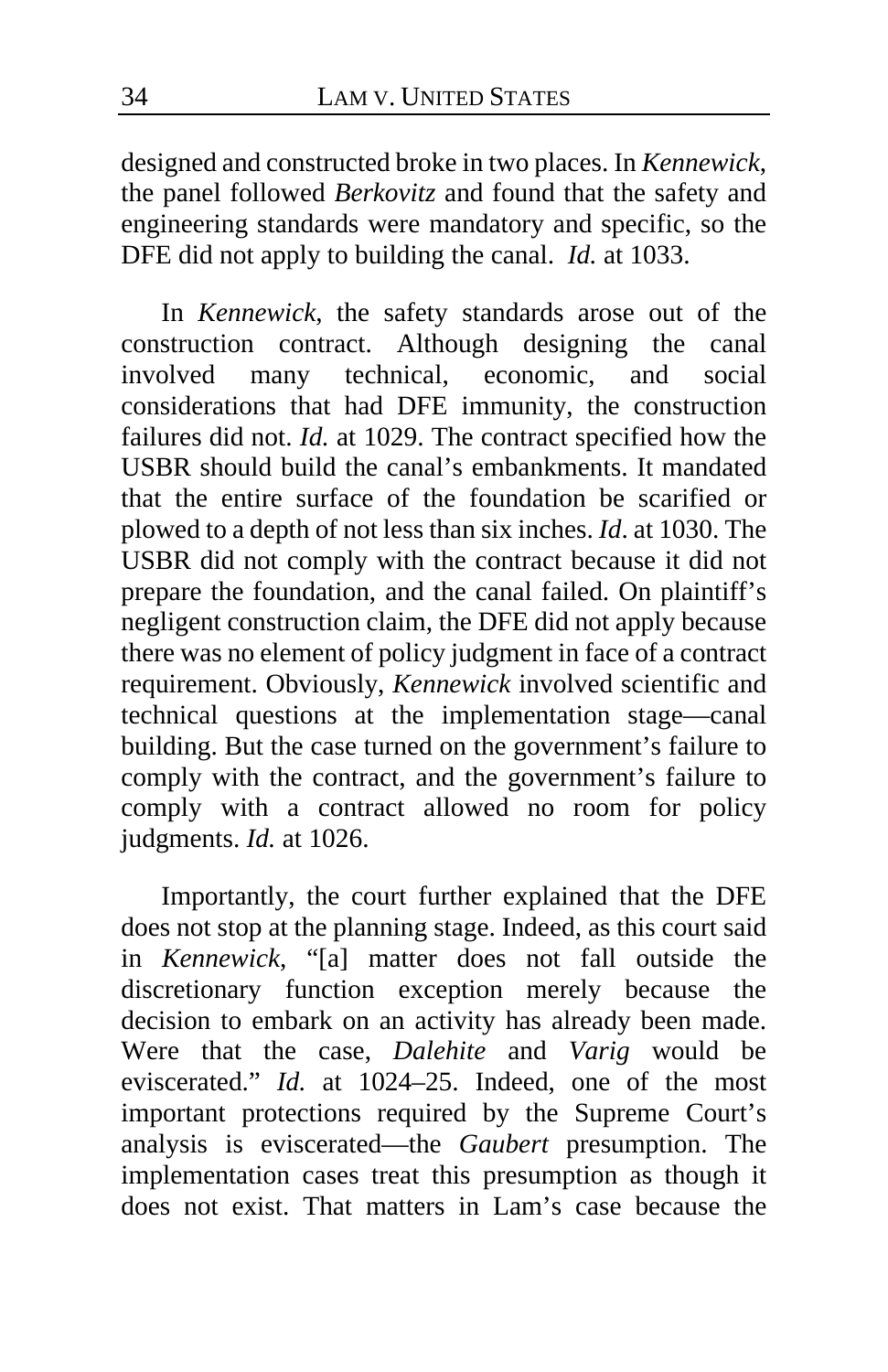dissent concedes that the Lake Mendocino policies allow its employees discretion in removing trees.

The *Whisnant* panel also relied on *Marlys Bear Medicine v. United States*, 241 F.3d 1208 (9th Cir. 2001). In *Bear Medicine* the panel said that "[t]he [g]overnment cannot claim that both the decision to take safety measures and the negligent implementation of those measures are protected policy decisions." *Id*. at 1215*.* But the Supreme Court's ruling in *Varig Airlines* directly contradicts this statement.

In that case a fire started in the towel disposal area below the sink in one of the lavatories on a Boeing 707 that destroyed the airliner and killed 124 people. The Civil Aeronautics Agency ("CAA") had certified that the Boeing 707's design and specifications satisfied minimum safety standards.**[1](#page-34-0)** *Varig Airlines*, 467 U.S. at 800. Plaintiffs' chief claim was that the CAA had negligently inspected the Boeing 707. *Id*. at 801. In other words, at the implementation stage of certifying the aircraft, the CAA failed in undertaking the technical task, an engineering task, of inspecting the aircraft. The CAA had devised and implemented a spotcheck plan for such inspections.

About this spot-check plan and its implementation, the Supreme Court explained that the plaintiffs' negligent inspection claim challenged both the decision to implement the plan and applying the plan to a particular aircraft. *Id.* at 819. The court then held that "both components of respondents' claim are barred by the discretionary function

<span id="page-34-0"></span>**<sup>1</sup>** The Civil Aeronautics Agency later became the Federal Aviation Administration ("FAA"). The court uses both names in the opinion.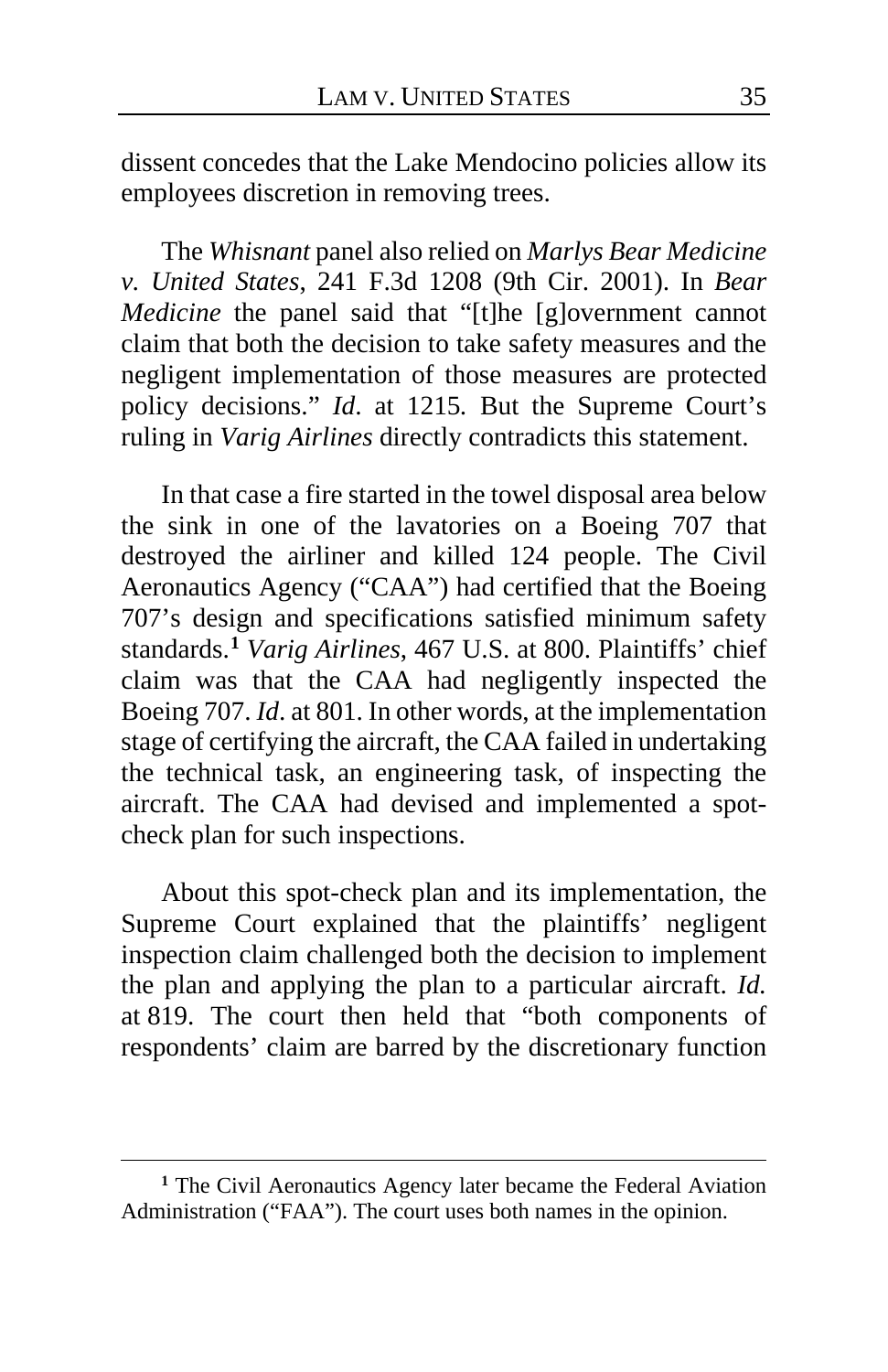exception to the Act." *Id*. Applying the plan to the plane is classic implementation.

The court further specifically noted that "[i]t follows that the acts of FAA employees in executing the 'spot-check' program in accordance with agency directives are protected by the discretionary function exception as well." *Id*. at 820. Thus, contrary to *Bear Medicine*, the Supreme Court held that both deciding to undertake safety measures and negligently implementing those measures enjoy DFE protection. Indeed, the Supreme Court described the Ninth Circuit's failure in ruling on this case. "The Court of Appeals viewed the inspection of aircraft for compliance with air safety regulations as a function not entailing the sort of policymaking discretion contemplated by the discretionary function exception." *Id.* at 802*.* But the Supreme Court said it did. *Id*. Inspecting is implementing, and the essence of Lam's claim arises out of the alleged failure to properly inspect this tree to identify it as dangerous. This is like the FAA's failure in *Varig Airlines*: the failure to properly inspect the Boeing 707 and identify the hazard.

But there is another problem with *Bear Medicine*. The panel said that "[t]he government cannot claim that both the decision to take safety measures and the negligent implementation of those measures are protected by policy decisions. This argument would essentially allow the government to administratively immunize itself from tort liability under applicable state law as a matter of policy." *Bear Medicine*, 241 F.3d at 1215. The first problem with this idea is obvious. Negligence does not play a role in the DFE analysis. The second problem is also obvious. Congress did intend to immunize FTCA claims for negligence if the negligence arose from policy judgments. Indeed, as the Supreme Court explained in *Dalehite*, the DFE covers all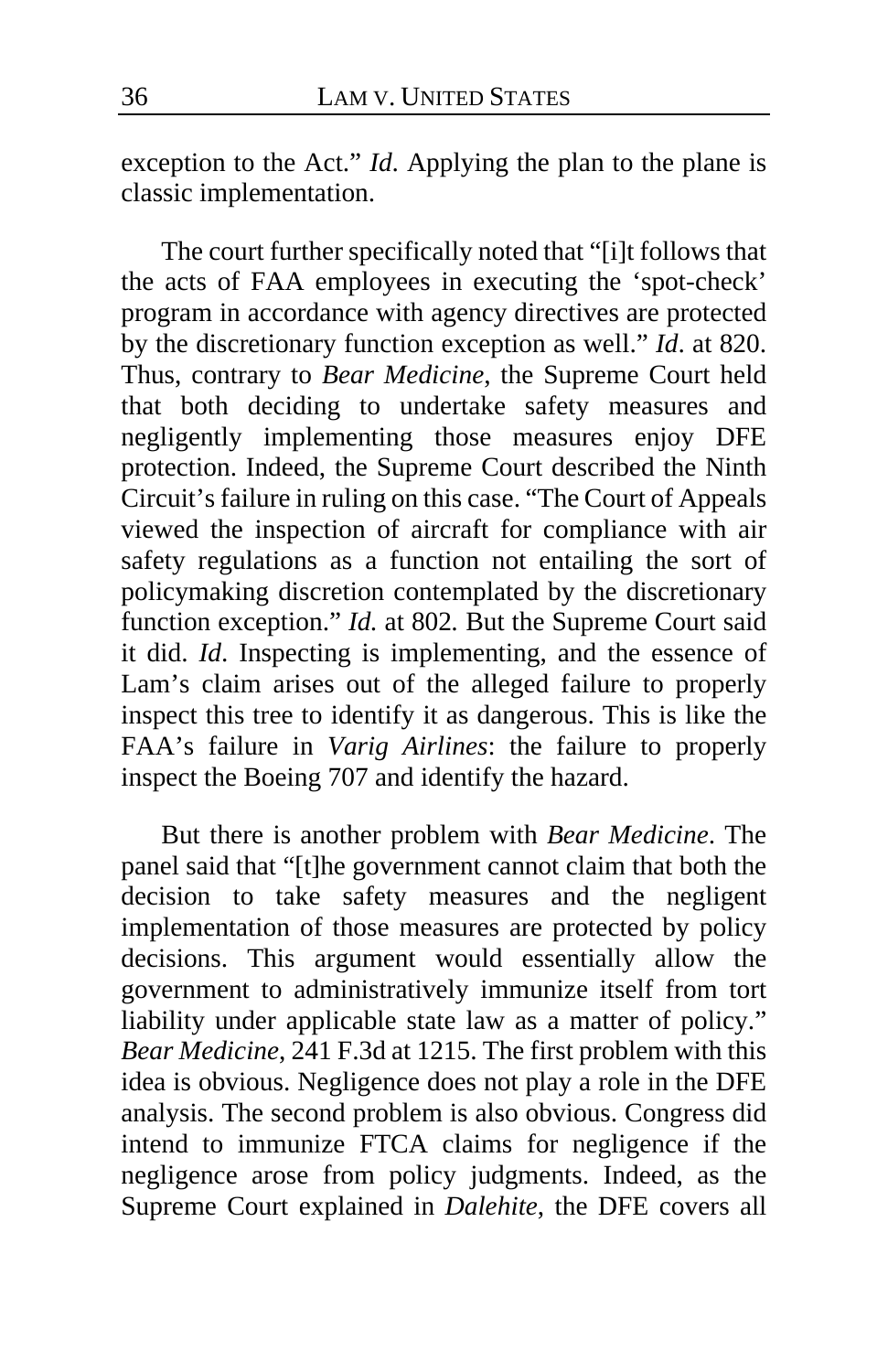employees exercising discretion for both negligence and wrongful acts. *Id*. at 967.

Next, on the undertaking-a-duty exception, one further step of analysis helps. The argument for this exception arises, not completely, but significantly from another Supreme Court case—*Indian Towing Co., Inc. v. United States*, 350 U.S. 61 (1955)—and *Whisnant* cites it as authority. *Whisnant v. United States*, 400 F.3d 1177, 1182 (9th Cir. 2005).

*Indian Towing* is a simple case. The U.S. Coast Guard operated a lighthouse on the Mississippi coast. Unfortunately, the light that guided mariners sailing up the coast burned out, the Coast Guard did not replace it, and a tug hauling a cargo of fertilizer crashed into an island and lost the cargo. *Indian Towing*, 350 U.S. at 62–63. The plaintiff filed an FTCA claim against the Coast Guard. In finding against the government, the court explained that once it undertook the duty to operate the lighthouse, it had to exercise due care to keep it working. *Id.* at 126–27.

The problem with using *Indian Towing* to set up this exception to the DFE is that the government did not raise that defense in this case. Because, as the Supreme Court noted in *Varig Airlines*, "[s]ignificantly, the Government conceded that the discretionary function exception was not implicated in *Indian Towing* . . . ." *Id*. at 812. But although the undertaking-a-duty theory may offer a tort theory for an FTCA claim, *Indian Towing* does not say that the DFE does not apply in undertaking-a-duty claim. In fact, as this court stated in *Kennewick*, *Indian Towing* "was devoted to explaining why the government's argument failed; it did not explicate the scope of the discretionary function exception." 880 F.2d 1018, 1023 (9th Cir. 1989). In summary, the implementation exception, as it has developed in many cases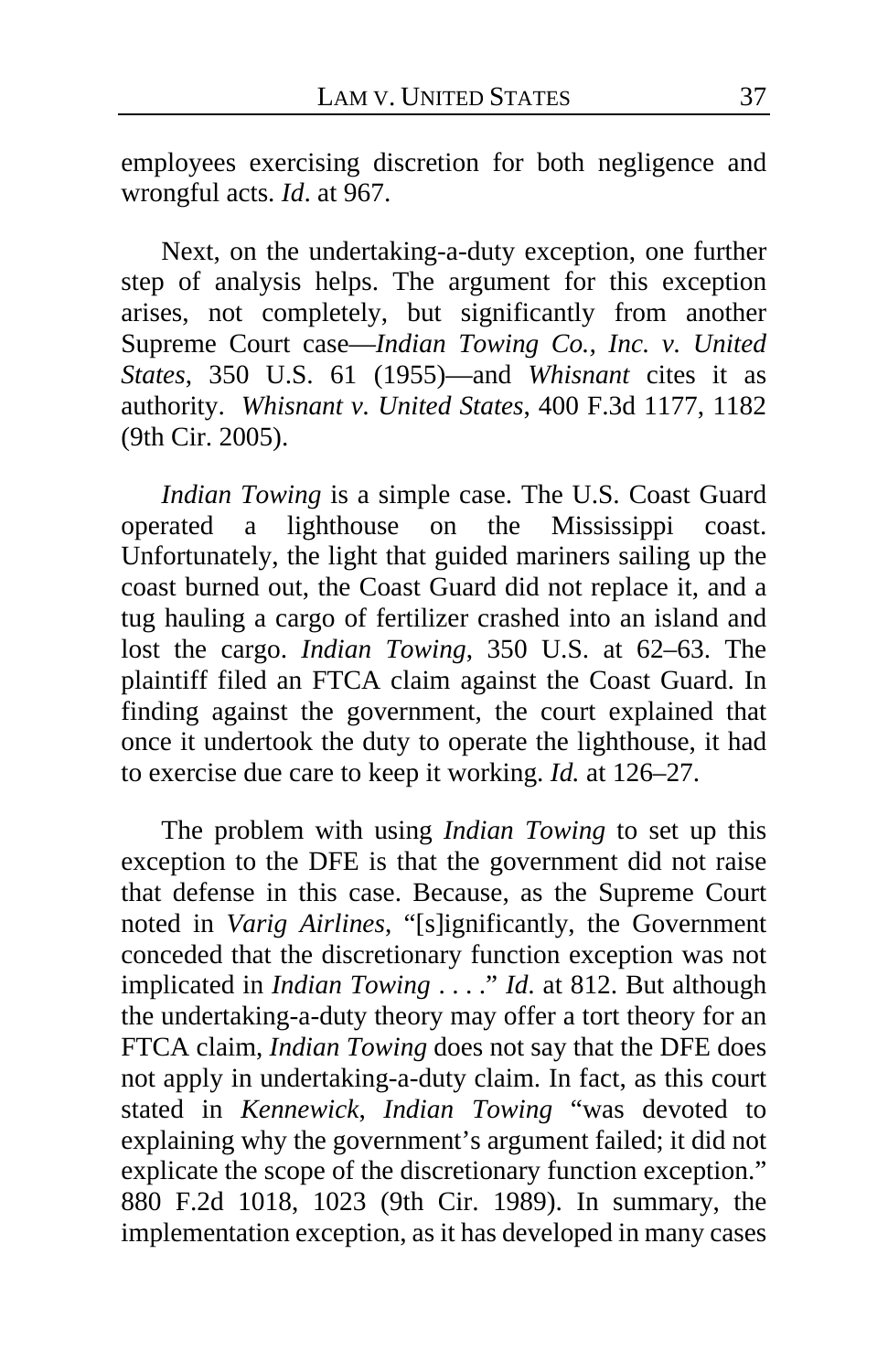in this Circuit, conflicts with the Supreme Court rulings, even though many other cases in this Circuit follow those rulings.

Finally, on the implementation issue, it is an easy sleight of hand to say that *Berkovitz*, *Kennewick*, *ARA Leisure Services*, and other similar cases were all decided on the design-implementation analysis. For no particular legal reason, it turned out that in these cases the last step in the process when the damage or injury occurred was the implementation stage and that mandatory requirements, like contract requirements, covered the last stage, but not the policy/design stage. In other words, it was a coincidence in most of these cases that spawned and has perpetuated a false understanding of the law grounded in the blanket implementation stage denial of the discretionary function exception.

Courts should not mistake this coincidence as a basis for sidestepping the required Supreme Court analysis by using the design-implementation reasoning. Indeed, if anything is being swallowed in the FTCA cases, the implementation exception swallows the DFE because, as the cases show, most claims arise out of the action that follows a plan. In other words, a jobsite or a national park is where accidents happen and injuries occur. For the most part, plans do not injure people or destroy property; workers do. And workers work as implementors. This is true in every case cited in this opinion. So the question is not did the injury occur at the implementation stage. The question is whether policy discretion applied at the implementation stage, and that is what we have in Lam's case*.* Now back to *Whisnant* and the dissent's contention that cutting down the tree involved no policy issues, just a technical issue.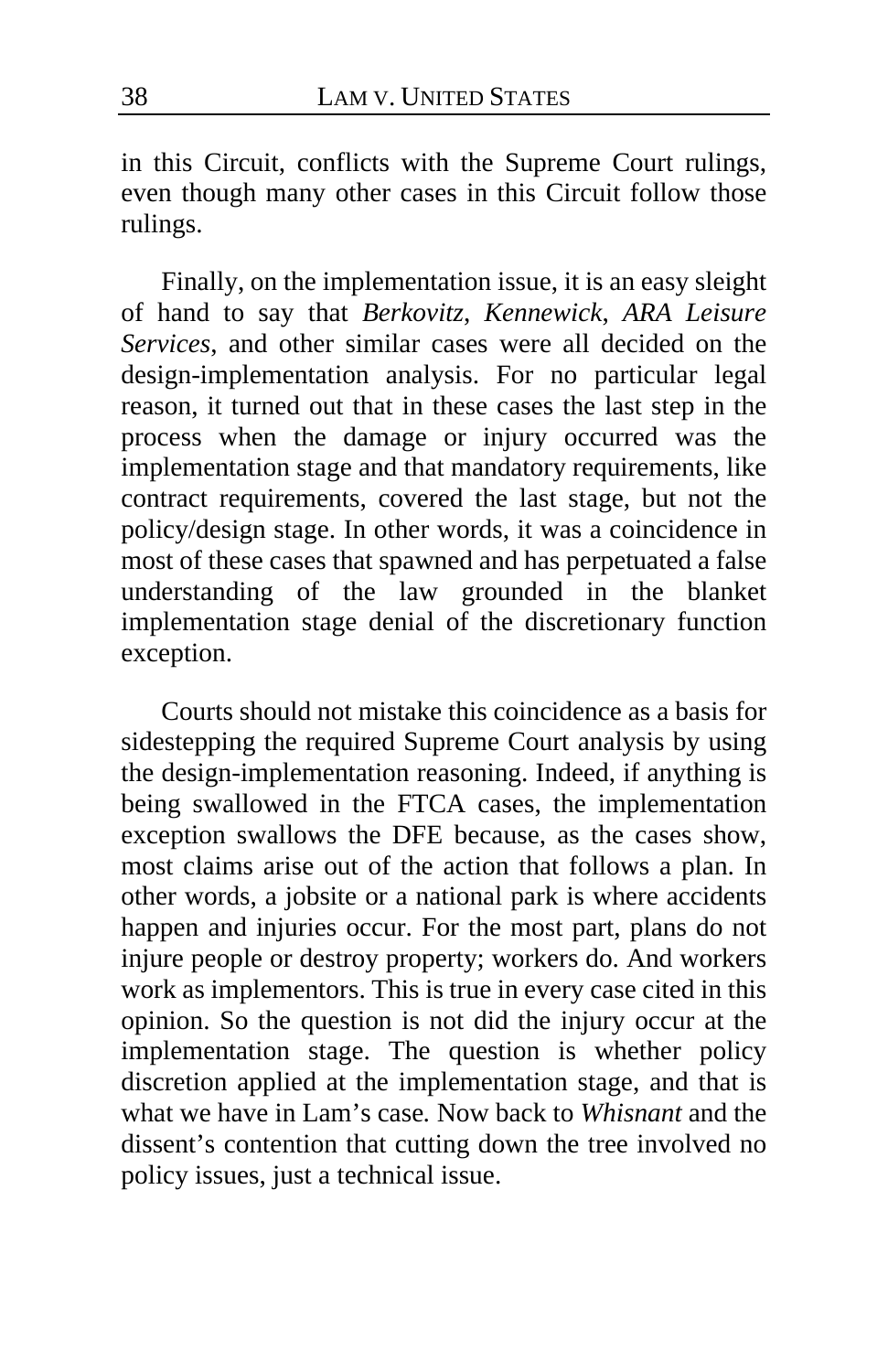The dissent contends that "we should not 'conflate *policy* considerations with *technical* considerations.'" This exception is sometimes called the scientific-professional exception. But *Gaubert*'s presumption does conflate policy considerations with technical considerations when those considerations involve policy discretion. Cutting down a tree involves technical questions, but in Lam's case, the policies authorize discretion, and therefore, the DFE applies.

Moreover, *Whisnant* incorrectly states that "matters of scientific and professional judgment—particularly judgments concerning safety—are rarely considered to be susceptible to social, economic, or political policy." 400 F.3d at 1181. Many of the cases cited in this opinion involve scientific or professional issues that the DFE protected. Just to name few: *Varig Airlines* involved an engineering question about safety; *Delhite* involved science and professional questions about the process of turning explosive ammonium nitrate into fertilizer;**[2](#page-38-0)** *Chadd* involved professional questions about how to deal with a deadly mountain goat; and *Morales* involved technical questions about applying the United States Geological Survey standards. And as these cases show, just because an act involves technical or professional questions, does not automatically cut off the DFE.

Finally, in response to the dissent, we turn to the decision in *Whisnant*, which ended with the correct result but for the wrong reasons. Nothing about the facts of that case required the court to apply the implementation analysis or the

<span id="page-38-0"></span>**<sup>2</sup>** The plaintiffs in *Delhite* alleged that the government's multiple failures caused an explosion that destroyed two cargo ships, killed many people, and leveled much of the town of Texas City, Texas. 346 U.S. at 22–23.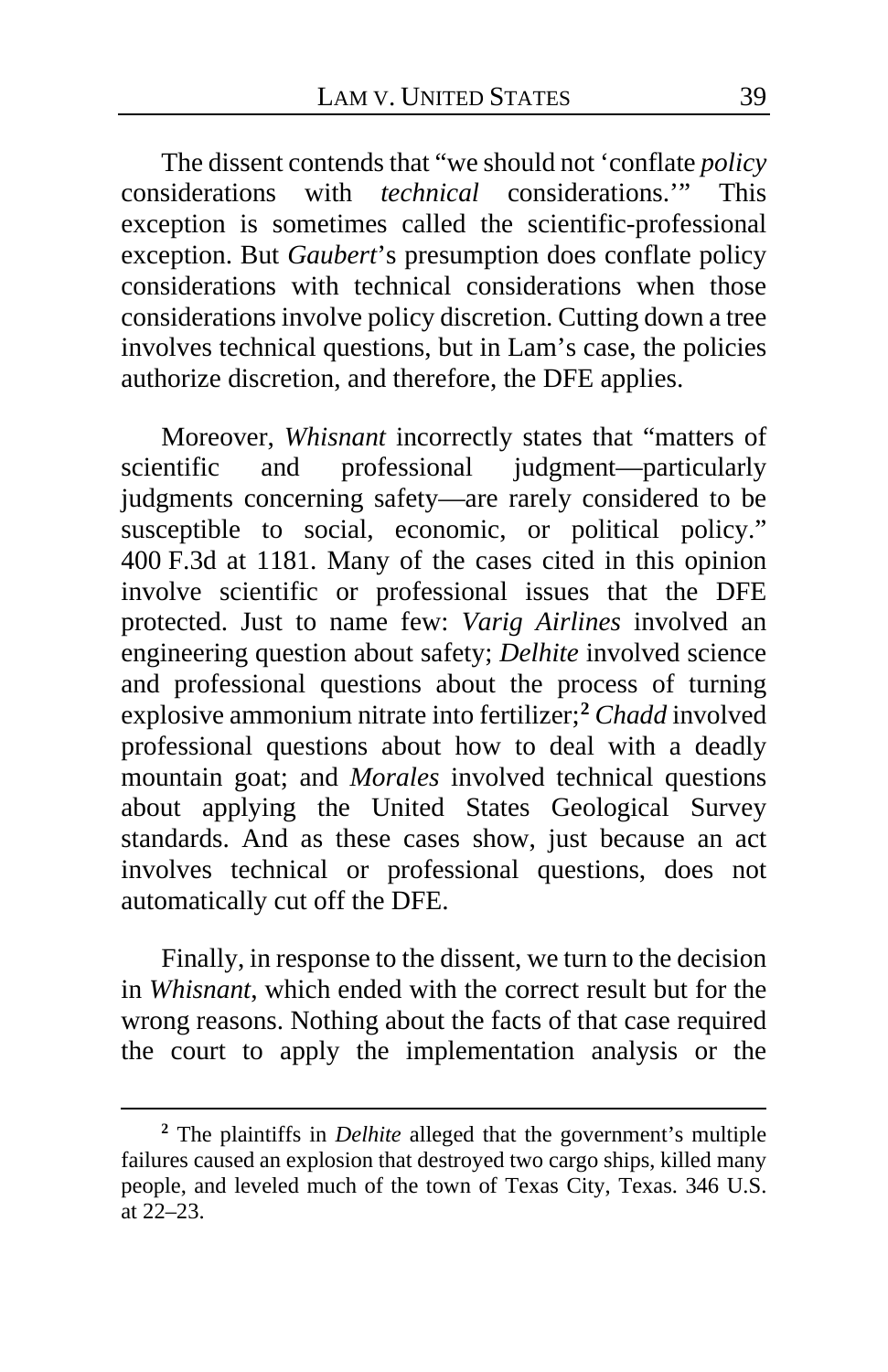technical analysis. The court correctly held that "the government's alleged failure to maintain safe and healthy premises was not a decision susceptible to considerations of social, economic or political policy." *Id.* at 1179. Simply stated: There was mold in the commissary, and it needed to come down. There are no policy considerations that justify leaving mold in a store frequented by customers, suppliers, and commissary workers. Mold has no aesthetic value, unlike an interior live oak. There were aesthetic questions and other policy questions about the tree that fell on Lam's tent. The Lake Mendocino policies guided Shull's work and gave him discretion.

HURWITZ, Circuit Judge, dissenting:

The Federal Tort Claims Act ("FTCA") makes the government liable for the torts of its agents "in the same manner and to the same extent as a private individual under like circumstances." 28 U.S.C. § 2674. But that liability does not extend to

> Any claim based upon an act or omission of an employee of the Government, exercising due care, in the execution of a statute or regulation, whether or not such statute or regulation be valid, or based upon the exercise or performance or the failure to exercise or perform a discretionary function or duty on the part of a federal agency or an employee of the Government, whether or not the discretion involved be abused.

28 U.S.C. § 2680(a). The purpose of this "discretionary function exception" is to "prevent judicial 'second-guessing'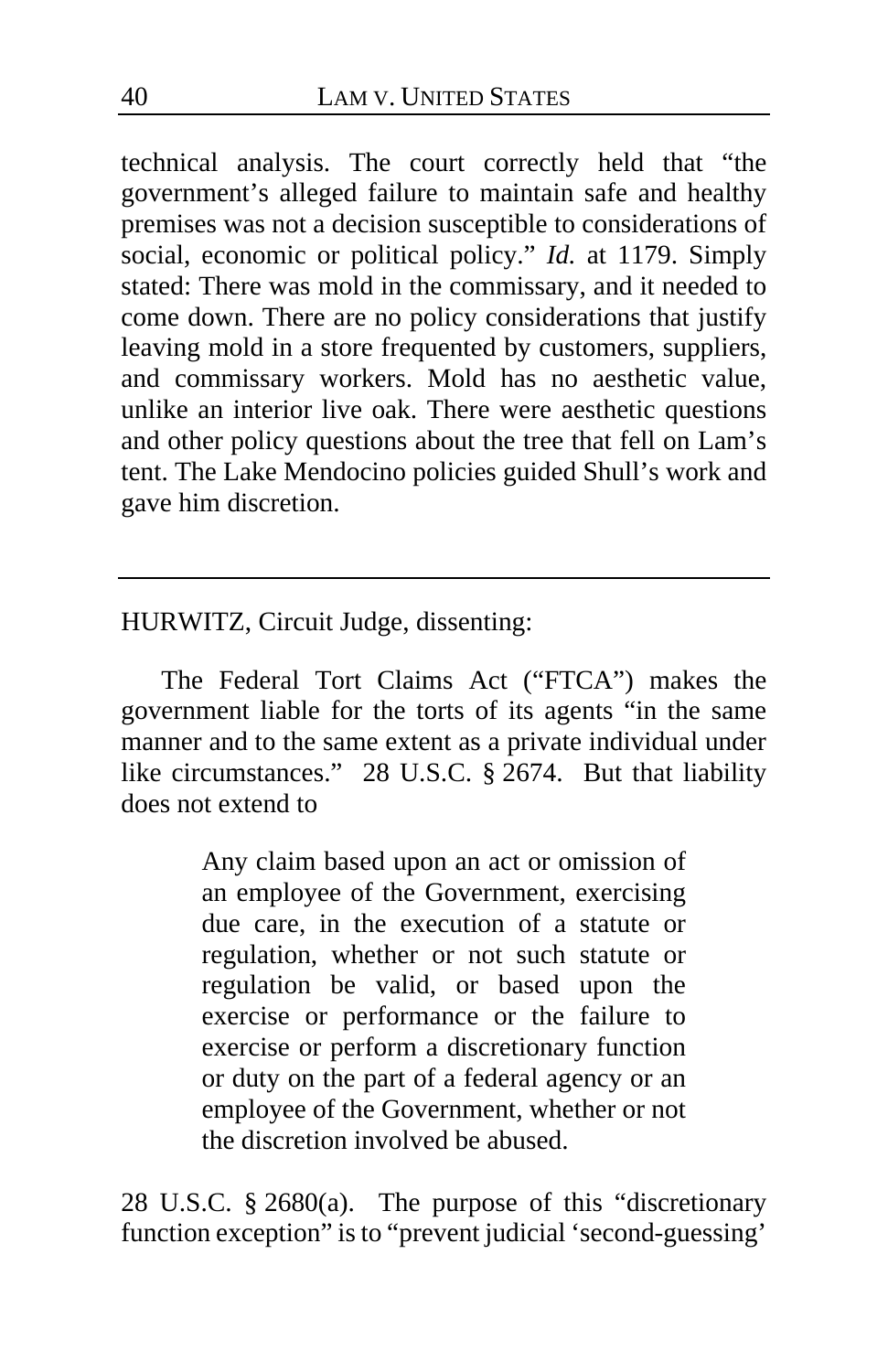of legislative and administrative decisions grounded in social, economic, and political policy through the medium of an action in tort." *United States v. S.A. Empresa de Viaco Aerea Rio Grandense (Varig Airlines)*, 467 U.S. 797, 814 (1984).

It is sometimes difficult to determine whether a particular claim falls within the discretionary function exception, and as the majority correctly notes, our case law limning the exception spins something of a tangled web. But this case does not require us to untangle that web. This is a straightforward personal injury case, involving a plaintiff injured by a falling tree while camping on federal property. That tree was inspected, pursuant to agency policy, by a government employee to see whether it posed a danger to campers; he concluded it did not, and the plaintiff alleges that the inspection was negligently performed. This case does not call on us to judge the wisdom of any social, economic, or political policy, but rather simply to perform the familiar role of determining whether the government agent exercised reasonable care.

We have already held that governmental immunity does not apply to precisely such a decision. *Kim v. United States*, 940 F.3d 484, 487–90 (9th Cir. 2019). That is because although the "*design* of a course of governmental action is shielded by the discretionary function exception . . . the *implementation* of that course of action is not." *Whisnant v. United States*, 400 F.3d 1177, 1181 (9th Cir. 2005). Today's decision not only conflicts with our precedent, but also illustrates what Judge Silverman once aptly called the "danger that the discretionary function exception will swallow the FTCA." *O'Toole v. United States*, 295 F.3d 1029, 1037 (9th Cir. 2002). Because we should not allow the government to "shortchange" liability for a negligent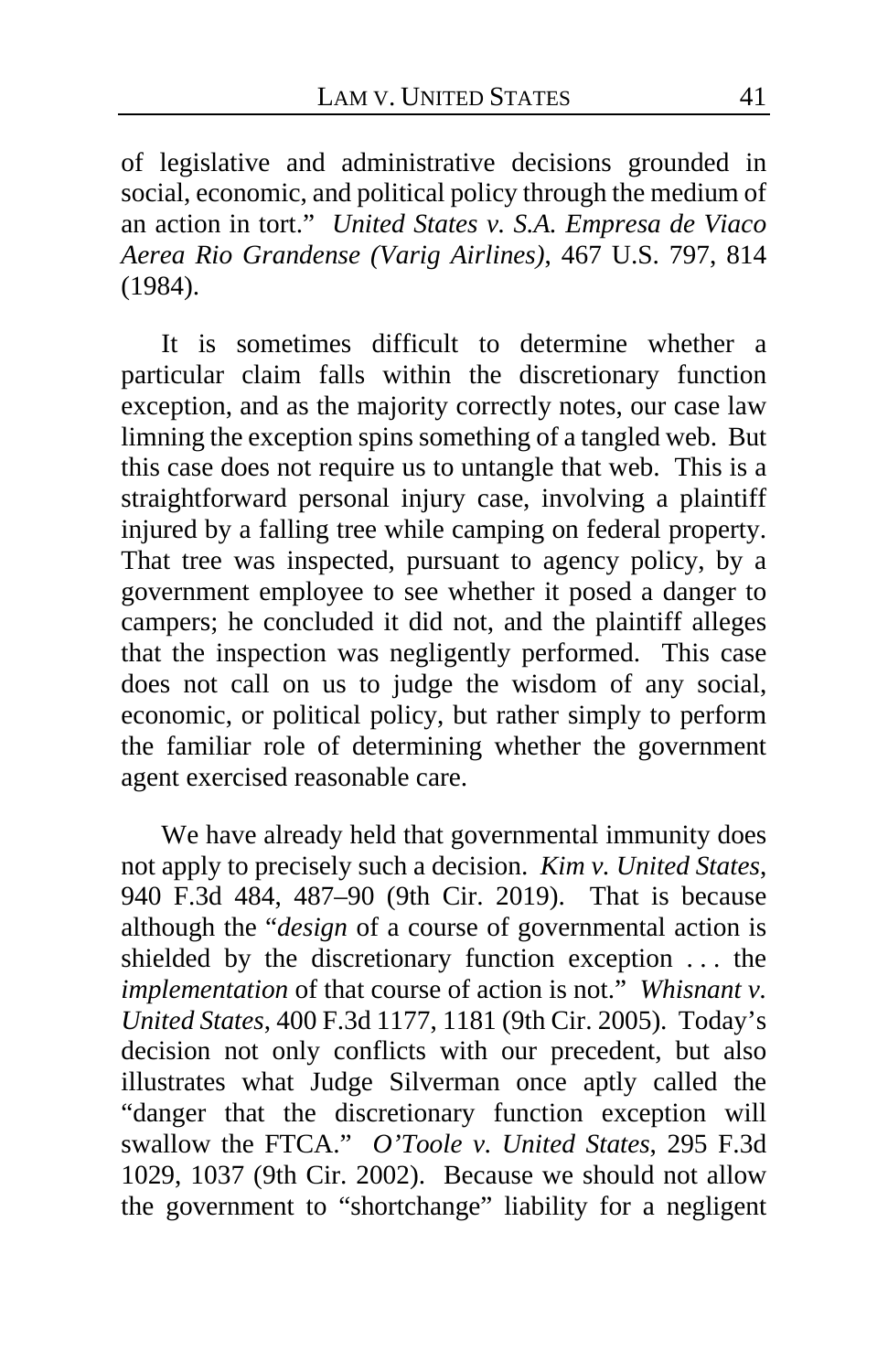undertaking "in the name of policy," *Marlys Bear Med. v. United States ex rel. Sec'y of Dep't of Interior*, 241 F.3d 1208, 1216–17 (9th Cir. 2001) (cleaned up), I respectfully dissent.

**I**

I do not dispute that the relevant Army Corps of Engineers policies allow government workers to exercise professional judgment in deciding which trees to remove at Lake Mendocino. But I depart from the majority's But I depart from the majority's conclusion that this is a "policy judgment" covered by the discretionary function exception.

In arriving at a contrary conclusion, the majority gives short shrift to *Kim*, which involved a virtually identical claim. In *Kim*, we held that a government worker's decision not to remove a tree from Yosemite National Park, pursuant to an agency policy about removal of hazards, did not trigger the discretionary function exception. 940 F.3d at 489–90. We acknowledged that determining whether a tree meets standards for removal surely requires the "careful—perhaps even difficult—application of specialized knowledge." *Id*. at 489. We also recognized that in applying that specialized knowledge technicians could exercise some discretion and well hold opposing views, for "technicians, like anyone else, can disagree about their craft." *Id*.

But, we nonetheless stressed in *Kim* that park workers inspecting trees under the agency's instructions were not making "*policy* choices." *Id*. Recognizing the central purpose of the discretionary function exception, we observed that immunity was not necessary to "prevent judicial secondguessing" of a policy scheme. *Id.* at 487 (quoting *Berkovitz v. United States*, 486 U.S. 531, 536–37 (1988)). *Kim* should control our analysis today. Even assuming the decision not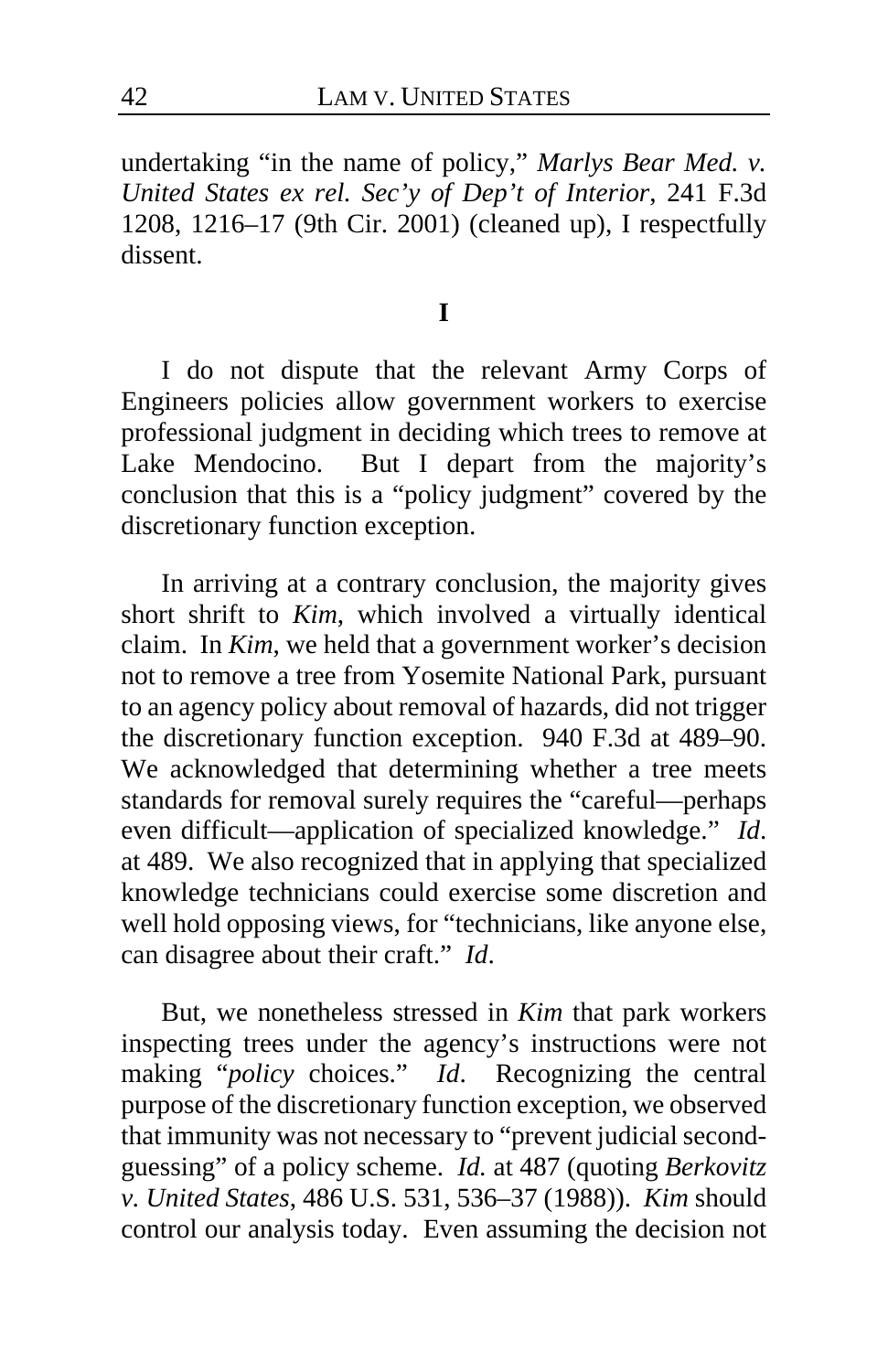to remove the tree was based on the considered technical judgment of the inspector, we should not "conflate *policy*  considerations with *technical* considerations." *Id*. at 489. Deciding whether a tree is diseased and poses a danger to campers, like deciding when mold should be removed, "involves professional and scientific judgment, not decisions of social, economic, or political policy." *Whisnant*, 400 F.3d at 1183; *see Oberson v. United States Dep't of Agric., Forest Serv.*, 514 F.3d 989, 997 (9th Cir. 2008) (finding exception inapplicable where park rangers failed to place a warning sign along a hazardous snowmobile trail).

#### **II**

The majority distinguishes *Kim* because the tree maintenance policies in that case were more specific than the Corps' policy here. But this is a distinction without a difference. While *designing* Lake Mendocino's tree safety scheme, the Corps might well have balanced the sort of competing objectives—limited budgets, aesthetics, and the busy camping season among them—that concern the majority. Indeed, for present purposes, we can assume that the Corps was not required to have any policy about tree maintenance, leaving campers entirely at the risk of natural hazards. *See Kim*, 940 F.3d at 488 (declining to answer this "hypothetical" question). But, once the government undertook the inspection of trees near the campground, we focus on *implementation*, "the nature of the actions in conducting" the project. *Myers v. United States*, 652 F.3d 1021, 1031–32 (9th Cir. 2011); *see also O'Toole*, 295 F.3d at 1036–37 ("[T]he BIA was under no obligation to acquire Bowler Ranch, but once it did, it also acquired the obligation to keep its irrigation from causing harm to others to the same extent that a private landowner must.").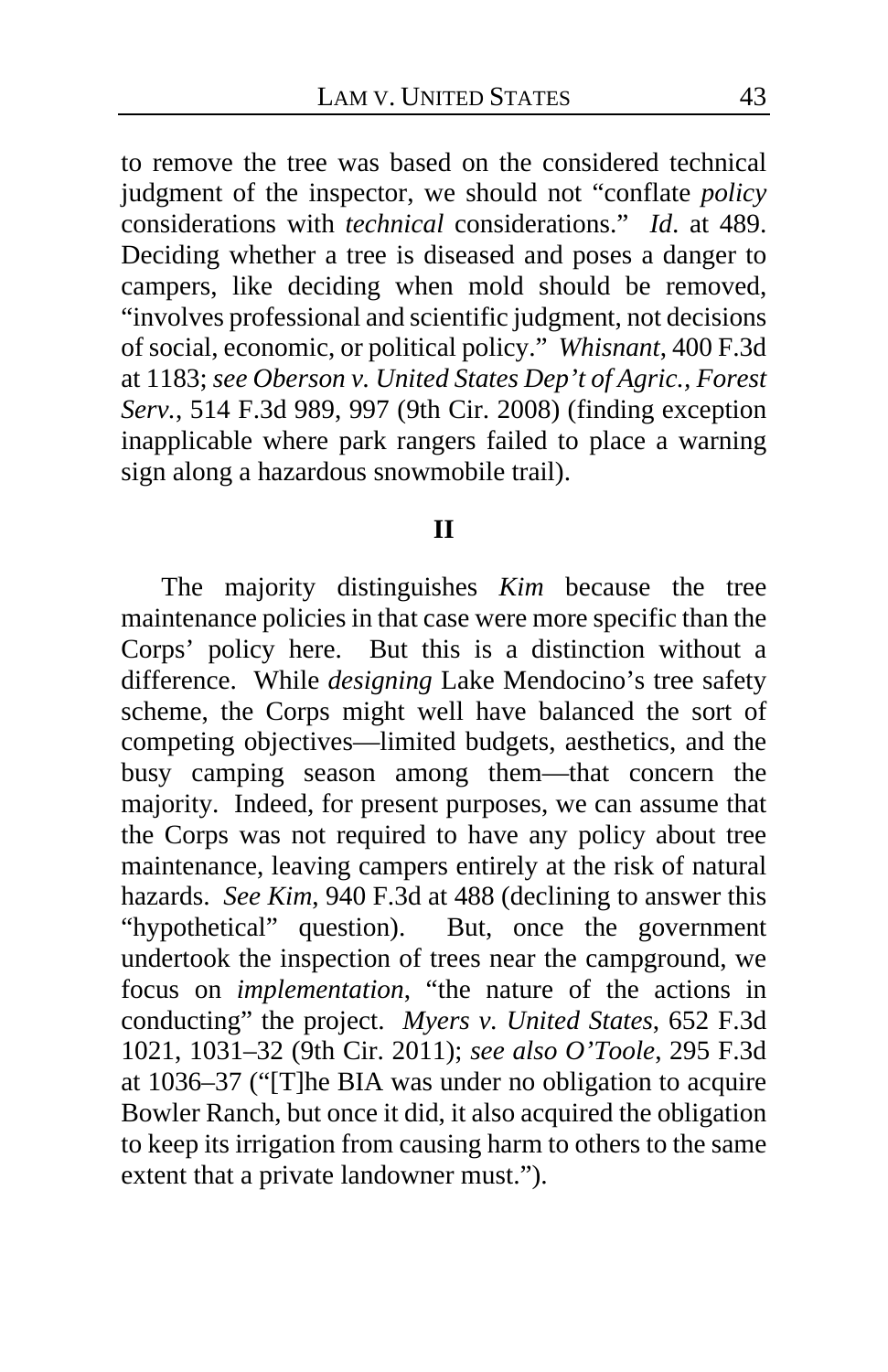Having voluntarily undertaken the task of inspecting trees on its property to keep campers on its property safe, the government should not today escape liability for its alleged negligence by casting a camper's injury as the result of a policy decision. The injury was "not the result of a policy choice," but "simply a failure to effectuate policy choices already made." *Nanouk v. United States*, 974 F.3d 941, 950 (9th Cir. 2020) (rejecting application of the discretionary function exception when the government undertook to clean up hazardous chemicals, then failed to discover a "hot spot") (quoting *Camozzi v. Roland/Miller & Hope Consulting Grp.*, 866 F.2d 287, 290 (9th Cir. 1989)); *see also Marlys Bear Med.*, 241 F.3d at 1216–17 (holding that "safety measures, once undertaken, cannot be shortchanged in the name of policy"); *see also* Restatement (Third) of Torts § 42 (Am. Law Inst. 2013) ("An actor who undertakes to render services to another and who knows or should know that the services will reduce the risk of physical harm to the other has a duty of reasonable care to the other in conducting the undertaking . . . ."); Restatement (Second) of Torts § 324A (Am. Law Inst. 1965) (same).

The majority's invocation of *Chadd v. United States*, 794 F.3d 1104 (9th Cir. 2015), also fails. In *Chadd*, National Park Service officials knew that wild goats were dangerous and decided to post signs and deter the goats with paintballs, rather than remove or kill them. *Id*. at 1107, 1113–14. We termed that choice of options a policy decision. *Id*. But, we did not thereby suggest that the discretionary function exception would apply if government agents had carelessly placed the signs where no one could see them. That is the kind of alleged negligence the majority immunizes from suit today.